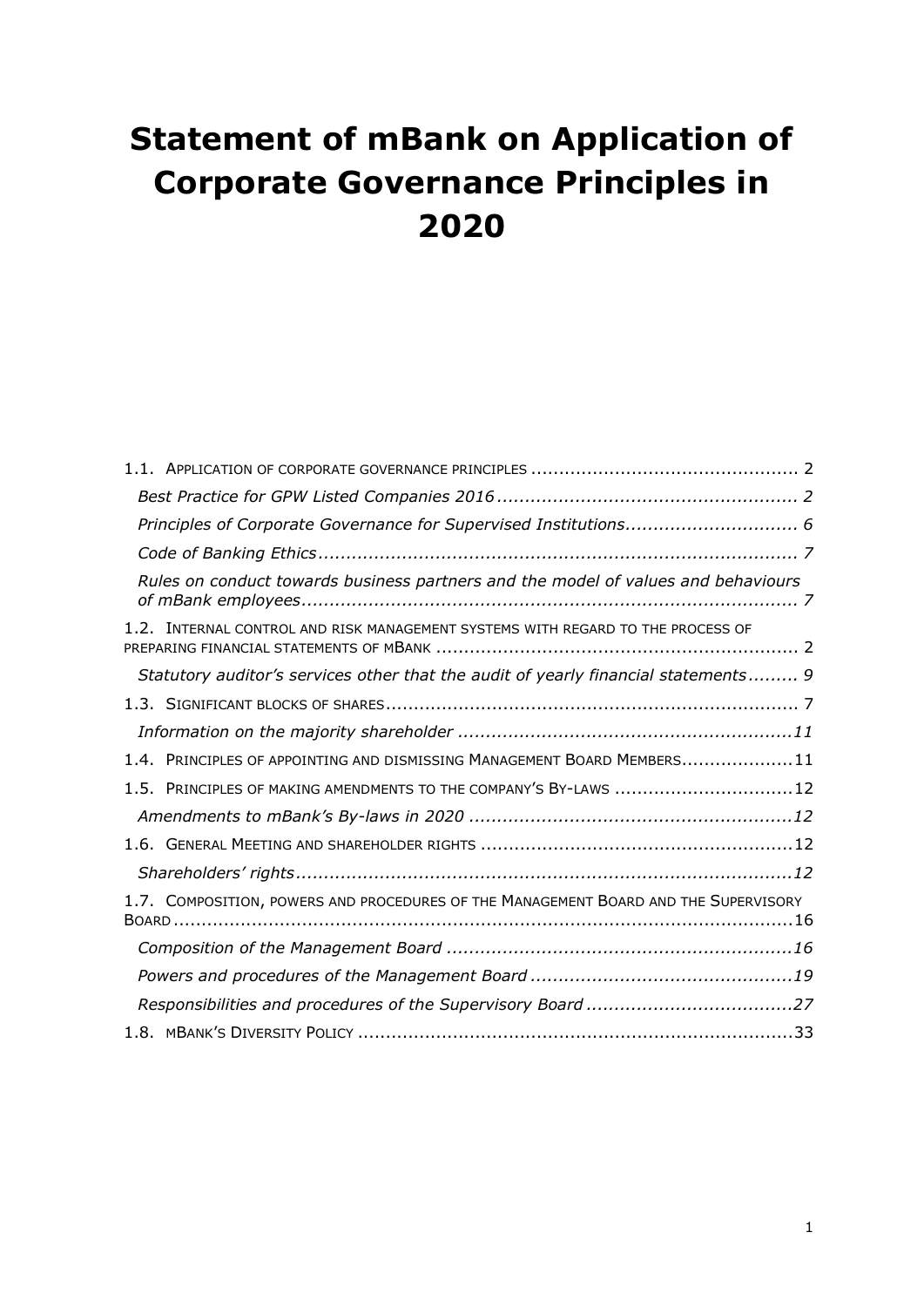## **1.1. Application of corporate governance principles**

<span id="page-1-2"></span><span id="page-1-0"></span>The general corporate governance principles applicable at mBank, i.e. regulations and procedures determining guidelines regarding the bank's authorities' actions, in particular towards stakeholders, arise from statutory regulations, in particular from the Code of Commercial Companies and Partnerships and the Banking Law Act, provisions regulating the operation of the capital market, and rules laid down in the following documents: "Best Practice for GPW Listed Companies 2016", "Principles of Corporate Governance for Supervised Institutions" issued by the Polish Financial Supervision Authority on July 22, 2014 and the "Code of Banking Ethics" issued by the Polish Bank Association.

In 2020, we applied the corporate governance principles contained in the "Best Practice for GPW Listed Companies 2016", issued by the Warsaw Stock Exchange by way of Resolution No. 26/1413/2015 of the Supervisory Board of Giełda Papierów Wartościowych w Warszawie S.A. (the Warsaw Stock Exchange, GPW) dated October 13, 2015.

In November 2020, in response to current corporate governance trends, changes in the market and regulatory environment, and demand from capital market participants, the Corporate Governance Consultation Committee of the Warsaw Stock Exchange published a draft of the new corporate governance principles entitled "Best Practice for GPW Listed Companies 2021". We participated with interest in public consultation regarding this document organised by GPW. Appreciating the importance of the "Best Practice" and respecting the values they reflect, we will do our best to implement the new principles to the greatest extent possible.

The text of the "Best Practice for GPW Listed Companies 2016" is available on the website of the Warsaw Stock Exchange, in the section dedicated to corporate governance of listed companies: <https://www.gpw.pl/best-practice>

The "Principles of Corporate Governance for Supervised Institutions" are available on the website of the Polish Financial Supervision Authority: [https://www.knf.gov.pl/en/MARKET/Regulations\\_and\\_practice/Practice](https://www.knf.gov.pl/en/MARKET/Regulations_and_practice/Practice)

# <span id="page-1-1"></span>**Best Practice for GPW Listed Companies 2016**

From among the detailed principles of the "Best Practice for GPW Listed Companies 2016", we do not apply principle no. VI.Z.2., which reads as follows: "To tie the remuneration of members of the management board and key managers to the company's long-term business and financial goals, the period between the allocation of options or other instruments linked to the company's shares under the incentive scheme and their exercisability should be no less than two years".

The principles for granting variable components of remuneration at mBank are compliant with the Regulation of the Minister of Development and Finance of March 6, 2017 on the Risk Management System, the Internal Control System, the Remuneration Policy as well as the Detailed Method for Banks' Internal Capital Assessment (Journal of Laws of 2017, item 637) and EBA's Guidelines on sound remuneration policies (EBA/GL/2015/22) of June 27, 2016, which do not provide for the premise indicated in item VI.Z.2. of the "Best Practice".

We believe that mBank's remuneration system effectively ties the remuneration of managers to the company's long-term goals. Under the incentive scheme for Management Board Members and key managers of mBank a portion of their remuneration is paid in the form of subscription warrants. Bonuses paid to the Management Board and key managers are composed of a non-deferred part and a deferred part. Both parts are further divided into two equal portions: 50% paid in cash and 50% paid in subscription warrants. The non-deferred part in the form of subscription warrants is paid not earlier than after the lapse of 12 months from the date of the Annual General Meeting. The deferred part in the form of subscription warrants is paid in five equal annual tranches not earlier than after the lapse of 12 months from the date of approval of consolidated financial statements for the previous calendar year.

Moreover, from among all recommendations specified in the "Best Practice for GPW Listed Companies 2016", we did not apply the following recommendations in 2020: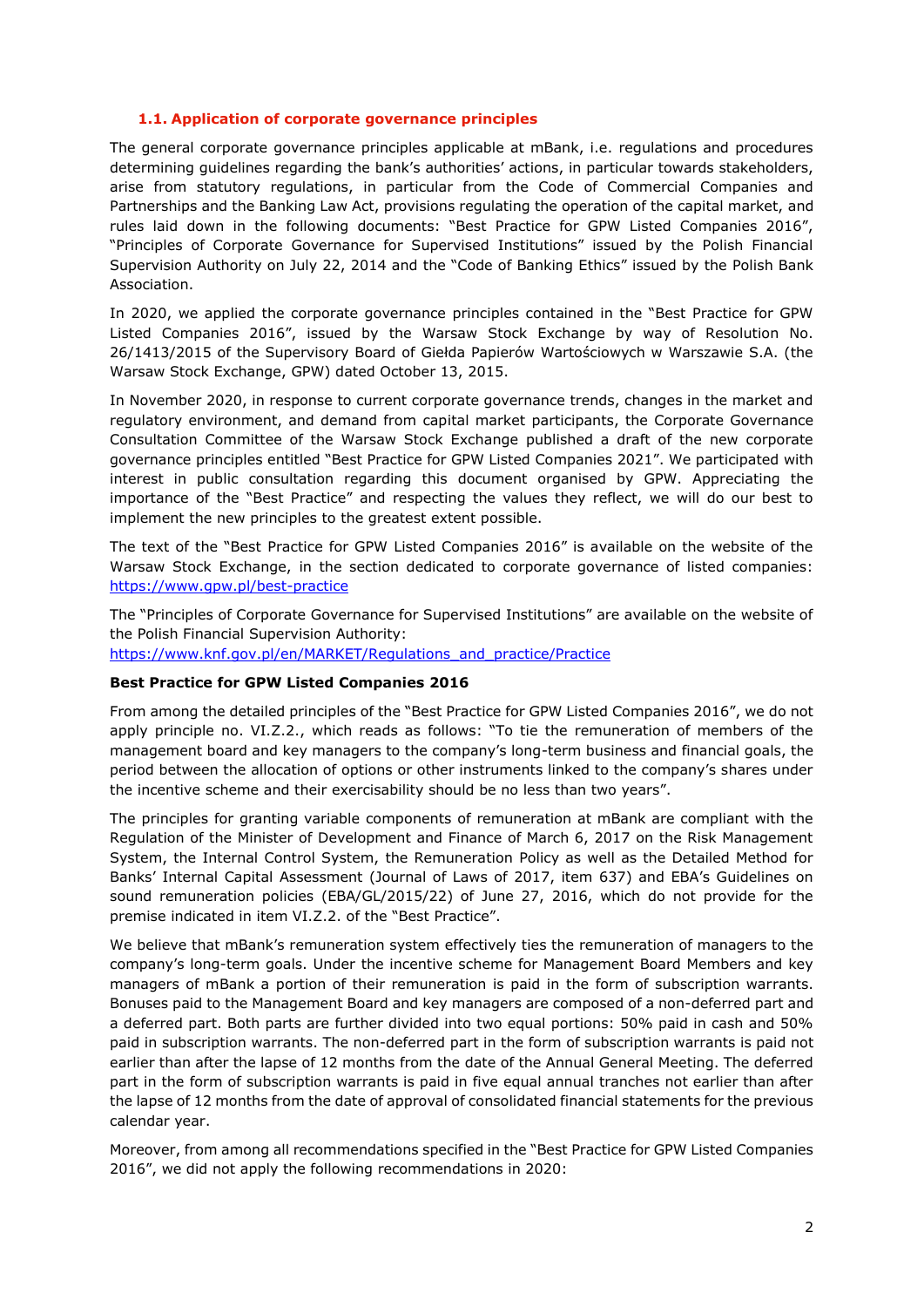- Item 2 and item 3 of recommendation IV.R.2. relating to General Meetings held using means of electronic communication. Item 2 concerns ensuring two-way communication in real time during the General Meeting allowing shareholders to speak from a different location. Item 3 concerns exercising the voting right in person or by proxy during the General Meeting. For many years, we have broadcast General Meetings in real time, however, without the possibility of engaging in two-way online communication by allowing shareholders to speak during the General Meeting from a different location. The bank's By-laws and the Standing Rules of the General Meeting do not provide for the possibility of actively participating in General Meetings with the use of means of electronic communication. The  $33<sup>rd</sup>$  Annual General Meeting of mBank S.A. took place on March 27, 2020, i.e. before the entry into force of the act constituting the so-called The Anti-Crisis Shield, in which, inter alia, the Code of Commercial Companies was amended, making it possible to conduct a general meeting using means of electronic communication in joint-stock companies.
- Recommendation VI.R.3. concerning the remuneration committee. This recommendation requires, among other things, that at least a majority of the committee members should be independent. At mBank, the Remuneration Committee of the Supervisory Board was composed of four members as at the end of 2020. Two members do not meet the independence criterion. Despite changes in the composition of the Remuneration Committee during the year, independent Supervisory Board Members did not represent a majority at any point. In the opinion of the Supervisory Board, a remuneration committee where half of the members are independent, whereas the other half represent the majority shareholder ensures efficient work of the committee and alignment of the basic remuneration principles with long-term objectives of mBank and Commerzbank Group, which controls mBank Group.

In accordance with the Commission Recommendation of 9 April 2014 on the quality of corporate governance reporting (2014/208/EU), we provide a brief description of application of recommendations laid down in the "Best Practice for GPW Listed Companies 2016" on the topics of most importance for shareholders.

## Information policy and communication with investors (chapter 1)

We pursue a transparent, open, and reliable information policy, which builds mutual trust and loyalty of investors. We immediately react to any false information about the company by clearly expressing our stance.

When implementing the information policy, we comply with requirements arising from information confidentiality and security laws, which we must abide by as a public company and a supervised institution.

The main means we apply in our information policy with regard to investor relations include:

- $\blacksquare$  current and periodic reports; the timeline of publication of periodic reports enables investors to familiarise themselves with the financial results of the company as soon as possible after the end of a reporting period;
- **n** meetings, tele- and video-conferences of representatives of the Management Board and the Investor Relations team with investors and analysts;
- **u** quarterly presentations of financial results for investors and analysts provided directly and through interactive webcasts and teleconferences;
- ongoing contact by phone, e-mail, Skype, and Microsoft Teams with analysts and investors, including sending newsletters on a monthly basis and, if necessary, other informational materials;
- **n** participation of our representatives in domestic and foreign investor conferences;
- **E** website of the company in Polish and English featuring all the information required by the "Best Practice"; In the comprehensive investor relations section we published information on, among others, our shareholders, the composition of the Management Board and Supervisory Board,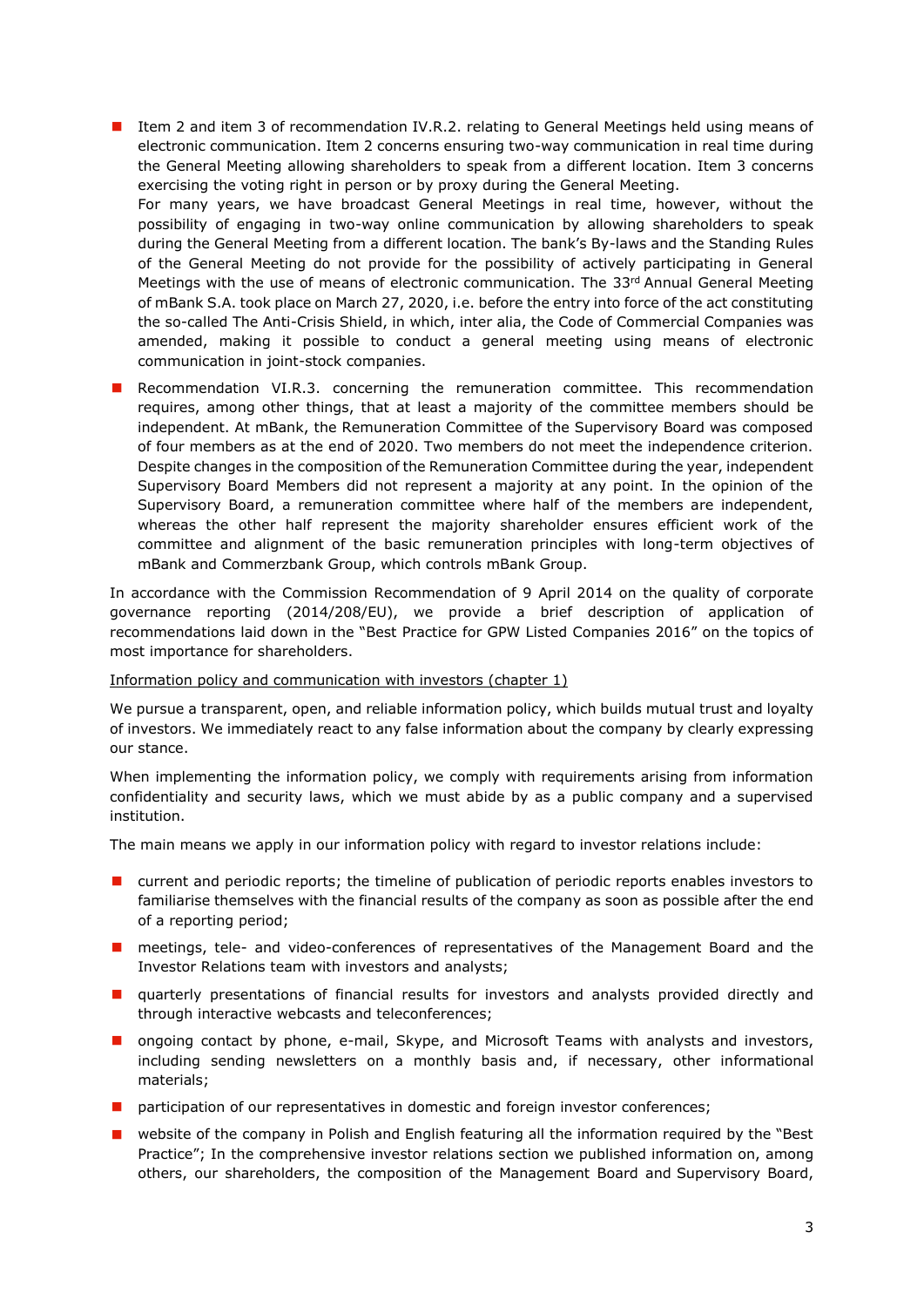General Meetings (including video recordings of General Meetings), ratings, the Euro Medium Term Note Programme, the price of mBank's shares on the Warsaw Stock Exchange, analysts' recommendations, the consensus on mBank Group's expected performance and the target share price. On our website, there are annual, periodic and current reports and presentations, including presentations of results of the Group for analysts and stock exchange investors as well as presentations for investors interested in the bank's debt securities, online versions of integrated annual reports enabling interactive access to the audited financial data, and an Investor's Calendar.

During the COVID-19 pandemic we had to change our work tools and routine, while increasing the frequency of contacts. We provided investors, analysts, and rating agencies with reliable information on the group's financial standing and business situation and measures taken due to the pandemic. Investor relations were based primarily on the online channel.

Open communication with shareholders during General Meetings manifests itself, among others, in the following aspects:

- **n** providing shareholders with answers and explanations by the members of the bank's governing bodies;
- broadcasting General Meetings on the Internet;
- **P** participation of the media in General Meetings.

We pursue a policy of full transparency regarding sponsorship. The activity of mBank's foundation is described in the Management Board's Report, chapter "mBank and corporate social responsibility".

### Management Board and Supervisory Board (chapter 2)

All Members of the Management Board and the Supervisory Board have the knowledge, experience, and skills required for their functions. The Members are chosen taking into account the principles of versatility and diversity. The Members of the Management Board are able to effectively manage the company, while the Members of the Supervisory Board supervise it to a sufficient extent and in a due manner thanks to their excellent competences, rich professional experience, and professionalism.

More information on the qualifications of Management Board Members and Supervisory Board Members can be found in the following sections of this statement.

The position in the managing body constitutes the main area of professional activity of Management Board Members. Some Management Board Members sit also on the supervisory boards of subsidiaries, which contributes to effective operation of the group. The Members of the Supervisory Board devote the necessary amount of time to performing their duties. In 2020, the Supervisory Board held eight meetings. Moreover, meetings of the four committees of the Supervisory Board took place. If a Supervisory Board Member resigned, they were replaced to fill in the vacancy.

#### Internal systems and functions (chapter 3)

We maintain effective internal control, risk management, and compliance systems. Tasks within the individual systems are performed by designated organisational units. The Management Board is responsible for the implementation, maintenance, and effectiveness of internal control, risk management, and compliance systems and the internal audit function.

The Internal Audit Department and the Compliance Department are supervised directly by the President of the Management Board. The Audit Committee of the Supervisory Board reviews and monitors the financial reporting process and operational effectiveness of the internal control system, including the operation of internal audit and compliance.

#### General Meeting and relations with shareholders (chapter 4)

When setting the date of an Annual General Meeting we not only take account of the statutory time limits, but also try to convene the meeting as soon as possible after the release of the annual report.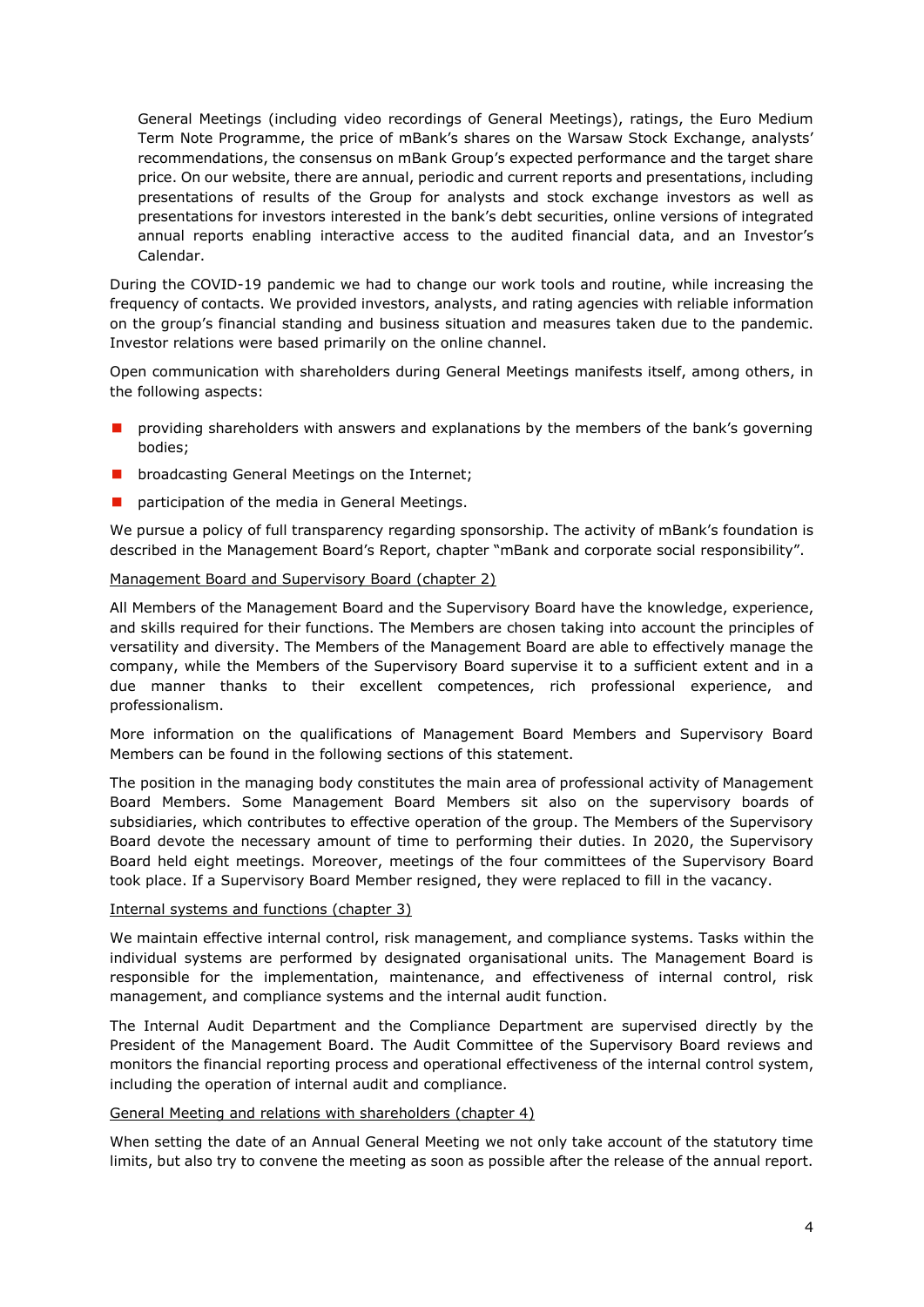In 2020 the annual report was published on February 28, while the Annual General Meeting of mBank took place on March 27.

We broadcasted the Annual General Meeting in real time. In the absence of appropriate provisions in corporate documents and prior to the entry into force of the provisions enabling the organization of remote general meetings, we could not provide the possibility for shareholders to speak during the General Meeting via means of electronic communication and thus exercise voting rights . We believe that during a pandemic it is important to hold the general meeting uninterruptedly, while ensuring the safety of participants, as well as equal access for shareholders to participate in the general meeting. We will be guided by this when organizing future general meetings.

## Conflict of interest and transactions with related entities (chapter 5)

Members of the company's authorities undertake to abstain from professional and non-professional activities which may result in a conflict of interest. The Rules of the Management Board include provisions on avoiding conflicts of interest and specify under which circumstances Management Board Members should be excluded from the decision-making process in the case of a conflict of interest or a potential conflict of interest. In accordance with the Rules of the Supervisory Board, its Members do not engage in activities which could give rise to a conflict of interest or negatively affect their reputation as Supervisory Board Members.

Transactions with related entities are executed on the basis of the applicable internal regulations of the bank in line with market standards and consistent policies.

In accordance with mBank's By-laws, no resolution should be passed without consent of the majority of the independent Members of the Supervisory Board on the following matters:

- any benefits provided by the bank or any entities related to the bank to the Members of the Management Board;
- **n** consent for the bank to enter into a significant agreement with an entity related to the bank, a Member of the Supervisory Board or the Management Board, and entities associated with them.

The Supervisory Board issues opinions concerning transactions with related entities if the planned total value of a single transaction exceeds 20% of the Bank's own funds.

## Remuneration (chapter 6)

The applicable remuneration policy and practices meet all legal requirements. They support sound and effective risk management in mBank Group and do not encourage employees to take excessive risk exceeding the acceptable general risk level of the bank approved by the Supervisory Board.

The remuneration policy and criteria for awarding variable remuneration components contribute to implementing the strategy of mBank Group by:

- **E** ensuring full commitment on the part of persons covered by the policy to their functions at the company,
- $\blacksquare$  offering incentives for accomplishing the strategy and objectives,
- **P** permanently tying persons covered by the remuneration policy to the company,
- **E** ensuring that the remuneration of persons covered by the policy matches the financial and business results of the group and
- $\blacksquare$  discouraging persons covered by the policy from taking excessive risk.

Remuneration of the Members of the Management Board includes a fixed and a variable part. The Supervisory Board has appointed a remuneration committee, but the independent Members of the Supervisory Board do not have a majority in the committee. Remuneration of Management Board Members, key managers, and Supervisory Board Members is sufficient to attract, retain, and motivate persons having the necessary competences to appropriately manage and supervise the company and matches tasks entrusted to these persons. Remuneration of the Supervisory Board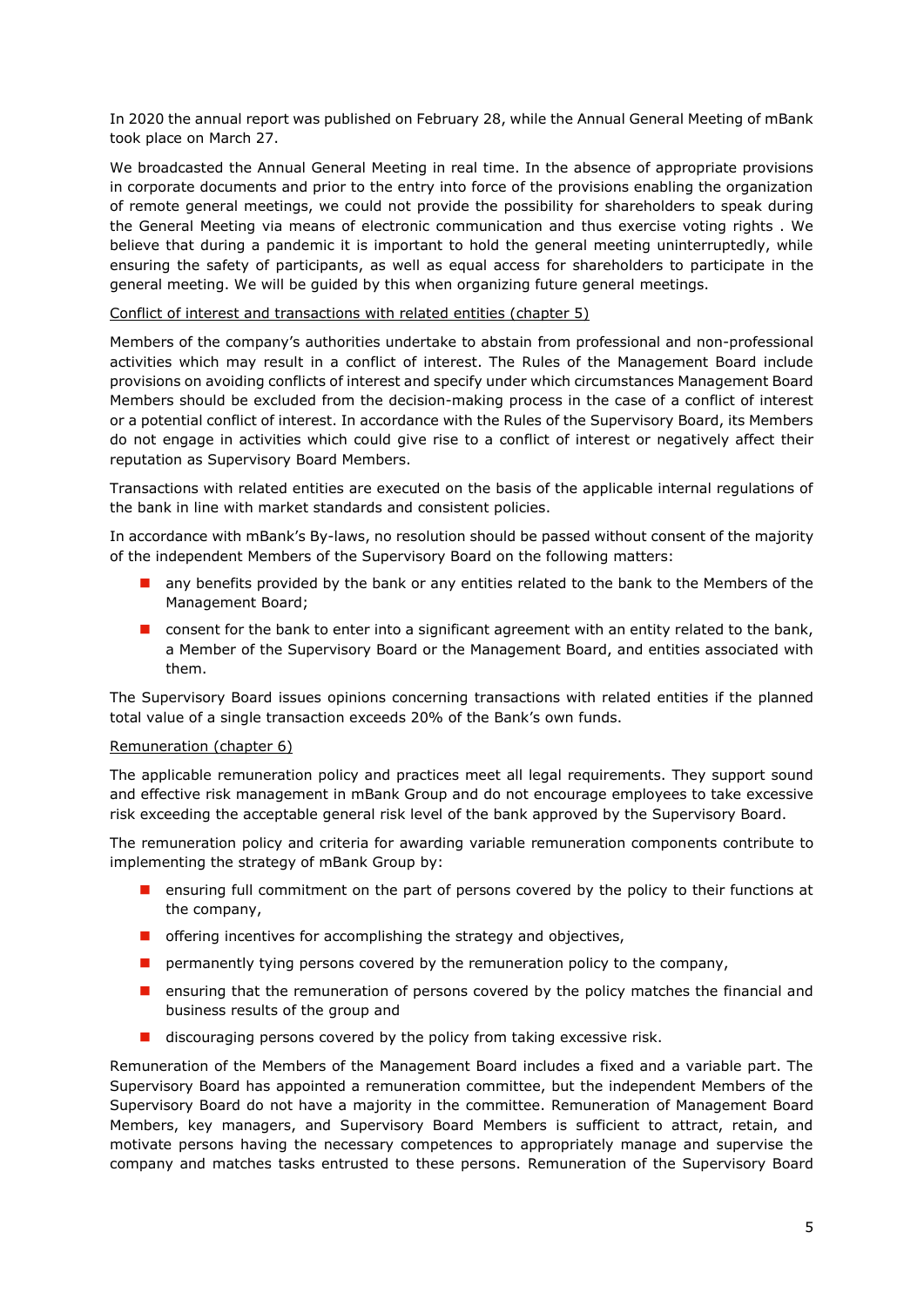does not depend on options, derivative instruments, or other variable components and is not tied to the company's performance.

More information on the rules of remunerating Management Board Members and Supervisory Board Members can be found in the following sections of this statement.

## <span id="page-5-0"></span>**Principles of Corporate Governance for Supervised Institutions**

The "Principles of Corporate Governance for Supervised Institutions" cover relations with shareholders and clients, issues relating to the organisational structure, rules for ensuring an effective and efficient internal control system, as well as the risks of business activities.

In accordance with the declaration of the Management Board and Supervisory Board of December 11, 2014, we have adopted the "Principles of Corporate Governance for Supervised Institutions", excluding the principles listed in Article 8 (4) and in Article 16 (1).

The principle in Article 8 (4), which reads as follows: "A supervised institution, when justified by the number of shareholders, should strive for facilitating the participation of all shareholders in the meeting of the General Meeting of the supervised institution, among others, through ensuring the possibility of electronic active participation in the meetings of the General Meeting", is similar to recommendation IV.R.2 of the "Best Practice for GPW Listed Companies 2016". As a large part of our shareholders are represented at General Meetings, with a view to mitigating the risk inherent in active participation in General Meetings with the use of means of electronic communication, we have decided that departure from the principle defined in Article 8 (4) is justified.

Likewise, we do not apply the principle defined in Article 16 (1), which reads as follows: "It is proper that meetings of a management body shall be held in Polish. In case of need, necessary assistance of an interpreter should be ensured."

The departure derives from the fact that all Members of the Management Board speak fluent English. Communication without an interpreter is more efficient as discussions and decisions can be made without the participation of a third party (interpreter). In some circumstances, the participation of an interpreter could make discussions at Management Board meetings more difficult or prolonged due to the complex nature of issues under discussion as well as the use of specialised language. Furthermore, given that during their meetings the Management Board Members discuss information that constitutes the company's secret, it is legitimate to limit to the bare minimum the participation of non-members of the Management Board in its meetings. At the same time, most of the Management Board Members speak Polish, which means that the bank can be represented whenever participation of Management Board Members is required including communication in Polish without an interpreter. Minutes of Management Board meetings, as well as resolutions of mBank's Management Board, are prepared in two language versions, ensuring compliance with provisions of Article 16 (2) of the "Principles of Corporate Governance for Supervised Institutions".

The stance of shareholders as regards the "Principles of Corporate Governance for Supervised Institutions" was presented in resolution no. 31 of the 28th Annual General Meeting of mBank S.A. of March 30, 2015. In the above resolution, the shareholders undertook:

- $\blacksquare$  to participate in the performance of the statutory objectives of mBank, ensuring security of its operations and with its interest in mind;
- not to violate the powers of other statutory bodies of mBank;
- **t** to immediately solve any potential conflicts between shareholders to prevent infringing the interest of mBank and its clients;
- **n** not to make decisions resulting in transferring assets from mBank to other entities, and in acquisition or alienation of or in conclusion of other transactions leading to mBank disposing of its assets under conditions other than market conditions or posing a threat to the security or interest of mBank; individual rights will be granted to the given shareholder or shareholders when justified on the grounds of achieving significant objectives of mBank and not causing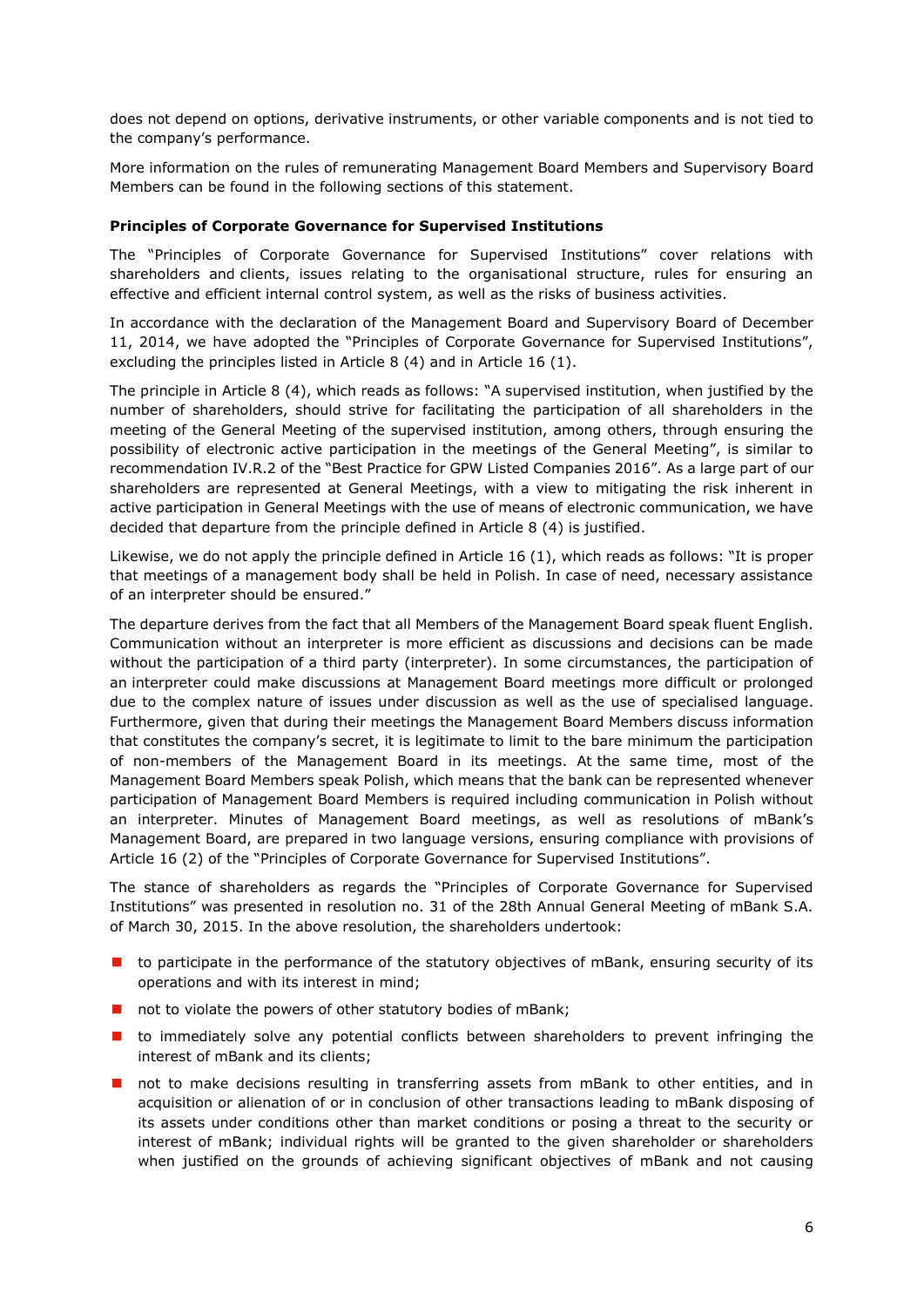hindrance to proper functioning of the bodies of mBank or discrimination against other shareholders and reflected in the By-laws of mBank;

- $\blacksquare$  to provide, if needed, additional capital or grant financial support to the bank to the extent to which it is possible and compliant with authorisations, whereas it will only take place after an analysis of the entirety of reasons which led to such a necessity; the shareholders will consider the possibility of providing support from the point of view of their financial situation, provisions of law and supervisory regulations which the shareholders being regulated entities are bound to respect and considering the best interest of mBank and its clients;
- $\blacksquare$  to make decisions with regard to dividend payment conditional upon the need to maintain an appropriate level of equity and the achievement of strategic objectives of mBank and to take into consideration general and individual recommendations issued by the supervisory authorities; and
- **th** to follow the recommendations of the KNF regarding the election of Members of the Supervisory Board.

# <span id="page-6-0"></span>**Code of Banking Ethics**

Apart from the corporate governance principles, we have for many years complied with the best banking industry practices, developed by the Polish Bank Association (ZBP). The currently applicable version of the Code of Banking Ethics was approved at the 25<sup>th</sup> General Meeting of the Polish Bank Association held on April 18, 2013. The Code of Banking Ethics is a set of principles referring to banks, their employees, and persons acting as intermediaries in banking activities. The Code of Banking Ethics includes two parts: the Code of Best Banking Practice and the Code of Bank Employee Ethics. The Code of Banking Ethics is available on the website of the Polish Bank Association: [https://www.zbp.pl/dla-klientow/poradniki-i-rekomendacje.](https://www.zbp.pl/dla-klientow/poradniki-i-rekomendacje)

# <span id="page-6-1"></span>**Rules on conduct towards business partners and the model of values and behaviours of mBank employees**

Our employees apply the Code of Conduct, which establishes the standards applicable in interactions between the bank's employees and the bank's business partners. This is meant to contribute to mutual trust. The guidelines related to behaviour include, among others, being guided by mBank's values, creating a sustainable corporate culture, corporate social responsibility, pursuing a responsible credit policy, treating relationships with clients in a responsible way, honesty in business relationships, applying established standards in relationships with clients and in internal relationships, avoiding conflicts of interest, responsible use of social media and simplifying communication.

Moreover, we have defined behaviours which are most important from the perspective of the organisation and which facilitate the achievement of individual and team results and contribute to customer satisfaction. mBank's model of values and behaviours, which sets mBank's work standard, is based on the following organisational values: "client-centricity", "looking ahead", "simplifying", "commitment" and "professionalism".

## **1.2. Internal control and risk management systems with regard to the process of preparing financial statements of mBank**

<span id="page-6-2"></span>mBank is equipped with an internal control system which supports bank management by ensuring efficiency and effectiveness of the bank's operations, reliability of financial reporting, compliance with risk management rules of the bank, as well as compliance of the bank's operation with the law, internal regulations and market standards.

The internal control system encompasses the following:

 the control function, whose task is to ensure application of control mechanisms concerning, in particular, risk management at the bank and which covers positions, groups of people and organisational units responsible for performance of tasks assigned to the function;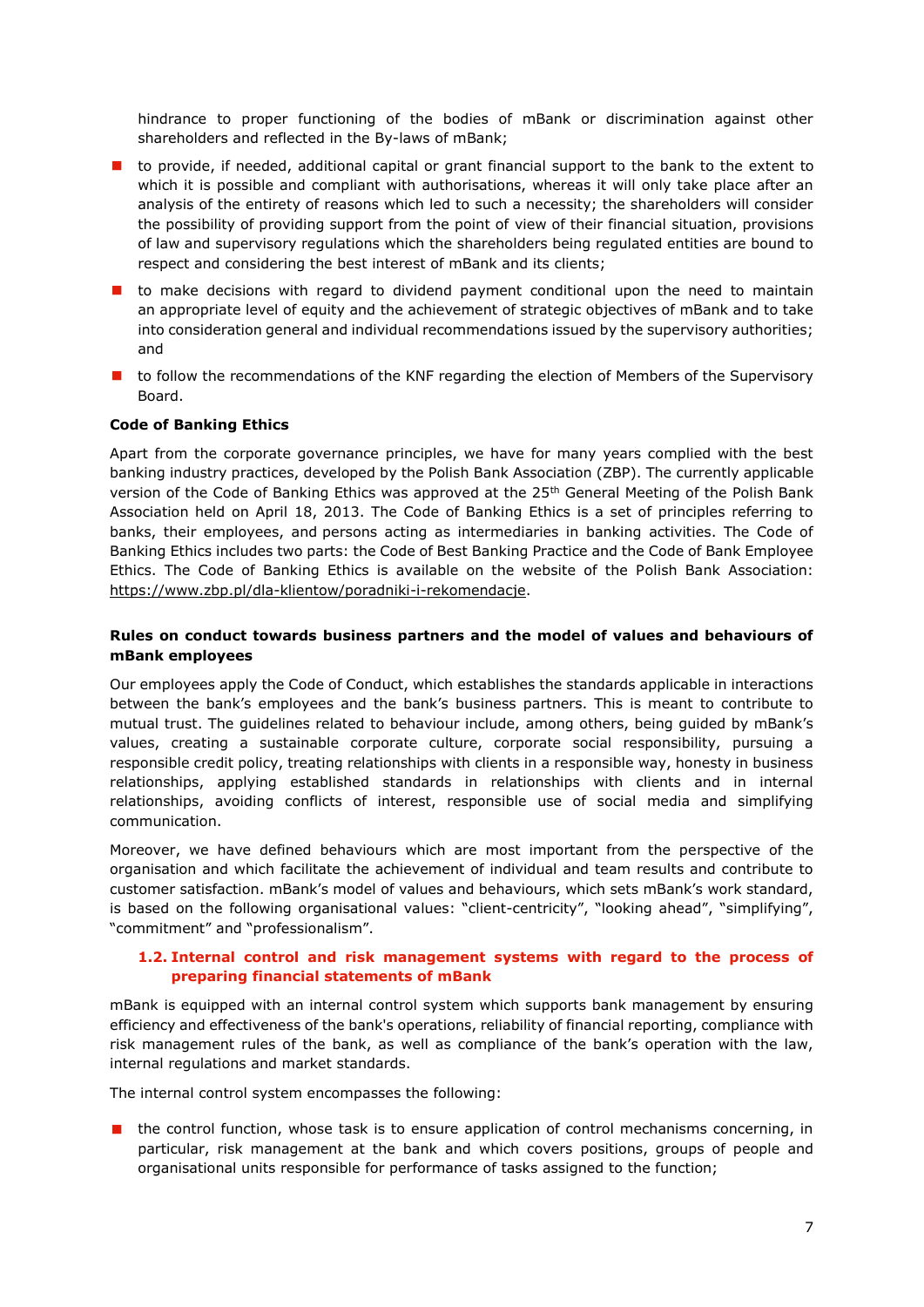**n** compliance unit (Compliance Department), whose task is to identify, asses, control and monitor the risk of non-compliance of the bank's activities with the law, internal regulations and market standards and report in this respect;

**I** independent internal audit unit (Internal Audit Department), whose task is to examine and assess, impartially and objectively, the adequacy and effectiveness of the risk management system and the internal control system, excluding the internal audit unit. The control function is a part of the internal control system comprised of all control mechanisms in processes running at the bank, independent monitoring of the application of such control mechanisms and the relevant reporting.

The control function is based on the following principles:

- **I** guaranteeing access to important, true, genuine and complete information by decision makers;
- organising and maintaining adequate IT systems that ensure proper storage and processing of data, facilitate the evaluation and monitoring of different risk categories and generation of information useful in the decision-making process;
- **D** determining the information circulation rules in order to ensure that relevant information is submitted to competent persons.

The process of preparing financial data for reporting is automated and based on the accounting data of the bank. Preparation of data in source systems is subject to formalised operational and acceptance procedures. Creating a collection of accounting balances on the basis of the system of general ledgers of the bank takes place within a process covering respective internal mechanisms and controls. The mechanisms consist, among others, in verification and reconciliation of reporting data with books of accounts, sub-ledger accounts, and other documents on the basis of which financial statements are drawn up, as well as with the applicable legal provisions pertaining to accounting principles and the preparation of financial statements. Manual adjustments are subject to special controls. We continuously monitor changes in the law and external regulations related to the preparation of financial statements, update internal regulations on an ongoing basis and adjust our IT systems where necessary.

We have implemented mechanisms which effectively ensure the security of IT systems in the process of monitoring the operational risk which occurs in the preparation of financial statements at the bank. We have in place a business continuity plan which covers also the IT systems used in the process of preparing financial statements.

Financial statements of mBank and the group are prepared by the Financial Reporting Department. We draw up consolidated financial statements based on data submitted by group subsidiaries. The Financial Reporting Department monitors the reporting packages prepared by the subsidiaries in terms of their correctness, completeness and coherence of data.

The Accounting Department controls the coherence and completeness of the bank's books of accounts and manages the model chart of accounts. Both Departments report to the Vice-President of the Management Board, Chief Financial Officer.

Financial statements are submitted to the Management Board of mBank for verification. The Audit Committee of the Supervisory Board receives quarterly financial statements before they are published. After consultations with the bank's external auditor and the Members of the Management Board of the bank, the Audit Committee recommends whether the Supervisory Board should approve or reject annual financial statements.

The annual and semi-annual financial statements of mBank are subject to an independent audit and review by a statutory auditor, respectively. The selection of the statutory auditor of the bank requires a resolution of the General Meeting. The Audit Committee of the Supervisory Board issues an opinion on the selection of the statutory auditor. In the subsidiaries, supervisory boards decide on the selection of the statutory auditor.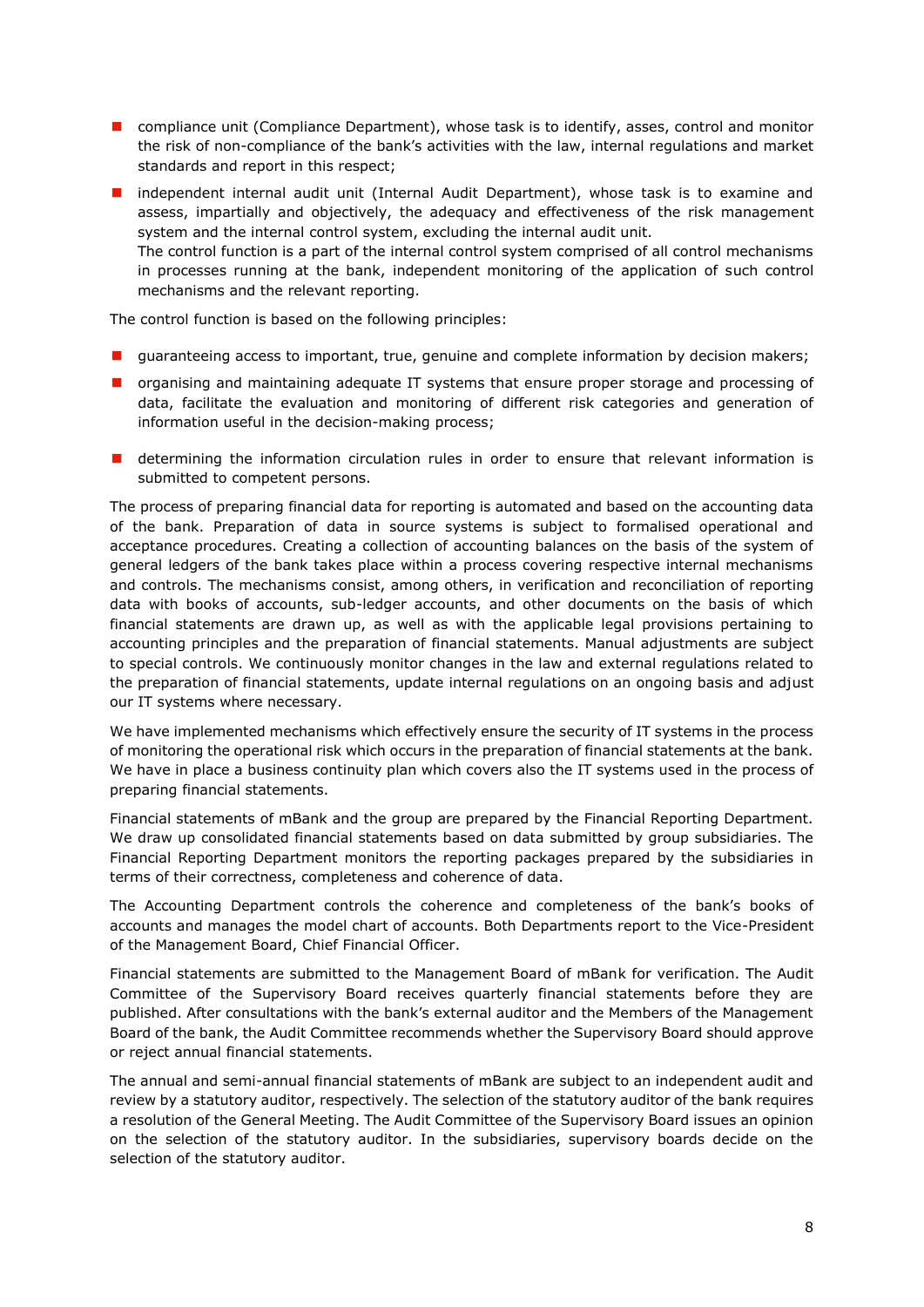The procedures of co-operation of mBank and the external auditor ensure that all the important issues related to the recognition of economic events in the books and financial statements are being consulted on an on-going basis.

The aspiration to ensure the highest standards of financial statements is reflected in the high quality of reporting. In the "Best Annual Report 2019" contest organised by the Institute of Accountancy and Taxes (IRiP), the results of which were announced in October 2020, we won the title "Best of the Best" for the best annual report in the category of financial institutions for the eighth time in a row. Moreover, we also won a distinction for the best statement on application of corporate governance principles in a private company.

# **Information on the entity authorised to audit financial statements**

We abide by the principle regarding the rotation of statutory auditors.

On March 27, 2020, the 33rd Annual General Meeting of mBank selected Ernst & Young Audyt Polska spółka z ograniczoną odpowiedzialnością spółka komandytowa as the auditor to review the financial statements of mBank S.A. and the consolidated financial statements of mBank S.A. Group for the years 2020-2022. Ernst & Young Audyt Polska also audited the bank's and the group's financial statements for the years 2018-2019. Previously, the entity authorised to audit mBank's financial statements for 2016 and 2017, with which the bank concluded an agreement, was PricewaterhouseCoopers Sp. z o.o.

The General Meeting selected the auditor based on a recommendation of the Supervisory Board, which was compliant with the applicable requirements and drawn up in line with the selection procedure. The issues related to the audit firm selection policy, the selection procedure, and the policy concerning the provision of permitted non-audit services by the audit firm are described further herein, as part of the description of the Audit Committee.

The total value of remuneration paid to Ernst & Young Audyt Polska spółka z ograniczoną odpowiedzialnością spółka komandytowa for auditing and reviewing the financial statements and the consolidated financial statements of mBank S.A. amounted to PLN 3,509,000 gross in 2020.

The total value of other remuneration paid to Ernst & Young Audyt Polska spółka z ograniczoną odpowiedzialnością spółka komandytowa in 2020 for providing other services to mBank S.A. amounted to PLN 231,000 gross.

# <span id="page-8-0"></span>**Statutory auditor's services other that the audit of yearly financial statements**

A list of services other than the audit of yearly financial statements rendered to mBank S.A. Group by Ernst & Young Audyt Polska spółka z ograniczoną odpowiedzialnością sp. k. in the year 2020 is presented below.

- 1. Review of the standalone interim financial statements of mBank S.A. and the consolidated interim financial statements of mBank S.A. Group as at and for the 6-month period ended June 30, 2020.
- 2. Review of the consolidation package of mBank S.A. for Commerzbank AG as at and for the 3 month period ended March 31, 2020, as at and for the 6-month period ended June 30, 2019, and as at and for the 9-month period ended September 30, 2020.
- 3. Audit of the consolidation package of mBank S.A. for Commerzbank AG as at and for the year ended December 31, 2020.
- 4. Verification of the disclosure document regarding the capital adequacy of mBank S.A. Group as at June 30, 2020 and December 31, 2020 and verification of the update of the disclosure document regarding capital adequacy with information on variable components of remuneration for 2019.
- 5. Assessment of compliance with the requirements for storing assets of mBank S.A. clients for the year ended December 31, 2020.
- 6. Assessment of the remuneration report prepared by the Supervisory Board for the years ended December 31, 2019 and December 31, 2020.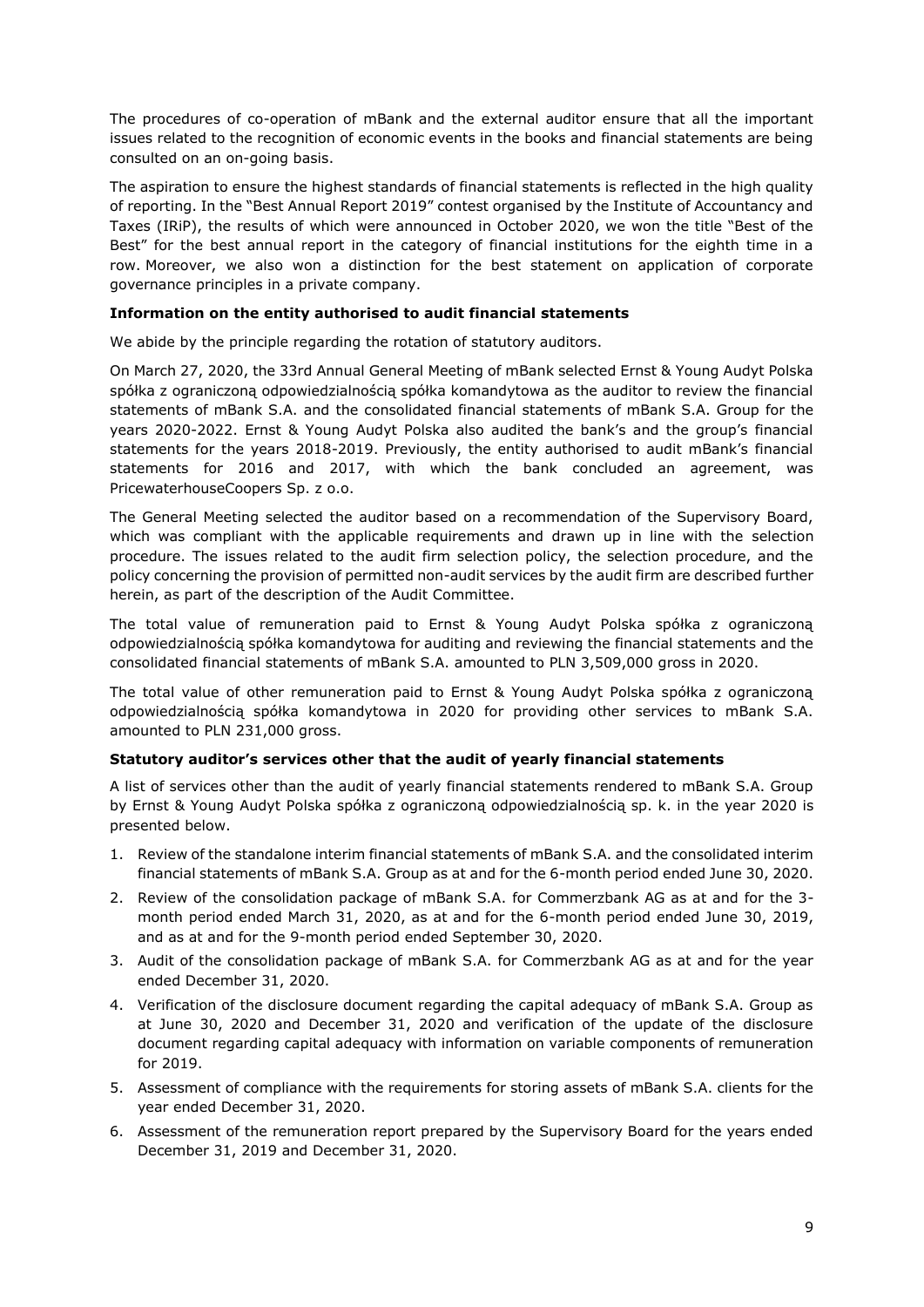- 7. Review of the interim financial statements of two subsidiaries as at and for the 6-month period ended June 30, 2020.
- 8. Specific audit procedures concerning the consolidation package of two subsidiaries, review of the consolidation package of one subsidiary and specific procedures concerning the consolidation packages of six subsidiaries for mBank S.A. as at and for the year ended December 31, 2020.
- 9. Review of the consolidation packages of one subsidiary and specific procedures concerning the consolidation packages of four subsidiaries for mBank S.A. as at and for the 6-month period ended June 30, 2020.
- 10. Specific audit procedures concerning the consolidation package of one subsidiary and review of the consolidation package of one subsidiary for Commerzbank AG as at and for the year ended December 31, 2020.
- 11. Review of the consolidation package of one subsidiary for Commerzbank AG as at and for the year ended June 30, 2020.

# **1.3. Significant blocks of shares**

mBank's share capital amounts to PLN 169,468,160 and is divided into 42,367,040 shares with a nominal value of PLN 4 each, including 42,356,040 ordinary bearer shares and 11,000 ordinary registered shares. In 2020, the total number of shares increased by 16,673 and mBank's share capital grew by PLN 66,692.

Commerzbank AG is our majority shareholder. As at December 31, 2020, Commerzbank held directly 29,352,897 shares of mBank. Within a year, the number of shares held by Commerzbank did not change, however, due to shares issued in connection with the implementation of the incentive programme being admitted to trading, Commerzbank's stake reduced. At the end of 2020, Commerzbank held 69.28% of mBank's share capital and votes at the General Meeting, compared with 69.31% at the end of 2019.

30.72% of mBank shares were in free float. These shares are held by institutional investors, in particular Polish pension funds and Polish and foreign investment funds, as well as individual investors.

In November 2020, funds managed by Nationale-Nederlanden Powszechne Towarzystwo Emerytalne, including Nationale-Nederlanden Otwarty Fundusz Emerytalny, exceeded the 5% threshold of shares and votes at the General Meeting. On December 8, 2020, Nationale-Nederlanden PTE notified the bank that Nationale-Nederlanden Otwarty Fundusz Emerytalny's share in the total number of votes at the General Meeting of the bank increased to more than 5% as a result of a purchase of mBank's shares in transactions on the Warsaw Stock Exchange settled on November 30, 2020. In accordance with the above-mentioned notification, Nationale-Nederlanden Otwarty Fundusz Emerytalny had a stake in mBank accounting for 5.06% of the share capital and the number of votes at the General Meeting.

The remaining individual shareholders did not exceed the threshold of 5% of the total number of votes at the General Meeting of the bank and thus were not subject to the information obligations with regard to shareholding.

In accordance with the lists of shares of WSE-listed companies held in funds' portfolios published by open-end pension funds, at the end of 2020, open pension funds held 19.7% of the total number of mBank shares compared to 18.8% at the end of 2019. Apart from Nationale-Nederlanden Otwarty Fundusz Emerytalny, whose share in 2020 increased by over 0.3 p.p., the largest shares in mBank's shareholding were held by: Open Pension Fund PZU (4.16% compared to 3.95% at the end of 2019), AVIVA Open Pension Fund AVIVA Santander (4.09% - unchanged compared to the end of 2019) and Aegon Open Pension Fund (1.83% compared to 1.57% as at December 31, 2019).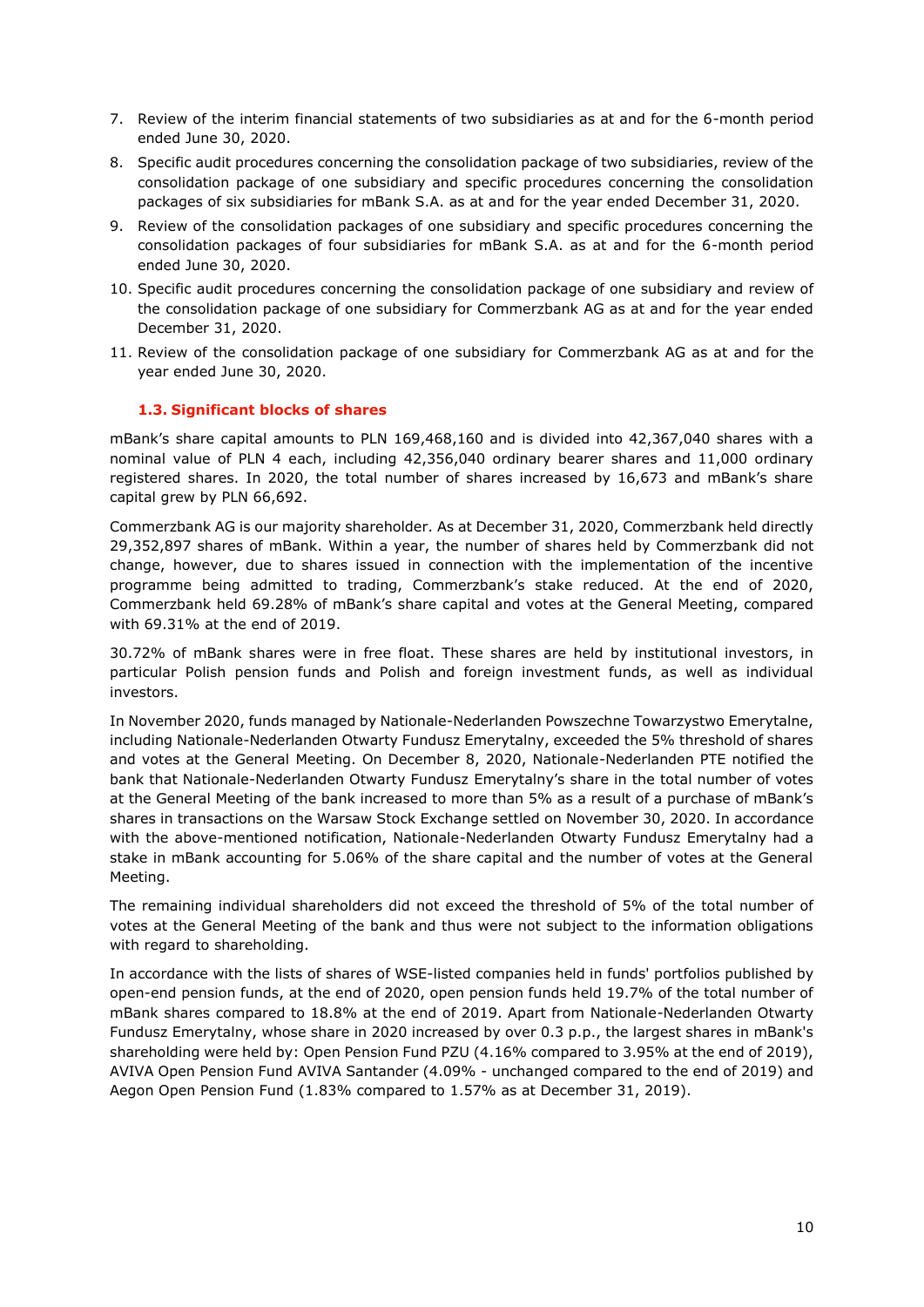| <b>Shareholder</b>                                 | shares     | Number of % share in the number of<br>shares and votes |
|----------------------------------------------------|------------|--------------------------------------------------------|
| 1. Commerzbank AG                                  | 29,352,897 | 69.28%                                                 |
| 2 Nationale-Nederlanden Otwarty Fundusz Emerytalny | 2,145,215  | 5.06%                                                  |

Pursuant to the By-laws of mBank, each share carries one voting right at the General Meeting. There are no preferred shares. The rights and obligations related to mBank's shares arise from generally applicable laws, in particular laws included in the Code of Commercial Partnerships and Companies. The control rights of Commerzbank AG as the parent entity of mBank arise from the number of shares held, their percentage share in the share capital, and the number of votes at the General Meeting of mBank.

The By-laws of mBank do not impose any limitations on the exercise of the voting right. There are no provisions which would separate the equity rights attached to securities from the holding of securities. Furthermore, there are no limitations on the transfer of the property right to securities issued by the bank.

# <span id="page-10-0"></span>**Information on the majority shareholder**

Our majority shareholder, Commerzbank AG, with a history dating back to 1870, is the leading bank for the German medium-sized companies and a strong partner for around 30,000 corporate client groups and around 11 million private and small-business customers in Germany. Commerzbank's two Business Segments – Private and Small-Business Customers and Corporate Clients – offer a comprehensive portfolio of financial services. Commerzbank transacts approximately 30% of Germany's foreign trade and is present internationally in almost 40 countries in the corporate clients' business.

The Bank focusses on the German Mittelstand, large corporates, and institutional clients. As part of its international business, Commerzbank supports clients with German connectivity and companies operating in selected future-oriented industries. Following the integration of with Comdirect in 2020, Commerzbank's customers can benefit from the services offered by one of Germany's most advanced direct banks combined with personal advisory support on site.

In 2020, Commerzbank generated gross revenues of some EUR 8.2 billion with almost 48,000 employees.

# **1.4. Principles of appointing and dismissing Management Board Members**

<span id="page-10-1"></span>Pursuant to the By-laws of mBank, the Management Board is composed of at least three Members appointed for a joint term of five years.

At least half of the Members of the Management Board, including the President of the Management Board, must hold Polish citizenship, be habitually resident in Poland, speak Polish, and have experience on the Polish market which can be used while managing the bank.

The President of the Management Board, the Vice-Presidents of the Management Board and other Members of the Management Board are appointed and dismissed by the Supervisory Board, which acts pursuant to the provisions of the Banking Law and considers whether they have the relevant qualifications for the assigned functions. The Polish Financial Supervision Authority (KNF) approves two Members of the Management Board of the bank: the President of the Management Board and the Board Member responsible for developing and implementing the bank's credit policy and risk management.

In accordance with the Code of Commercial Partnerships and Companies, a Member of the Management Board may also be dismissed or suspended by the General Meeting.

The mandate of a Member of the Management Board expires at the latest on the day of the General Meeting that approves the financial statements for the last full financial year of the term of that Management Board Member. The mandate of a Member of the Management Board also expires if the Member dies, resigns from his or her position, or is dismissed. The mandate of a Member of the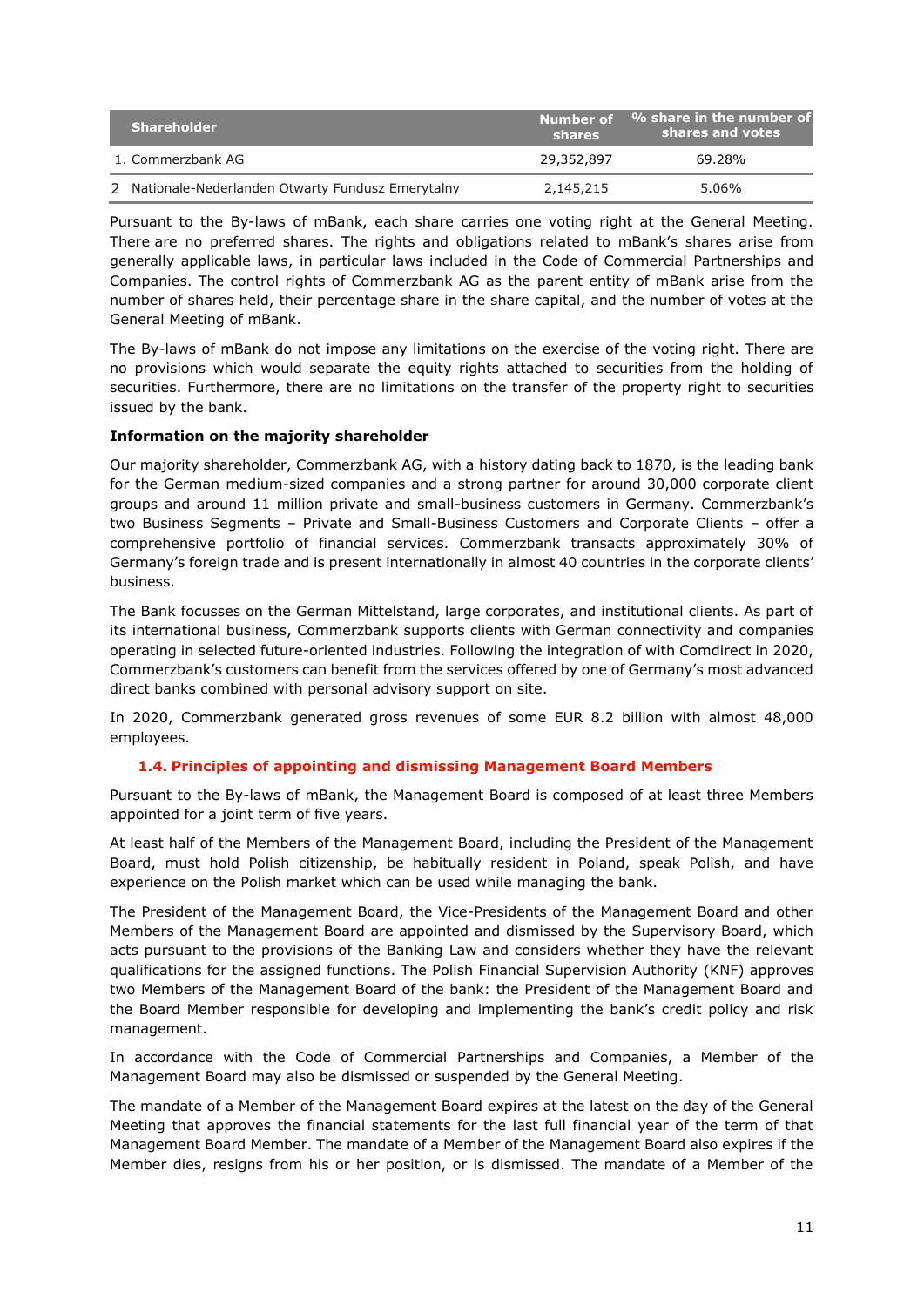Management Board appointed before the end of the term expires on the expiration date of mandates of the other Members of the Management Board.

# **1.5. Principles of making amendments to the company's By-laws**

<span id="page-11-2"></span><span id="page-11-0"></span>Amendments to the By-laws of mBank require adoption of a resolution by the General Meeting of mBank and registration of the adopted amendment in the National Court Register. Before the General Meeting of mBank is presented with a draft resolution concerning amendment to the By-laws, the Management Board of mBank adopts a resolution on the proposed amendment by approving the draft resolution of the General Meeting. The draft is then presented to the Supervisory Board for approval.

Under Article 34 (2) of the Banking Law Act of 29 August 1997, an amendment to the bank's Bylaws requires the authorisation of the Polish Financial Supervision Authority.

## <span id="page-11-1"></span>**Amendments to mBank's By-laws in 2020**

The 33rd Annual General Meeting of mBank amended mBank's By-laws. The amendments were registered by the District Court for the Capital City of Warsaw, 12th Commercial Division of the National Court Register.

The amendments made to mBank's By-laws in 2020 were as follows:

- **E** we changed the wording of the competences of the Supervisory Board as regards the approval of the remuneration policy for particular categories of persons whose professional activity has a significant impact on the bank's risk profile:
- the Supervisory Board was assigned the following new responsibilities:
	- granting consent to the conclusion of a significant transaction with a related entity in the scope required in line with the generally applicable legal provisions pertaining to public companies,
	- drawing up the annual report on the remuneration of the Management Board and Supervisory Board Members in the scope required in line with the generally applicable legal provisions pertaining to public companies;
- **E** we specified and supplemented the task of the Remuneration Committee pertaining to the issue of recommendations to the Supervisory Board regarding the general guidelines for the Management Board on the level and structure of remuneration for the bank's senior management and the policy on variable components of remuneration paid to persons holding managerial positions at the bank;
- we updated the amount of mBank's share capital.

## **1.6. General Meeting and shareholder rights**

#### <span id="page-11-3"></span>**Procedures and powers of the General Meeting**

The General Meeting is convened pursuant to the provisions of the Code of Commercial Partnerships and Companies, mBank's By-laws, and the Standing Rules of the General Meeting. Both the By-laws and the Standing Rules of the General Meeting are available on mBank's website (https://www.mbank.pl/en/about-us/corporate-governance-and-best-practices/).

The General Meeting convened by the Management Board under the ordinary procedure is held once a year, no later than in June. The Supervisory Board may convene an Annual General Meeting if the Management Board does not convene it within the time limit set out in the By-laws and an Extraordinary General Meeting if the Supervisory Board considers it necessary. In addition, under specific circumstances, the shareholders have the right to convene a General Meeting or to request for a General Meeting to be convened.

Shareholders may participate in the General Meeting and cast their votes either in person or by proxies. One proxy may represent more than one shareholder.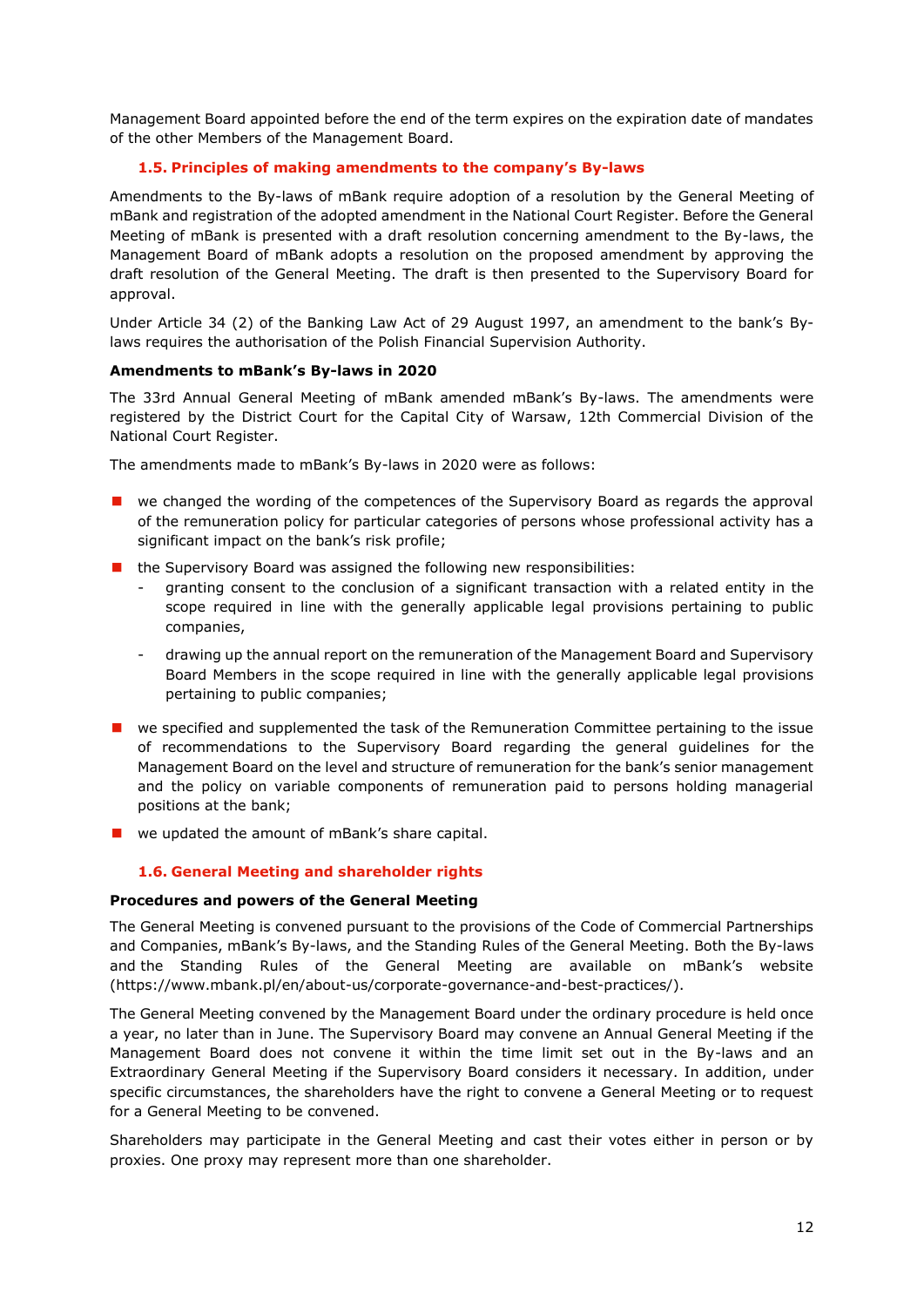Subject to the cases specified in the Code of Commercial Partnerships and Companies, the General Meeting is valid regardless of the number of shares represented at it.

All matters submitted to the General Meeting are previously submitted to the Supervisory Board for consideration.

Subject to specific exceptions, resolutions of the General Meeting are passed in an open ballot by a simple majority of votes, unless the Code of Commercial Partnerships and Companies or mBank's By-laws impose a stricter requirement for the passing of resolutions on specific issues. A secret ballot is required in the case of elections and motions to dismiss members of the bank's authorities or liquidators, motions to call members of the bank's authorities or liquidators to account, and motions concerning personal issues. In addition, a secret ballot is required if requested by at least one shareholder present or represented at the General Meeting.

Voting takes place with the use of a computer system, which also counts the votes. The By-laws of mBank and Standing Rules of the General Meeting do not provide for the possibility of voting by mail or with the use of electronic means of communication.

The following matters require a resolution of the General Meeting (in addition to other matters set out in the Code of Commercial Partnerships and Companies):

- examination and approval of the report of the Management Board on the bank's operations and financial statements for the past financial year;
- **a** adoption of resolutions on the distribution of profits or coverage of losses;
- vote of discharge of duties for members of the bank's authorities;
- election and dismissal of Members of the Supervisory Board;
- $\blacksquare$  amendment to the By-laws;
- $\blacksquare$  increase or reduction of the bank's share capital;
- **a** adoption of resolutions concerning the redemption of shares, which set the rules of acquiring shares by the bank, in particular the amounts earmarked for the purchase of shares for redemption and funding sources and resolutions on redemption of shares, and in particular setting the rules of share redemption not regulated in the By-laws;
- $\blacksquare$  creation and winding up of special purpose funds;
- **issue of convertible bonds or preferred bonds;**
- **E** establishment of the principles of remunerating the Members of the Supervisory Board;
- liquidation of the bank or its merger with another bank;
- **a** appointment of liquidators;
- $\blacksquare$  matters submitted by the Supervisory Board;
- $\blacksquare$  matters submitted by the shareholders in accordance with the By-laws;
- **E** selection of an entity authorised to audit financial statements as a statutory auditor of the bank.

The General Meetings of the bank take place in the bank's headquarters in Warsaw and are broadcast on-line. The General Meetings may be attended by the representatives of the media.

## **Shareholders' rights**

Shareholders have the right to participate in the profit reported in the audited financial statements and allocated by the General Meeting to be paid to the shareholders.

The shareholders representing at least half of the share capital or at least half of the total number of votes in the company may convene an Extraordinary General Meeting. The shareholders appoint the chairperson of this meeting. The shareholder(s) representing at least one-twentieth of the share capital may request that the Management Board convene an Extraordinary General Meeting and that specific items be put on the agenda for this meeting. A request for convening an Extraordinary General Meeting submitted in writing or electronically should contain proposals of: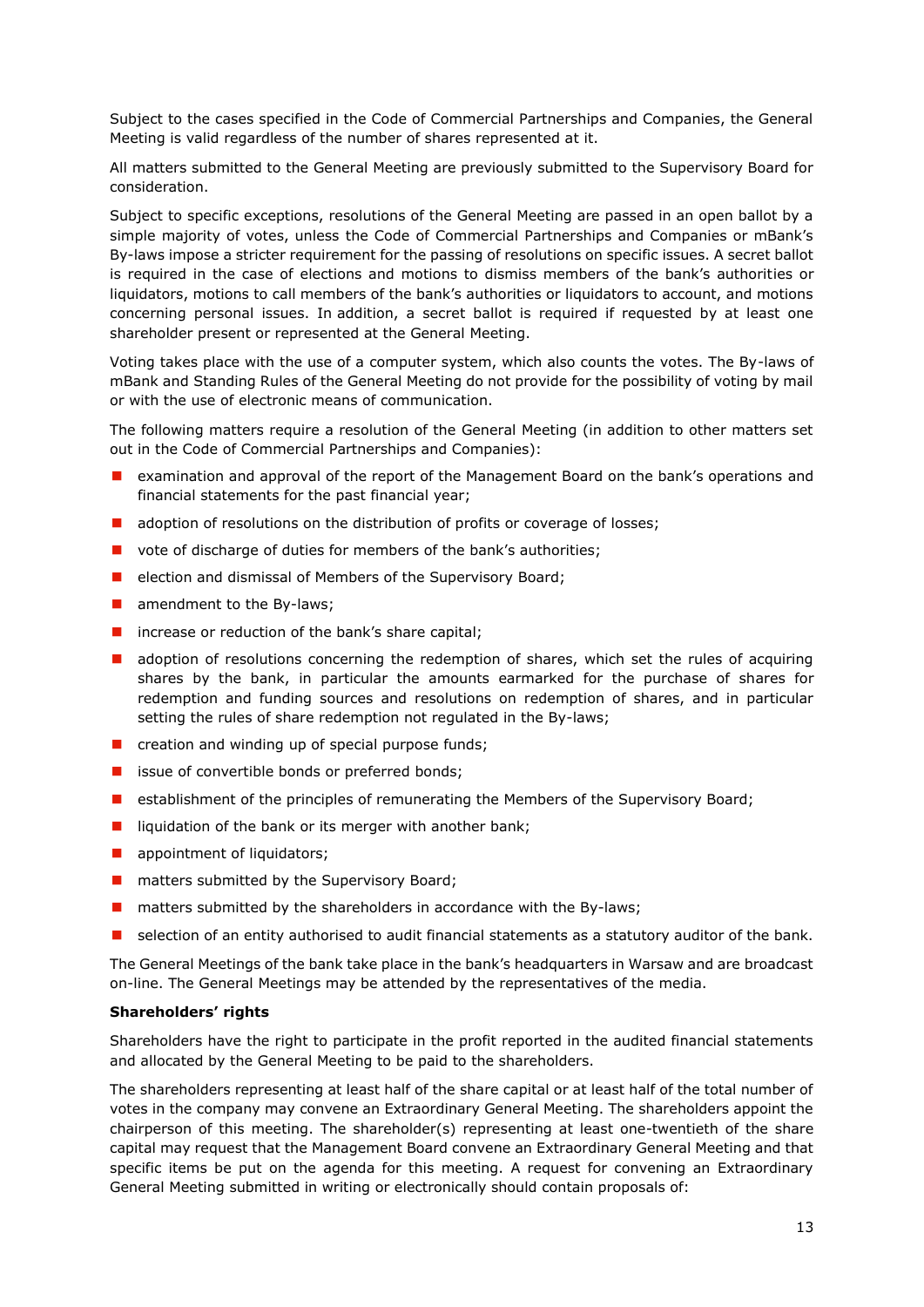a) the General Meeting agenda,

b) draft resolutions along with rationale for those resolutions.

If the General Meeting is convened by parties other than the Management Board, the Management Board is obliged to take necessary actions to convey the General Meeting.

Only persons who are shareholders of the bank sixteen days before the date of the General Meeting have the right to participate in the General Meeting. The shareholder(s) of the bank representing at least one-twentieth of the share capital may request that specific items be put on the agenda for the Annual General Meeting. The request should be submitted to the Management Board of the bank no later than twenty-one days prior to the date of the Annual General Meeting.

Shareholders may participate in the General Meeting and cast their votes either in person or by proxies.

A shareholder has the right to:

- vote, propose motions and raise objections;
- $\blacksquare$  justify their position briefly;
- **I** stand for election of the Chairperson of the General Meeting and propose a candidate for the Chairperson of the General Meeting to be noted in the minutes;
- $\blacksquare$  take the floor in the course of the General Meeting and make a reply;
- submit draft resolutions concerning items put on the agenda;
- **n** propose amendments and additions to draft resolutions being on the agenda for the General Meeting before the discussion on the item covering the draft resolution concerned by the proposal is closed;
- **P** propose formal motions relating to the proceedings and the voting procedure;
- **PED Propose candidates for the bank's Supervisory Board in writing to the Chairperson of the General** Meeting or orally to the minutes;
- **P** review the book of minutes and request copies of resolutions authenticated by the Management Board;
- **F** file a statement of claim for repealing a resolution of the General Meeting where the shareholder voted against the resolution of the General Meeting and after its adoption requested that his/her objection be recorded in the minutes or the shareholder was prevented from participating in the General Meeting without a sound reason, or the shareholder was absent from the General Meeting in the event of defective convening of the General Meeting or adoption of a resolution on a matter not included in the agenda;
- $\blacksquare$  file a statement of claim against the company for declaring a resolution of the General Meeting adopted in breach of the law invalid.

The Management Board is obliged to provide the shareholder, at the shareholder's request, with information concerning the company if this is justified by the assessment of an issue on the agenda. The Management Board should refuse information if:

- this could damage the company or its related company or subsidiary, in particular due to disclosure of technical, trade or organisational secret of the company;
- this could expose a Member of the Management Board to criminal, civil or administrative liability.

In justified cases, the Management Board may provide information in writing no later than two weeks after the General Meeting is adjourned.

#### **Shareholders' rights**

Shareholders have the right to participate in the profit reported in the audited financial statements and allocated by the General Meeting to be paid to the shareholders.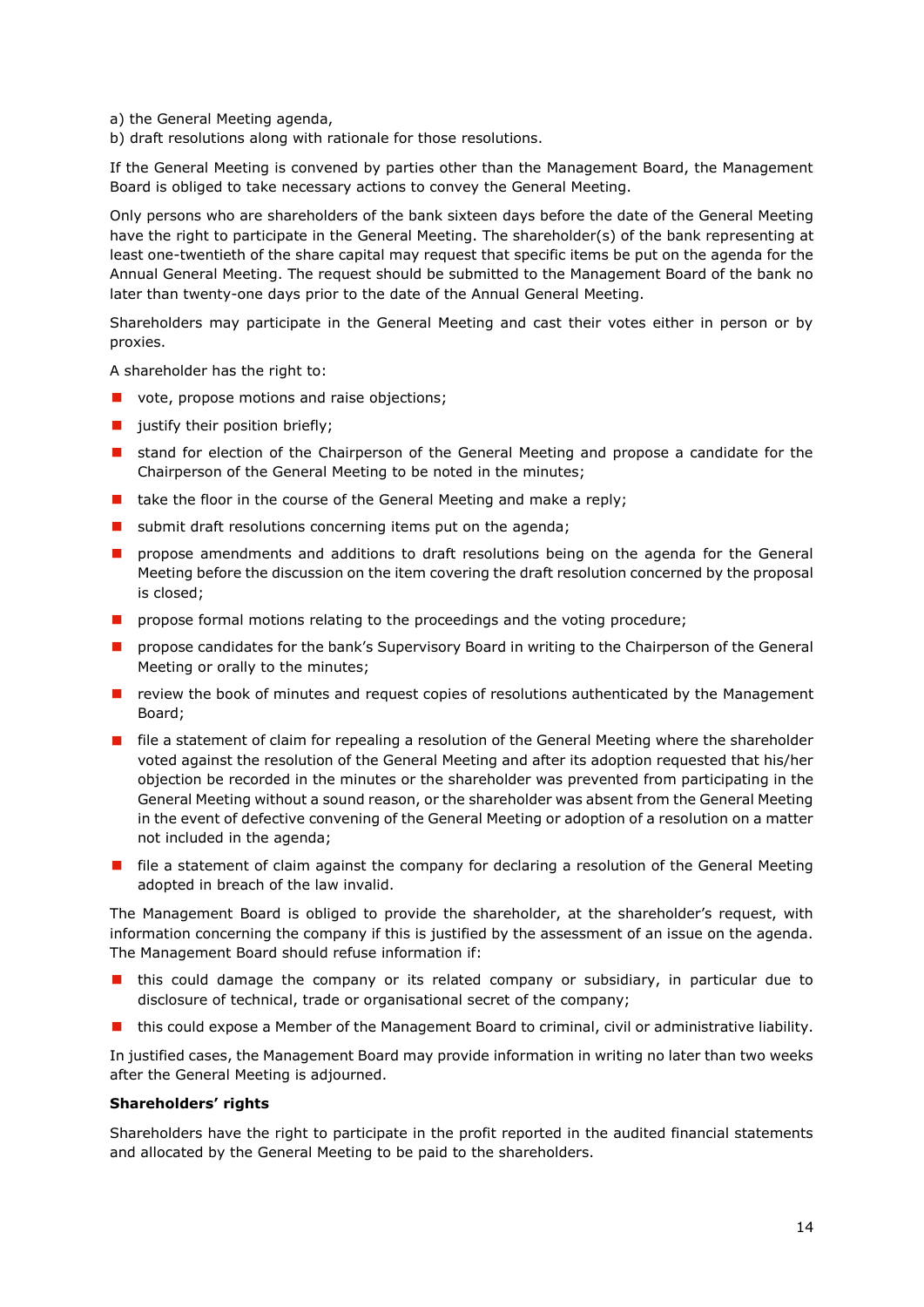The shareholders representing at least half of the share capital or at least half of the total number of votes in the company may convene an Extraordinary General Meeting. The shareholders appoint the chairperson of this meeting. The shareholder(s) representing at least one-twentieth of the share capital may request that the Management Board convene an Extraordinary General Meeting and that specific items be put on the agenda for this meeting. A request for convening an Extraordinary General Meeting submitted in writing or electronically should contain proposals of:

a) the General Meeting agenda,

b) draft resolutions along with rationale for those resolutions.

If the General Meeting is convened by parties other than the Management Board, the Management Board is obliged to take necessary actions to convey the General Meeting.

Only persons who are shareholders of the bank sixteen days before the date of the General Meeting have the right to participate in the General Meeting. The shareholder(s) of the bank representing at least one-twentieth of the share capital may request that specific items be put on the agenda for the Annual General Meeting. The request should be submitted to the Management Board of the bank no later than twenty-one days prior to the date of the Annual General Meeting.

Shareholders may participate in the General Meeting and cast their votes either in person or by proxies.

A shareholder has the right to:

- vote, propose motions and raise objections;
- ustify their position briefly;
- **E** stand for election of the Chairperson of the General Meeting and propose a candidate for the Chairperson of the General Meeting to be noted in the minutes;
- $\blacksquare$  take the floor in the course of the General Meeting and make a reply;
- submit draft resolutions concerning items put on the agenda;
- **P** propose amendments and additions to draft resolutions being on the agenda for the General Meeting before the discussion on the item covering the draft resolution concerned by the proposal is closed;
- **P** propose formal motions relating to the proceedings and the voting procedure;
- **PED 10** propose candidates for the bank's Supervisory Board in writing to the Chairperson of the General Meeting or orally to the minutes;
- $\blacksquare$  review the book of minutes and request copies of resolutions authenticated by the Management Board;
- **F** file a statement of claim for repealing a resolution of the General Meeting where the shareholder voted against the resolution of the General Meeting and after its adoption requested that his/her objection be recorded in the minutes or the shareholder was prevented from participating in the General Meeting without a sound reason, or the shareholder was absent from the General Meeting in the event of defective convening of the General Meeting or adoption of a resolution on a matter not included in the agenda;
- **File a statement of claim against the company for declaring a resolution of the General Meeting** adopted in breach of the law invalid.

The Management Board is obliged to provide the shareholder, at the shareholder's request, with information concerning the company if this is justified by the assessment of an issue on the agenda. The Management Board should refuse information if:

- **n** this could damage the company or its related company or subsidiary, in particular due to disclosure of technical, trade or organisational secret of the company;
- **n** this could expose a Member of the Management Board to criminal, civil or administrative liability.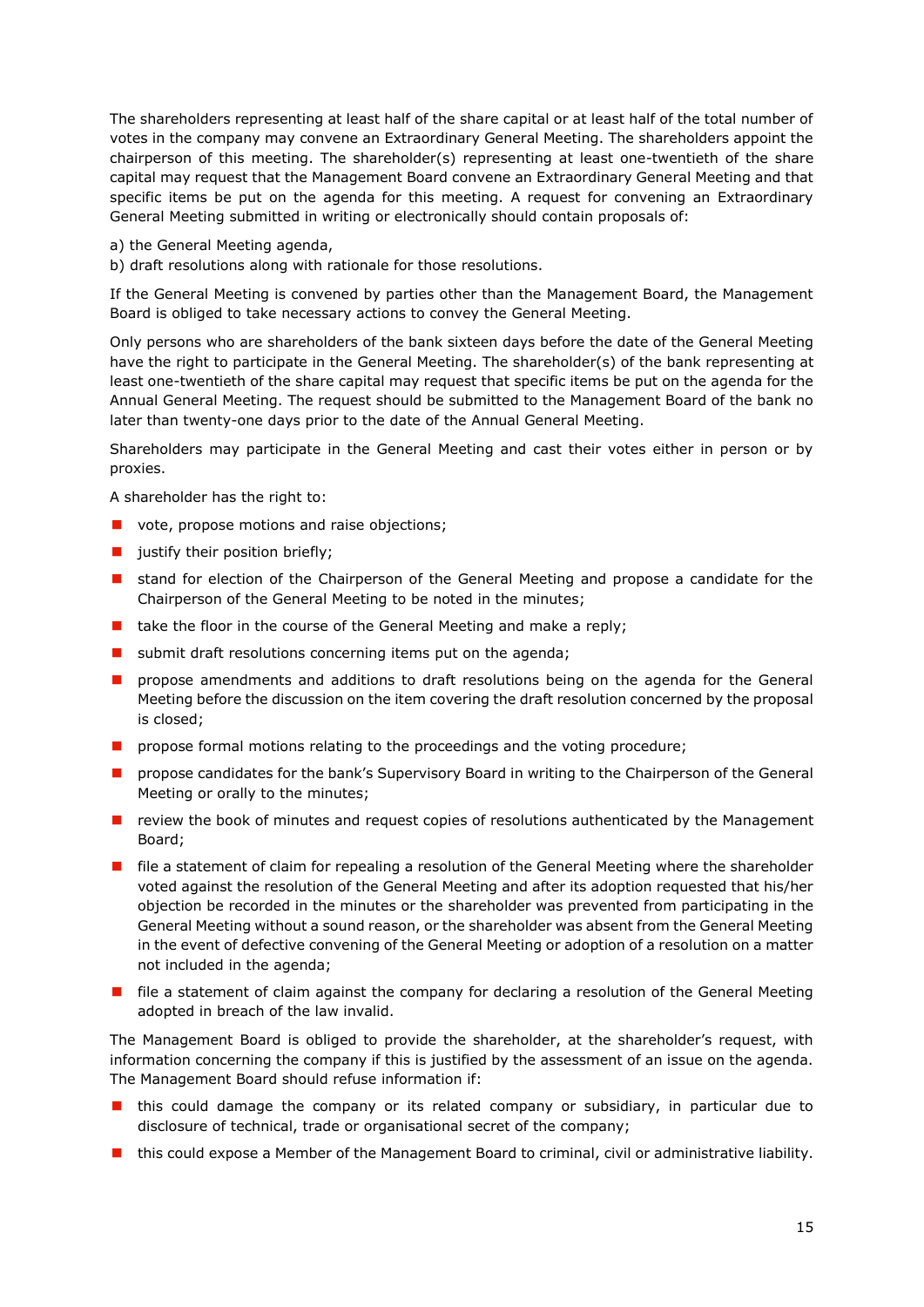In justified cases, the Management Board may provide information in writing no later than two weeks after the General Meeting is adjourned.

# <span id="page-15-0"></span>**1.7. Composition, powers and procedures of the Management Board and the Supervisory Board**

## <span id="page-15-1"></span>**Composition of the Management Board**

The Management Board is composed of at least three members appointed for a joint term of 5 years. At least half of the Management Board Members, including the President, must be Polish citizens, have permanent residence in Poland, speak Polish and have experience in the Polish market necessary to manage the bank. Members of the Management Board manage selected areas of the bank's operation within the scope determined by the President of the Management Board. The division of powers of Members of the Management Board has been described in detail in the Management Board's resolutions.

On April 12, 2018, mBank's Supervisory Board appointed the following Members of the Management Board of mBank S.A. for a joint term of five years:

- 1. Cezary Stypułkowski President of the Management Board, Chief Executive Officer
- 2. Frank Bock Vice-President of the Management Board, Head of Financial Markets
- 3. Andreas Böger Vice-President of the Management Board, Chief Financial Officer

4. Krzysztof Dąbrowski – Vice-President of the Management Board, Head of Operations and Information Technology

- 5. Lidia Jabłonowska-Luba Vice-President of the Management Board, Chief Risk Officer
- 6. Cezary Kocik Vice-President of the Management Board, Head of Retail Banking

7. Adam Pers – Vice-President of the Management Board, Head of Corporate and Investment Banking

On June 25, 2020, the Supervisory Board of mBank adopted a resolution on the dismissal of Frank Bock from the post of the Vice-President of the Management Board of mBank S.A., Head of Financial Markets with effect as of December 31, 2020.

The above decision was related to the reorganisation of Financial Markets by incorporating this area into other business areas of the bank in order to improve the effectiveness of the organisational and process structure. As a result, the number of mBank Management Board Members was reduced by one.

Furthermore, on October 22, 2020 Lidia Jabłonowska-Luba, Vice-President of the Management Board, Chief Risk Officer resigned from the post of the Vice-President of the Management Board, Chief Risk Officer. On the same day, the Supervisory Board of mBank resolved to appoint Marek Lusztyn as the Vice-President of the Management Board until the end of the current term of the Management Board of mBank with effect as of October 22, 2020. After approval of the KNF, Marek Lusztyn will assume the position of the Chief Risk Officer.

Detailed information on mBank Management Board Members in office until the end of 2020 is presented below:

# **Cezary Stypułkowski – President of the Management Board, Chief Executive Officer**



Cezary Stypułkowski holds a PhD in law from the University of Warsaw. In the second half of 1980s, he studied at Columbia University Business School in New York as a participant in the Fulbright Program.

Starting in 1991, he chaired the management board of Bank Handlowy S.A. (currently Citibank Group) for nearly thirteen years. In 2003-2006 he acted as the president of the management board of PZU Group. From

2006 to 2010, he worked for J.P Morgan in London, from 2007 as the managing director of J.P. Morgan Investment Bank in Central and Eastern Europe.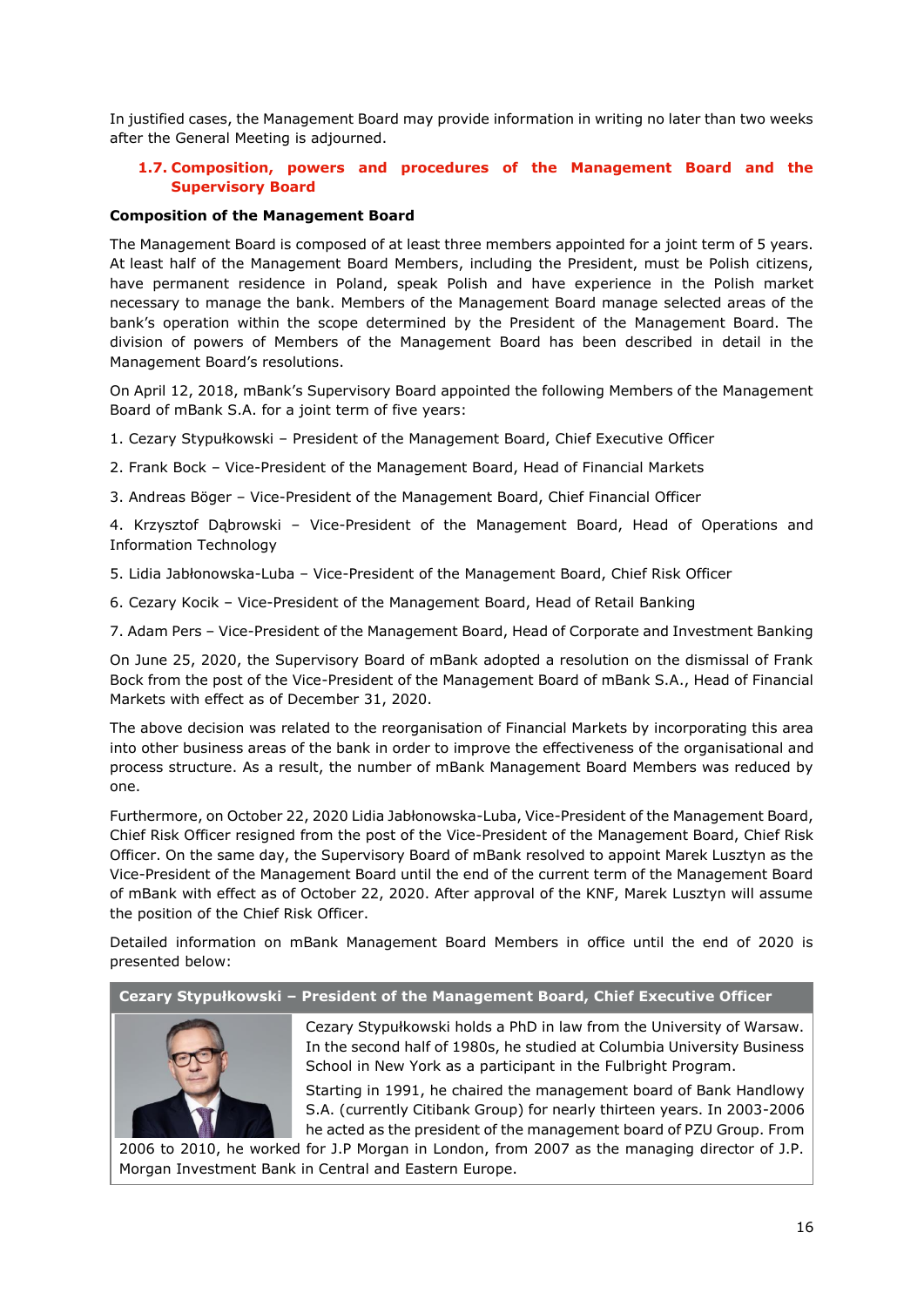Cezary Stypułkowski was also a member of the International Advisory Board for Deutsche Bank Management Board, INSEAD International Advisory Board and the Geneva Association. Since 2012, he has been the co-chair of the Emerging Markets Advisory Council of the Institute of International Finance in Washington (IFF).

Cezary Stypułkowski was appointed President of the Management Board of mBank S.A. on August 2, 2010, with effect as of October 1, 2010. The KNF approved his appointment on October 27, 2010.

**Frank Bock – Vice-President of the Management Board (until December 31, 2020)**



Frank Bock graduated from the Technical University in Karlsruhe (Germany) with specialisation in financial engineering and IT. During his professional career, Frank Bock gained considerable experience in the scope of risk and treasury management in numerous institutions in Germany, the USA and Great Britain.

Starting from the beginning of 2009, Frank Bock was the Managing Director for Treasury at Commerzbank AG. His duties included asset and liability management, market risk management and liquidity management at Commerzbank in Central and Eastern Europe, as well as functional support in strategic subsidiaries of Commerzbank: Comdirect, Commerz Real and mBank.

Previously, as the Asset and Liability Management Director in Group Capital and Treasury Management of Dresdner Bank AG in Frankfurt am Main, he was responsible for the management of market risk and liquidity portfolio.

Prior to joining Dresdner Bank, Frank Bock worked for WestLB AG in Düsseldorf as Credit Treasury Head in Group Treasury and was a senior manager for risk management.

He held the position of the Member of the Management Board of mBank S.A. until December 31, 2020. Until September 30, 2020 he was responsible for the Financial Markets area which, due to the reorganisation, was incorporated into other business areas of the bank, effective as of October 1, 2020.

**Andreas Böger – Vice-President of the Management Board, Chief Financial Officer**



Andreas Böger studied in Frankfurt and San Diego, graduated from the Frankfurt School of Finance & Management and holds the CFA certificate.

He started his professional career in HypoVereinsbank in Munich in 1994, where he headed the team responsible for asset and liability management and capital advisory.

From 2003, Andreas Böger worked in Deutsche Bank in Frankfurt. In 2007-2013, he was a managing director of Global Capital Markets and Capital Solutions Europe & CEEMEA at Deutsche Bank in London.

In 2013, he moved to Commerzbank. Prior to taking up the position at mBank, he managed the Corporate Finance division within Commerzbank's Group Development and Strategy. His duties included preparation of the strategic balance sheet and management of Commerzbank Group's capital, as well as other tasks related to finance and regulatory activities.

Vice-President of the Management Board of mBank S.A., Chief Financial Officer since July 1, 2017.

**Krzysztof Dąbrowski – Vice-President of the Management Board, Head of Operations and Information Technology**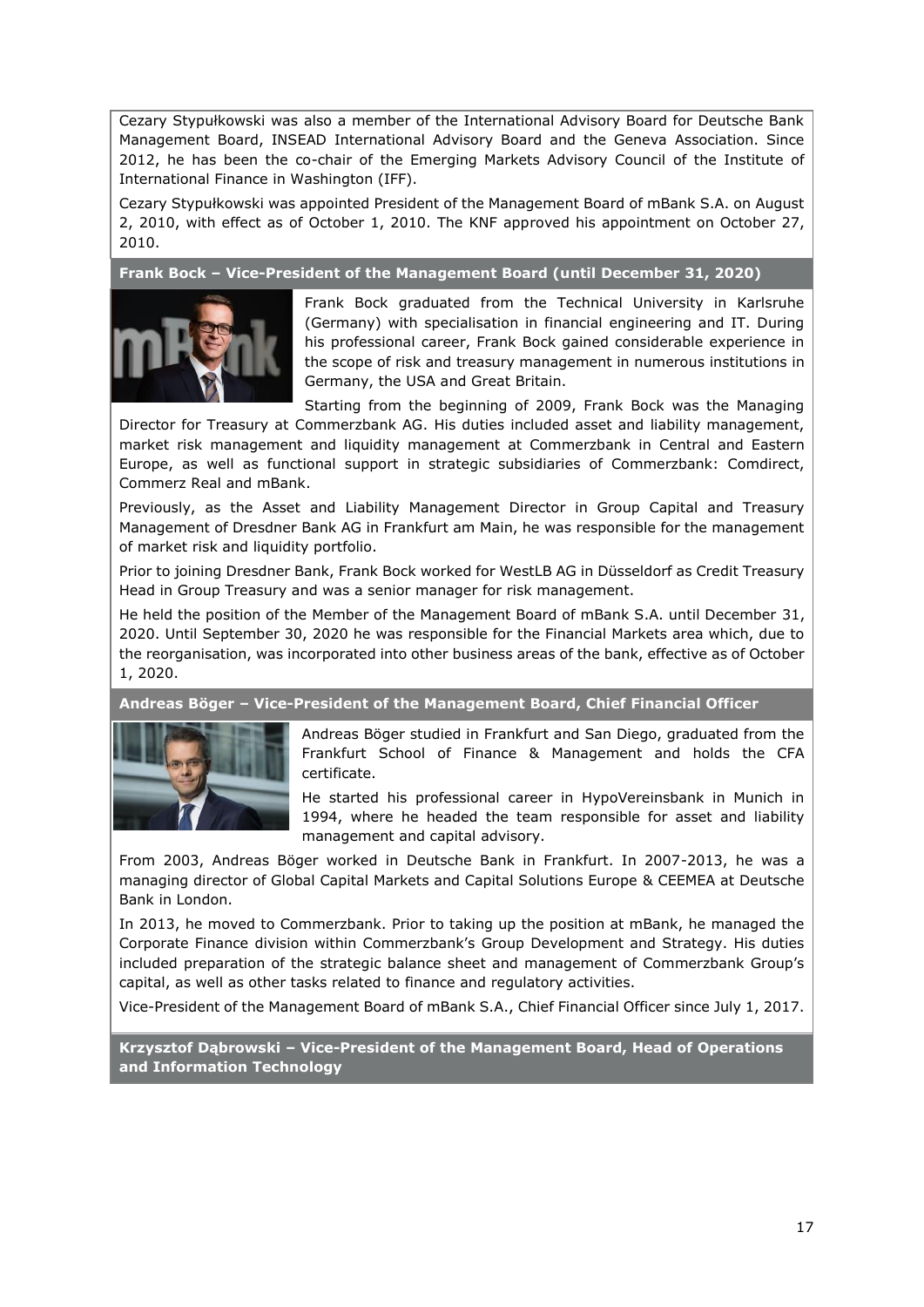

Krzysztof Dąbrowski graduated from Warsaw University of Technology, Faculty of Electronics and Information Technology. In 2011, he completed the Executive MBA programme at the University of Warsaw and the University of Illinois.

He obtained extensive knowledge regarding IT in several industries. In 1995-2003, he worked in the Internet and telecommunications

industry for Polska Online and TDC Internet, where he was responsible for the development of hosting systems and services. In 2004-2011, as the head of the Software Development Department, he co-created the Polish service centre of F. Hoffman-La Roche. In the following years, as the CTO of Allegro Group, Krzysztof Dąbrowski supervised one of the biggest agile transformations in the region.

Since 2014, he performed the function of the Managing Director for IT and Technology at mBank. He has been the Vice-President of the Management Board of mBank S.A., Head of Operations and Information Technology since April 1, 2017.

## **Marek Lusztyn – Vice-President of the Management Board**



Marek Lusztyn holds a PhD in economics from the Warsaw School of Economics (SGH). He completed the Executive MBA programme at the University of Illinois and the University of Warsaw. He also graduated from INSEAD and is an IT engineer. He completed a number of international managerial training courses and programmes in banking, finance and management organised, among others, bySingularity University, Stanford Graduate School of Business and

Bocconi University.

Marek Lusztyn embarked on his professional career at Bank Handlowy w Warszawie S.A., where he worked in the cash management and treasury department from 1996 until 2000.

For the following 20 years he worked at Bank Pekao S.A., a subsidiary of UniCredit Group from 1999 until 2017. From 2000-2008 he held the position of the director of the market risk management division and then of the director of financial market management department. Then, for nearly 10 years he was responsible for global risk management in international structures of UniCredit Group in London, Munich and Milan. From 2017 to 2020 he acted as the vice-president in charge of risk, and then as the president of the management board of Bank Pekao.

He has been a member of the board of the Warsaw School of Economics from September 2019. He is an author of numerous publications on banking and risk management and a long-standing lecturer on these issues.

He has been the Vice-President of the Management Board of mBank S.A. since October 22, 2020.

# **Cezary Kocik – Vice-President of the Management Board, Head of Retail Banking**



Cezary Kocik graduated from the University of Łódź with a degree in Banking and Finance. In 2015, he completed the Advanced Management Program (AMP 189) at Harvard Business School. Holder of a securities broker license.

From 1994 to 1996, Cezary Kocik was employed with the Brokerage House of Bank PBG as a securities broker. Starting in 1996, he worked

for Bank PBG in the investment banking, debt collection and restructuring divisions. In 1999, Cezary Kocik was employed with the debt collection and loan restructuring department of Bank Pekao S.A. In 2000-2004 he was director of Pekao S.A.'s branch in Łódź.

He has been shaping mBank's Retail Banking since 2004: first in the retail credit risk area, and then in the sales and business processes area.

He has been the Vice-President of the Management Board of mBank S.A., Head of Retail Banking since April 1, 2012.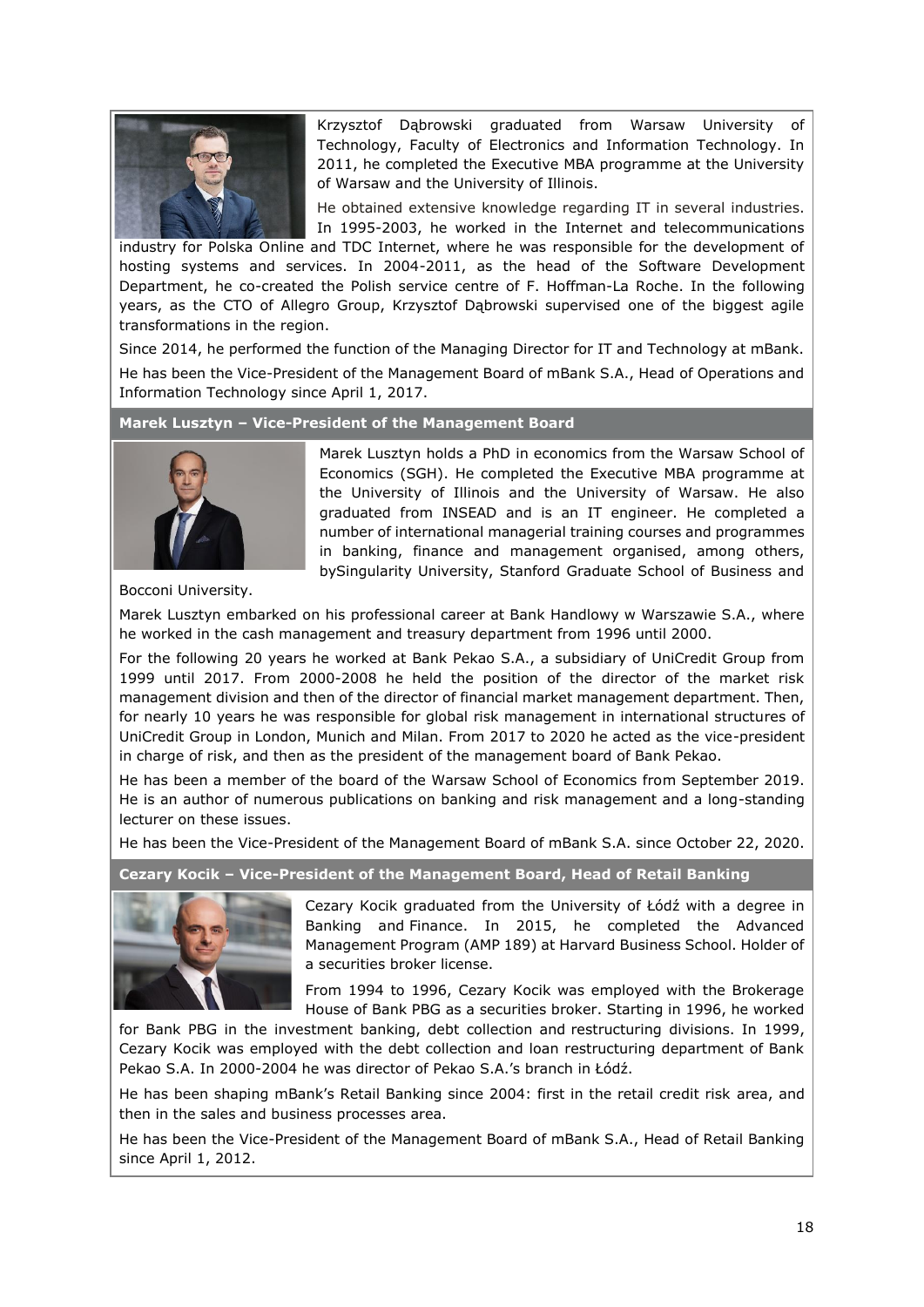**Adam Pers – Vice-President of the Management Board, Head of Corporate and Investment Banking**



Adam Pers graduated from the Faculty of Economics of the Academy of Economics in Poznań. In 2008, he completed an MBA programme organised by the Warsaw School of Economics (SGH). He gained expertise in the field of banking both at university and in three institutions operating on the Polish market.

He commenced his professional career as an intern in Wielkopolski Bank Kredytowy S.A., then he worked in Raiffeisen Bank Polska S.A. Group for many years, at first in back office, then in Corporate Banking, and finally in Financial Markets. He was responsible for strategic projects concerning the reshaping of the dealing room and for one of the pillars of the bank's strategy and during the financial crisis, as the operational committee member, he was responsible for the bank's liquidity. In RBI Group, he was awarded the TOP Performer and Leader of the Year title. He joined BRE Bank/mBank Group in 2012, where at first he was responsible for restructuring in the area of the financial markets sales. Then, as a managing director he also supervised the integration of the area of cooperation with financial institutions and finally, the integration with the trading area.

Vice-President of the Management Board of mBank S.A., Head of Corporate and Investment Banking since October 26, 2017.

### <span id="page-18-0"></span>**Powers and procedures of the Management Board**

Members of the Management Board are jointly liable for the overall operations of the bank. They work collegially and inform each other about the most important matters concerning the bank for which particular Members of the Management Board are responsible. The Management Board may appoint standing committees or teams to perform specific functions or to co-ordinate the work of organisational units of the bank or to perform specific tasks.

The following committees led by Members of the Management Board operate at mBank:

- Capital Management Committee (chairperson: Andreas Böger)
- Resource Management Committee (chairperson: Andreas Böger)
- Assets and Liabilities Management Committee of mBank Group (chairperson: Andreas Böger)
- Data Quality and IT Systems Development Committee (chairperson: Andreas Böger)
- Balance Sheet Management Committee (chairperson: Andreas Böger)
- **F** Foreign Branch Supervision Committee of mBank S.A. (chairperson: Cezary Kocik)
- Credit Committee of mBank Group (chairperson: Marek Lusztyn)
- Retail Banking Risk Committee (chairperson: Marek Lusztyn)
- **Corporate and Investment Banking Risk Committee (chairperson: Marek Lusztyn)**
- Financial Markets Risk Committee (chairperson: Marek Lusztyn)
- **Model Risk Committee (chairperson: Marek Lusztyn)**
- Investment Banking Committee (chairperson: Marek Lusztyn)
- IT Architecture Committee of mBank Group (chairperson: Krzysztof Dąbrowski)
- **Sustainable Development Committee (chairperson: Marek Lusztyn). This Committee has been** established in December 2020.

The Management Board manages the bank's business, represents the bank and defines the guidelines for the bank's operations, especially for the areas subject to risks, including the credit policy, the investment policy, the bank's assets and liabilities management policy, and the guarantee policy. The Management Board presents to the Supervisory Board on a regular basis comprehensive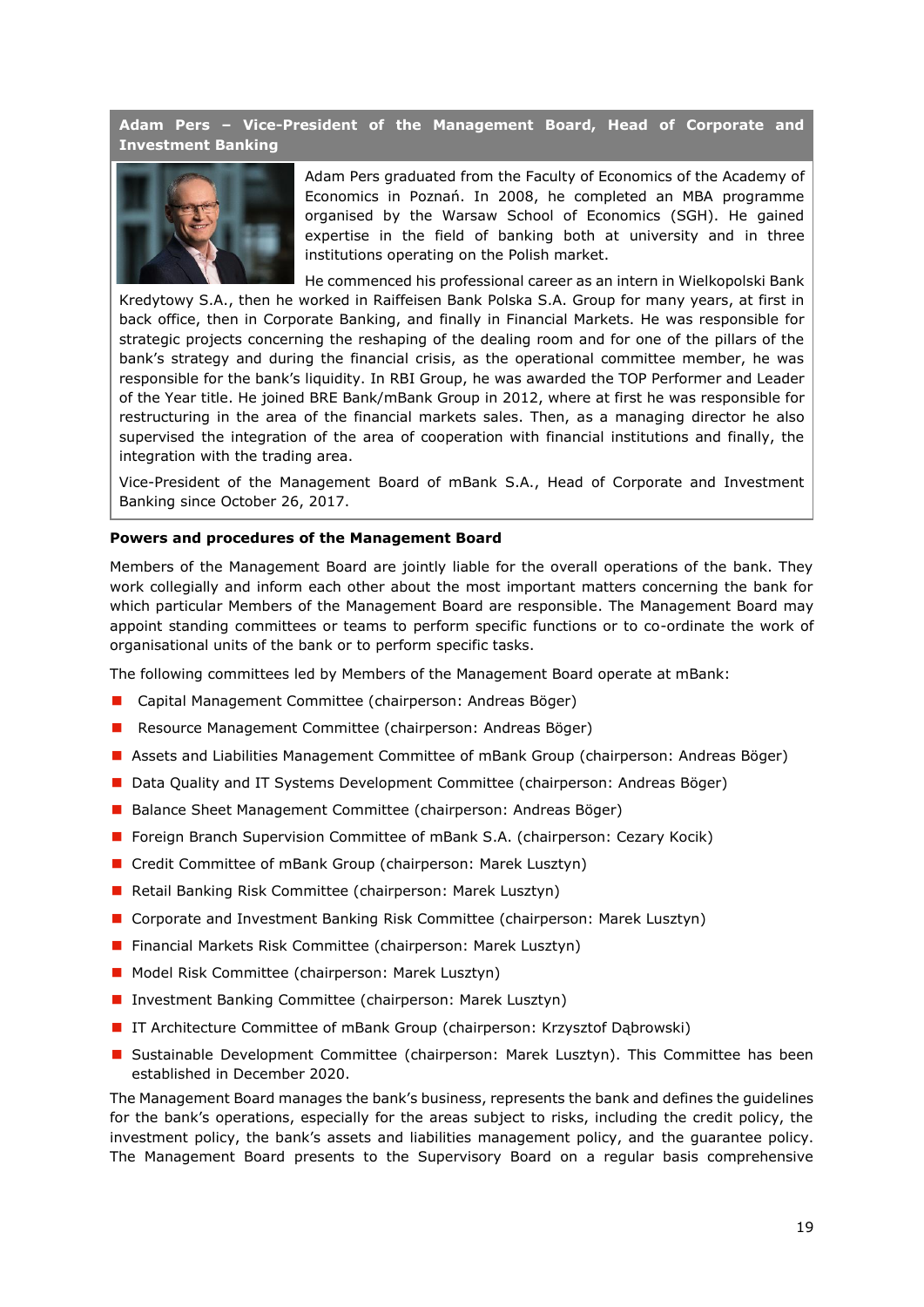information on all significant aspects of the bank's operations and related risks as well as risk management methods.

The Management Board operates pursuant to its Rules approved by the Supervisory Board. The Rules determine among others the issues which require consideration of the Management Board as a collegial body and adoption of a resolution by the Management Board.

All resolutions are adopted by a majority of votes of the Management Board Members present at the meeting, and in the case of an equal number of opposing votes, the President of the Management Board has the casting vote.

Rules and levels of remuneration of Members of the Management Board are determined by the Remuneration Committee of the Supervisory Board. The rules of the incentive programme for the Management Board as well as the principles of allocating bonuses to Management Board Members are defined in Resolutions of the Supervisory Board.

The Risk Takers Remuneration Policy adopted by the Resolution of the Supervisory Board of mBank on December 12, 2019 specifies remuneration rules applied to the Members of the Management Board in 2020.

Remuneration of Members of the Management Board includes a fixed and a variable part. For Members of the Management Board the relation between variable remuneration and fixed remuneration should not exceed 100% of the annual basic remuneration, with the proviso that variable remuneration exceeding 100% (not more than 200%) of the annual basic remuneration is subject to approval by the Annual General Meeting of the bank.

The basic remuneration of Members of the Management Board is determined by the Supervisory Board taking into account the following information:

- **In** the resolution of the Management Board on the division of powers between Members of the Management Board of the Bank (with a particular focus on changes in powers),
- $\blacksquare$  long-term results achieved as at the assessment date,
- available internal market data (e.g. internal comparison of mBank Group),
- **a** available external market data (e.g. information on remuneration of management board members of other WSE-listed companies, additional market benchmarks).

A detailed description of the rules of the incentive programmes for the Management Board based on shares is presented in note 41 to mBank S.A. Group IFRS Consolidated Financial Statements 2020.

On April 12, 2018, the resolution regarding the implementation of the incentive programme and determination of the rules for conducting it, and the resolution regarding the issue of subscription warrants, conditional share capital increase with divestment of the existing shareholders' preemptive right to subscription warrants and shares and amendments to the company's By-laws and on applying for the admission of shares to trading on the regulated market and share dematerialisation were adopted at the 31st Annual General Meeting of mBank. The above Incentive Programme replaced two other programmes: the employee programme dated October 27, 2008 and the incentive programme of mBank dated March 14, 2008 for Members of the Management Board. In line with the Incentive Programme dated April 12, 2018, the bank will issue no more than 934,000 ordinary bearer shares with a face value of PLN 4.00 each. In order to grant the rights, the bank will issue 934,000 registered subscription warrants. The Incentive Programme will be implemented until December 31, 2028 or until all shares are taken up, if it happens before that date.

The existing programmes are being gradually terminated. No new shares are granted under the 2008 programmes, and the bank only meets its obligations arising from deferred tranches under these programmes.

The Supervisory Board determines the bonus amount for a given calendar year for each Management Board Member individually, based on the assessment of MbO achievement with respect to the period of at least 3 years, with the proviso that the bonus amount depends on the bonus pool. The bonus pool is a total of the base amounts calculated for each Management Board Member. The base amount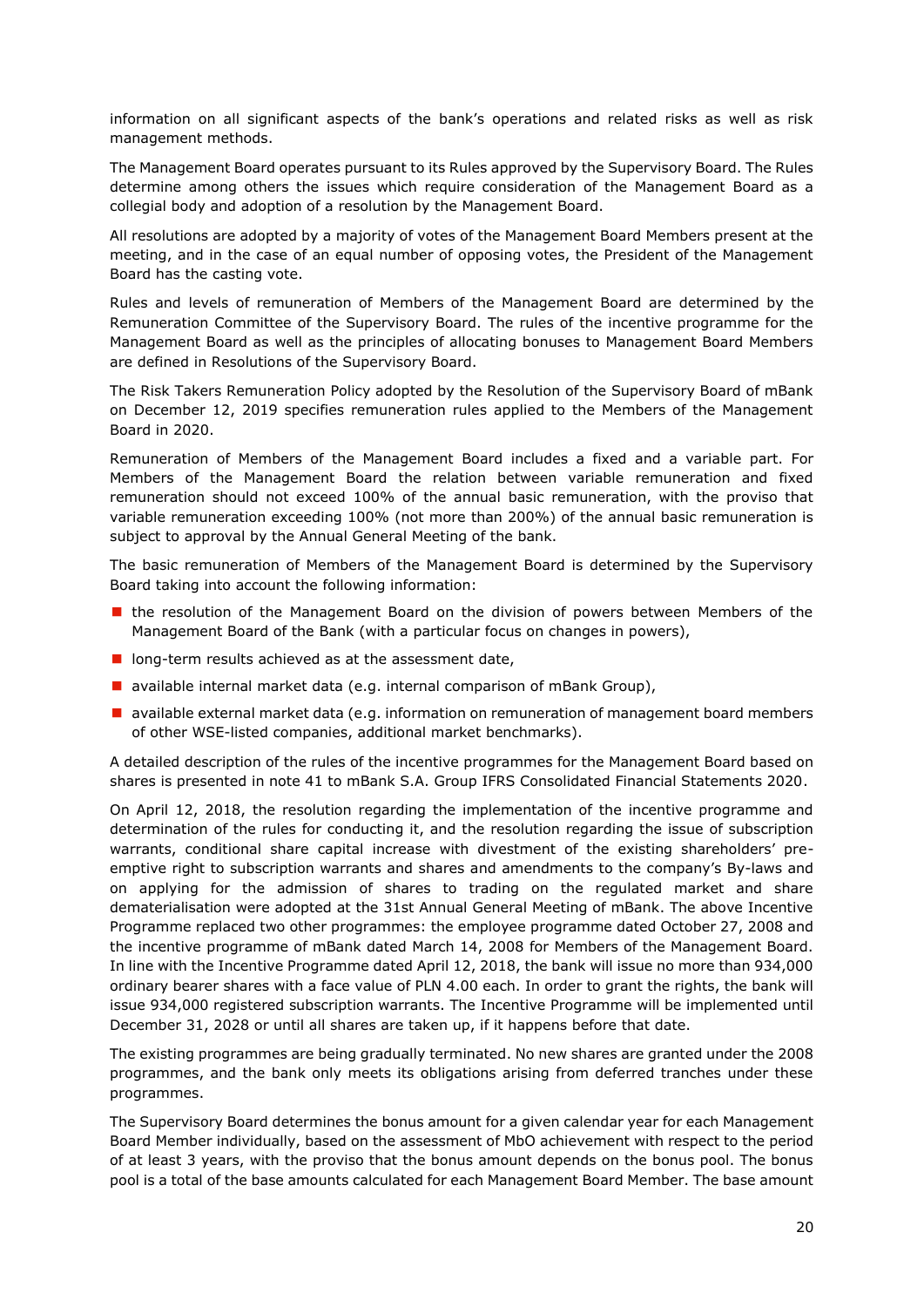is calculated as a multiple of the basic salary, which depends on the Economic Profit (EP); EP is calculated for a period of three years pursuant to the rules specified in the Risk Takers Remuneration Policy of mBank S.A. MbO takes into account team quantitative objectives (at mBank Group level), individual quantitative objectives and individual qualitative objectives.

The bonus consists of:

- non-deferred part totalling 40% of the bonus, and
- deferred part totalling 60% of the bonus.

Both the non-deferred part and the deferred part are divided into equal portions: 50% paid in cash and 50% paid in subscription warrants.

The non-deferred part in cash is paid in the year when the bonus is awarded. The other half of the non-deferred part (50%) is paid in the form of subscription warrants, not earlier than after 12 months from the AGM date.

The deferred part, both the cash portion and the subscription warrant portion, is paid in five equal tranches in the five subsequent calendar years. In each tranche, the cash portion is paid once the consolidated financial statements of mBank Group for the previous calendar year have been approved, and the subscription warrant portion is paid not earlier than after 12 months from the date on which the consolidated financial statements for the previous calendar year are approved. The value of one subscription warrant equals the average market price from the reference period, determined in accordance with the provisions of the Remuneration Policy, minus PLN 4.00.

The remuneration of the Members of the Management Board in 2019-2020 is presented in the following tables.

|    |                     | <b>Remuneration paid in 2020 (in PLN)</b> |                |                |                 |  |  |
|----|---------------------|-------------------------------------------|----------------|----------------|-----------------|--|--|
|    |                     | <b>Basic</b><br>remuneration              | Other benefits | Bonus for 2019 | Deferred bonus* |  |  |
| 1. | Cezary Stypułkowski | 3,449,871                                 | 377,605        | 440,000        | 567,648         |  |  |
| 2. | Frank Bock          | 1,729 075                                 | 337,941        | 200,000        | 96,166          |  |  |
| 3. | Andreas Böger       | 1,764,359                                 | 227,926        | 220,000        | 103,750         |  |  |
| 4. | Krzysztof Dabrowski | 1,676,000                                 | 190,365        | 220,000        | 161,666         |  |  |
| 6. | Cezary Kocik        | 1,676,000                                 | 264,420        | 240,000        | 322,000         |  |  |
| 7. | Marek Lusztyn       | 320 516                                   | 1 1 9 2        |                |                 |  |  |
| 8. | Adam Pers           | 1,676,000                                 | 162,493        | 240,000        | 129,000         |  |  |
|    | In total            | 12,291,821                                | 1,561,942      | 1,560,000      | 1,380,230       |  |  |

*\* In 2020, the third deferred tranche as part of the settlement of the cash part of the bonus for 2016, the second deferred tranche*  as part of the settlement of the cash part of the bonus for 2017 and the first deferred tranche as part of the settlement of the *cash part of the bonus for 2018 was paid. Krzysztof Dąbrowski and Adam Pers were paid deferred tranches (with the payment date in 2020) as the settlement of the cash portion of the bonus granted during the period of performing the functions of the Managing Directors.*

|    |                                                                                                         | Remuneration paid in 2020 (in PLN)   |                          |                   |                       |                                       |  |
|----|---------------------------------------------------------------------------------------------------------|--------------------------------------|--------------------------|-------------------|-----------------------|---------------------------------------|--|
|    |                                                                                                         | <b>Basic</b><br><u>iremuneration</u> | Other<br><b>benefits</b> | Bonus for<br>2019 | Deferred<br>bonus $*$ | Compensation<br>(non-<br>competition) |  |
|    | Remuneration of former Members of the Management Board who ceased to perform their<br>functions in 2020 |                                      |                          |                   |                       |                                       |  |
|    | Lidia Jabłonowska-Luba                                                                                  | 1,359,355                            | 183,647                  | 200,000           | 254,000               | 309,951                               |  |
|    | Remuneration of former Members of the Management Board who ceased to perform their<br>functions in 2017 |                                      |                          |                   |                       |                                       |  |
|    | Christoph Heins                                                                                         |                                      |                          |                   | 100,000               |                                       |  |
| 2. | Jarosław Mastalerz                                                                                      |                                      | 2,250                    |                   | 150,000               |                                       |  |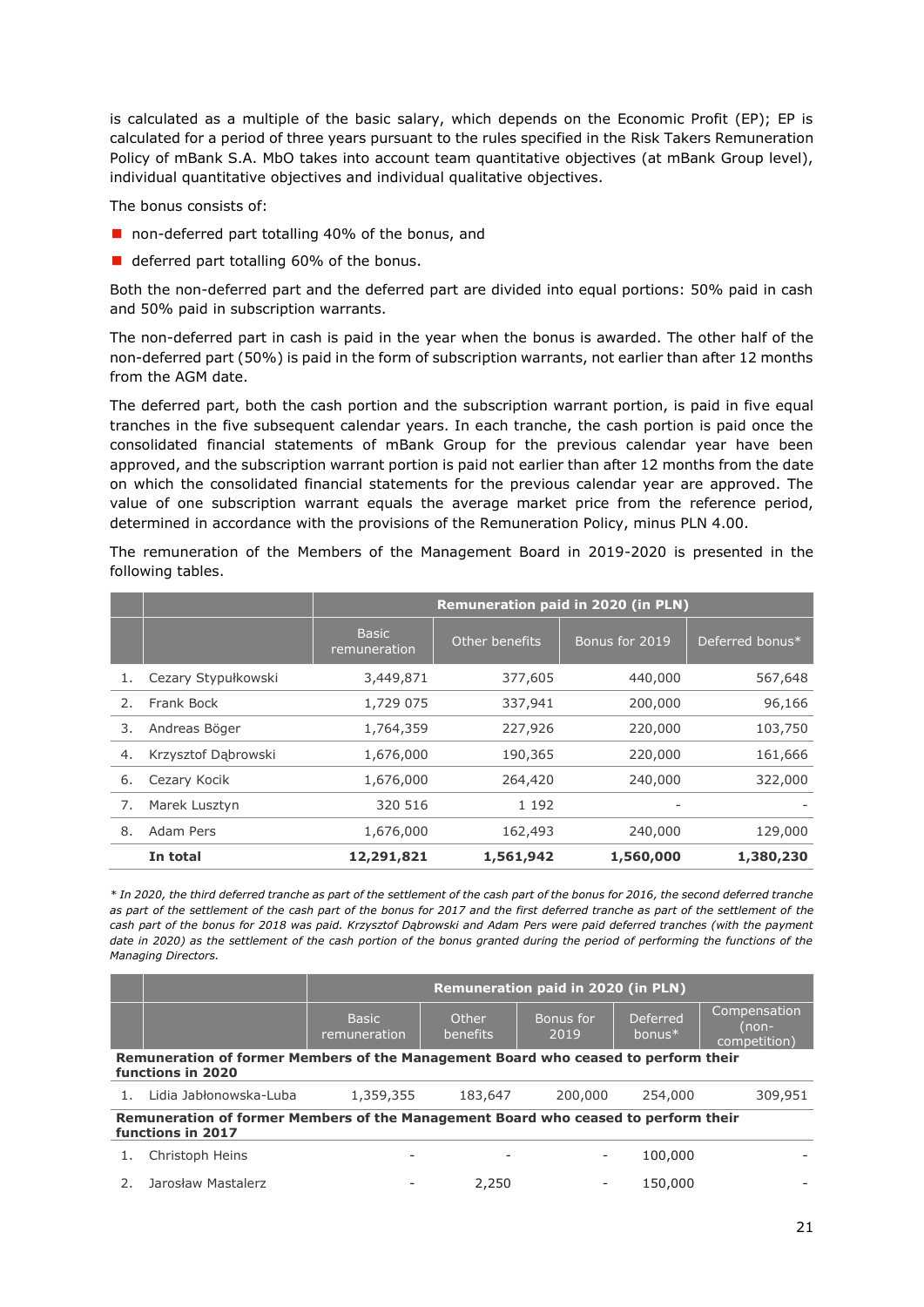| 3. Przemysław Gdański                                                                                   | $\overline{\phantom{0}}$ | $\overline{\phantom{a}}$ |        | $-208.334$ |  |  |
|---------------------------------------------------------------------------------------------------------|--------------------------|--------------------------|--------|------------|--|--|
| Remuneration of former Members of the Management Board who ceased to perform their<br>functions in 2016 |                          |                          |        |            |  |  |
| 1. Jörg Hessenmüller                                                                                    |                          | $\overline{\phantom{a}}$ | $\sim$ | 62.500     |  |  |

*\* In 2020, members of the Management Board who ceased to perform their functions in 2020 and 2017 received the second deferred tranche as part of the settlement of the cash part of the bonus for 2017. The third deferred tranche as part of the settlement of the cash part of the bonus for 2016 was paid to: Lidia Jabłonowska-Luba, Christoph Heinz, Jarosław Mastalerz, Przemysław Gdański.. Jörg Hessenmüller, Lidia Jabłonowska-Luba and Franc Bock received the first deferred tranche as part of the settlement of the cash part of the bonus for 2018.*

|    |                        | <b>Remuneration paid in 2019 (in PLN)</b> |                |                |                 |  |  |
|----|------------------------|-------------------------------------------|----------------|----------------|-----------------|--|--|
|    |                        | <b>Basic</b><br>remuneration              | Other benefits | Bonus for 2018 | Deferred bonus* |  |  |
| 1. | Cezary Stypułkowski    | 3,333,230                                 | 297,804        | 400,000        | 697,648         |  |  |
| 2. | Lidia Jabłonowska-Luba | 1,680,000                                 | 196,843        | 180,000        | 340,000         |  |  |
| 3. | Frank Bock             | 1,750,453                                 | 520,367        | 140,000        | 54,167          |  |  |
| 4. | Andreas Böger          | 1,767,133                                 | 370,212        | 200,000        | 43,750          |  |  |
| 5. | Krzysztof Dąbrowski    | 1,680,000                                 | 157,011        | 200,000        | 128,333         |  |  |
| 6. | Cezary Kocik           | 1,680,000                                 | 214,546        | 240,000        | 400,000         |  |  |
| 7. | Adam Pers              | 1,680,000                                 | 134,594        | 200,000        | 99,001          |  |  |
|    | <b>Total</b>           | 13,570,816                                | 1,891,377      | 1,560,000      | 1,762,899       |  |  |

*\* In 2019, the third deferred tranche as part of the settlement of the cash portion of the bonus for 2015, the second deferred tranche as part of the settlement of the cash portion of the bonus for 2016 and the first deferred tranche as part of the settlement of the cash portion of the bonus for 2017 were paid. Krzysztof Dąbrowski and Adam Pers were paid deferred tranches (with the date of payment in 2019) as the settlement of the cash portion of the bonus granted during the period of performing the functions of the Managing Directors.*

|                                                                                                         | <b>Remuneration paid in 2019 (in PLN)</b> |                |                 |  |  |  |  |  |
|---------------------------------------------------------------------------------------------------------|-------------------------------------------|----------------|-----------------|--|--|--|--|--|
|                                                                                                         | <b>Basic remuneration</b>                 | Other benefits | Deferred bonus* |  |  |  |  |  |
| Remuneration of former Members of the Management Board who ceased to perform their<br>functions in 2017 |                                           |                |                 |  |  |  |  |  |
| Christoph Heins                                                                                         |                                           |                | 100,000         |  |  |  |  |  |
| Jarosław Mastalerz                                                                                      |                                           |                | 320,000         |  |  |  |  |  |
| Przemysław Gdański<br>3.                                                                                |                                           |                | 348,334         |  |  |  |  |  |
| Remuneration of former Members of the Management Board who ceased to perform their<br>functions in 2016 |                                           |                |                 |  |  |  |  |  |
| Jörg Hessenmüller                                                                                       |                                           |                | 212,500         |  |  |  |  |  |

*\* In 2019, Members of the Management Board who ceased to perform their functions in 2017 and Jörg Hessenmüller received the*  third deferred tranche as part of the settlement of the cash portion of the bonus for 2015, the second deferred tranche as part of *the settlement of the cash portion of the bonus for 2016 and the first deferred tranche as part of the settlement of the cash portion of the bonus for 2017.*

The bank's shares held by the Members of the Management Board:

As at December 31, 2020, mBank shares were held by six Members of the Management Board: Cezary Stypułkowski – 23,250 shares, Frank Bock – 766 shares, Andreas Böger – 819 shares, Krzysztof Dąbrowski – 1,682 shares, Cezary Kocik – 2,161 shares and Adam Pers – 158 shares.

In comparison, as at December 31, 2019, mBank shares were held by five Members of the Management Board: Cezary Stypułkowski – 21,249 shares, Frank Bock – 334 shares, Andreas Böger – 270 shares, Krzysztof Dąbrowski – 1,000 shares and Cezary Kocik – 1,040 shares.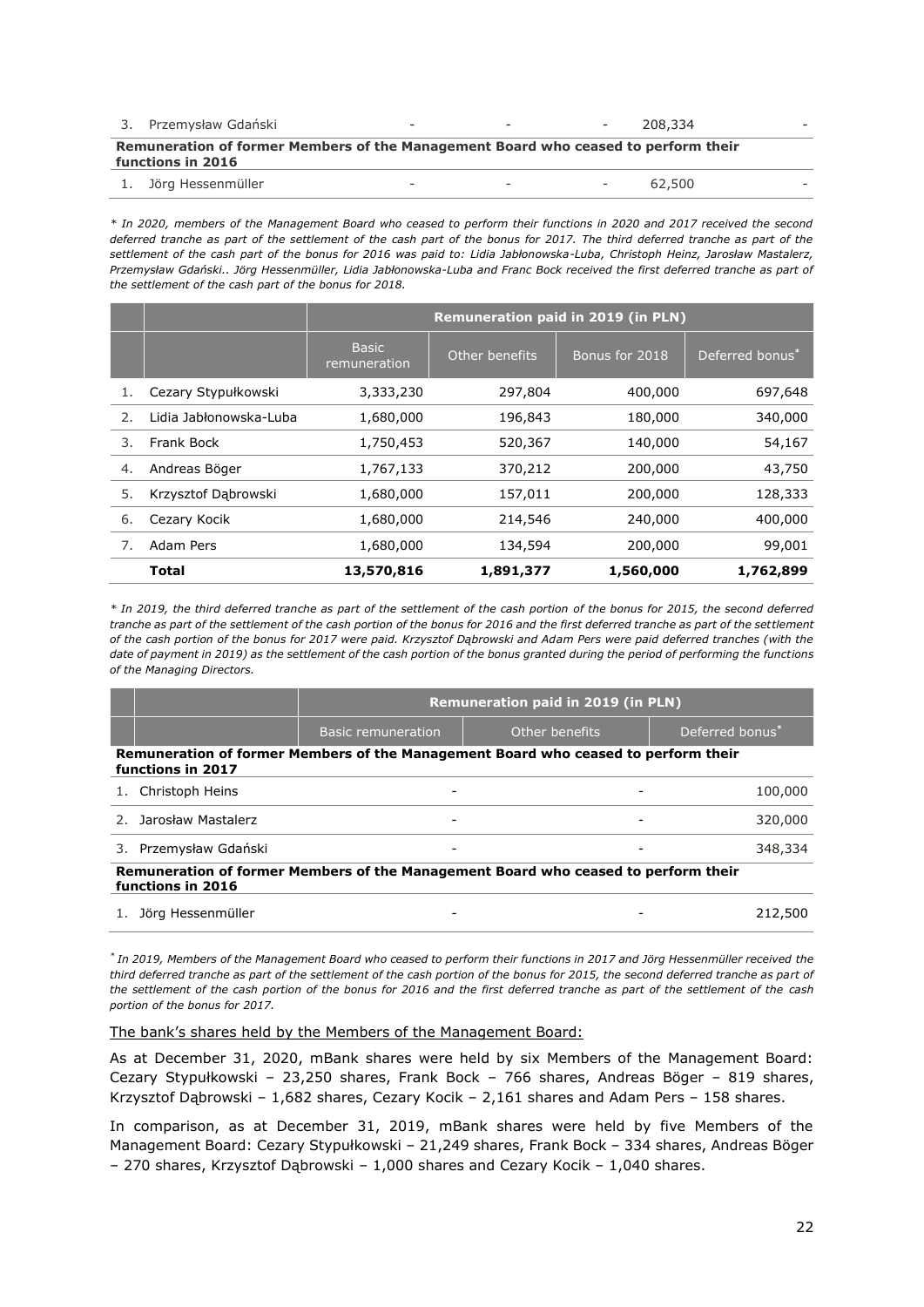## **Composition of the Supervisory Board**

The Supervisory Board acts on the basis of the adopted Rules and performs the functions provided for in the By-laws of mBank, the Code of Commercial Partnerships and Companies, and the Banking Law.

The By-laws of mBank provide that the Supervisory Board consists of at least five Members elected by the General Meeting for a joint term of three years. A Member of the Supervisory Board whose mandate expired in the course of the joint term of the Supervisory Board may be replaced with another person, elected by the Supervisory Board. The term of a Member of the Supervisory Board so elected expires on the expiration of the terms of the other Members of the Supervisory Board. Appointment of Supervisory Board Members in the course of the joint term of office of the Supervisory Board must be approved by the next General Meeting.

Members of the Supervisory Board should possess knowledge, skills and experience adequate for fulfilling their function and duties entrusted to them and should guarantee proper fulfilment of these duties. At least half of all Supervisory Board Members, including the Chairperson, must hold Polish citizenship, permanently reside in Poland, speak Polish and have experience on the Polish market which can be used while supervising the bank's operations. Pursuant to the statutory requirement, at least two Supervisory Board Members are independent. The independence criteria of a Supervisory Board Member are stipulated in the mandatory provisions of law.

In 2020, the composition of the Supervisory Board of mBank changed. On February 28, 2020, Maciej Leśny, the then Chairman of the Supervisory Board of mBank S.A. announced that he would not run for another term as a Member of the Supervisory Board of mBank S.A.

The 33rd Annual General Meeting of mBank S.A. held on March 27, 2020 selected the following eight Members of the Supervisory Board of mBank S.A. for a joint term of three years: Tomasz Bieske, Marcus Chromik, Mirosław Godlewski, Aleksandra Gren, Jörg Hessenmüller, Michael Mandel, Bettina Orlopp and Agnieszka Słomka-Gołębiowska, including two persons who have never been Members of the Supervisory Board of mBank before (Aleksandra Gren and Bettina Orlopp). Maciej Leśny, Gurjinder Singh Johal and Teresa Mokrysz, Members of the previous Supervisory Board, have not been selected as Members of the current Supervisory Board. The Supervisory Board appointed Professor Agnieszka Słomka-Gołębiowska as the Chairwoman of the Supervisory Board, and Jörg Hessenmüller as the Deputy Chairman of the Supervisory Board.

After leaving the Board of Managing Directors of Commerzbank, Michael Mandel resigned as a Member of the Supervisory Board of mBank on September 28, 2020, effective as of October 23, 2020. On October 22, 2020, Sabine Schmittroth was appointed as a Member of the Supervisory Board of mBank, effective as of October 23, 2020.

As at December 31, 2020, the Supervisory Board of mBank S.A. was composed of the following members:

- 1. Agnieszka Słomka-Gołębiowska Chairwoman of the Supervisory Board
- 2. Jörg Hessenmüller Deputy Chairman of the Supervisory Board
- 3. Tomasz Bieske Member of the Supervisory Board
- 4. Marcus Chromik Member of the Supervisory Board
- 5. Mirosław Godlewski Member of the Supervisory Board
- 6. Aleksandra Gren Member of the Supervisory Board
- 7. Sabine Schmittroth Member of the Supervisory Board
- 8. Bettina Orlopp Member of the Supervisory Board.

Detailed information on the Members of the Supervisory Board of mBank who performed their functions as at December 31, 2020 is presented in the table below.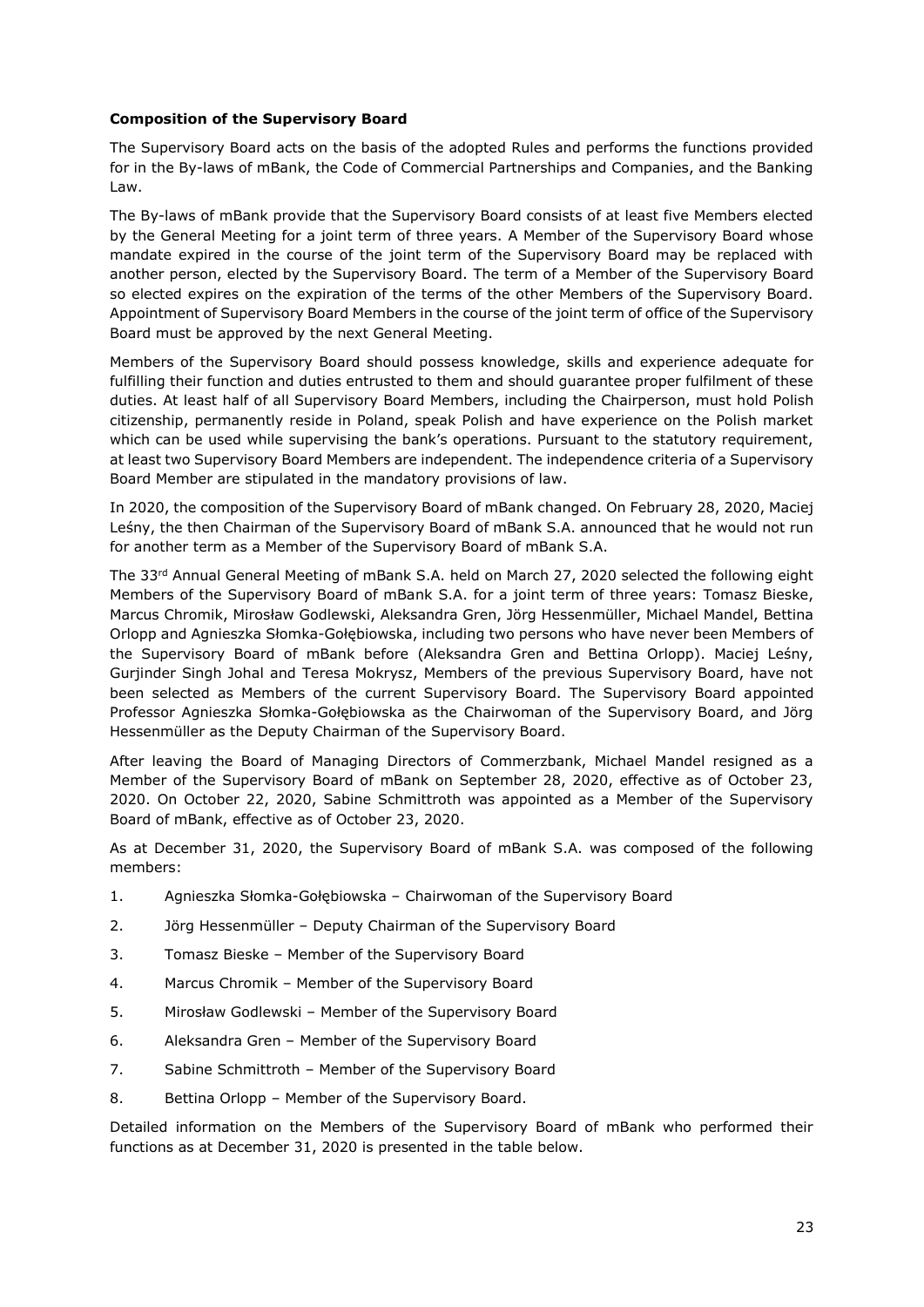**Agnieszka Słomka-Gołębiowska – Chairwoman of the Supervisory Board** 

Agnieszka Słomka-Gołębiowska is a Professor in the Department of International Comparative Studies of the Warsaw School of Economics (SGH). She holds a master's degree in Banking and Finance and Management (CEMS programme) at the Warsaw School of Economics and Copenhagen Business School. She holds a PhD in economics. She attended a number of Executive Education courses, e.g. the IESE/Harvard Business School's "Value Creation Through Effective Boards" programme. She completed an MBA programme organised by the French Management Institute in Warsaw.

Between 2000 and 2002, she worked for the audit firm Arthur Andersen. In 2006, Agnieszka Słomka-Gołębiowska was appointed as the director of the Department of Privatisation at the Industrial Development Agency (ARP), where she was responsible for corporate governance until 2009. In 2006-2008, she held the position of the vice-president of the supervisory board of Bumar. In 2008-2014, she was a member of the supervisory board and the audit committee of Bank BPH. In 2018-2019, Agnieszka Słomka-Gołębiowska held the position of the vice-president of the supervisory board of TransEU. Since 2014, she has been a Member of the Supervisory Board and the Audit Committee of mBank S.A. In 2017, she became a member of the audit committee of the United Nations World Food Program (WFP). She has been a member of the supervisory board and the audit committee of Budimex S.A. since 2019.

She was a visiting scholar at universities in Cambridge (MIT), Tucson (UoA), Münster, Birmingham (BBS), Berlin (HSoG), Genoa (UoG – Law School), Vienna (WU) and Florence (UniFi). She received a scholarship of the Alexander von Humboldt Foundation and Fulbright Fellowship at the University of California, Berkeley, where she collaborated with Professor Oliver Williamson, recipient of the Nobel Memorial Prize in Economic Sciences.

Since 2005, she has been a member of the Polish Institute of Directors, a founding member of the board of experts of the Forum of Supervisory Boards established in cooperation with PwC and SEG, and cooperated with the Institute of Accounting and Taxes, disseminating the current state of knowledge about the functioning of authorities of public companies. In 2019, she received the Corporate Governance Personality Award. She is an ambassador of the Bank of America and Vital Voices Partnership Programme on women entrepreneurship and empowerment.

## **Jörg Hessenmüller – Member of the Supervisory Board**

Jörg Hessenmüller graduated from Hochschule für Bankwirtschaft in Frankfurt am Main in 1997, and was awarded the title of Master in Management (Diplom–Betriebswirt (FH)). From 1989 to 2009, he worked for Dresdner Bank, holding the position of, among others, Head of Financial Control responsible for London, New York, Moscow, Sao Paulo, and Asia. In 2009, Mr Hessenmüller was appointed Managing Director in Commerzbank Group and worked as Head of Investment Banking Finance, Group Finance. From April 2012 to June 2016, he was a Member of the Management Board of mBank S.A., Chief Financial Officer.

Since July 2016, he has been a Managing Director in Commerzbank Group responsible for digital transformation, development and strategy of Commerzbank Group. On January 15, 2019, Jörg Hessenmüller was appointed to the Board of Managing Directors of Commerzbank AG as the Chief Operating Officer responsible for, among others, Commerzbank Group strategy, digital transformation and IT, organisation, and security.

## **Tomasz Bieske – Member of the Supervisory Board**

Tomasz Bieske holds a master's degree in economics, and is a graduate of the University of Cologne, Germany. After graduating, he worked in Dresdner Bank's head office in Frankfurt for six years. In 1988, Tomasz Bieske worked for Arthur Andersen in Frankfurt, and a year later he cofounded Arthur Andersen in Poland, where he became a partner and the Head of Financial Markets Group. He was responsible for working with clients from the financial sector, auditing the financial statements of leading banks in Poland, sale of banks' non-performing loan portfolios, and valuation of private banks' shares. He participated in a number of due diligence processes commissioned by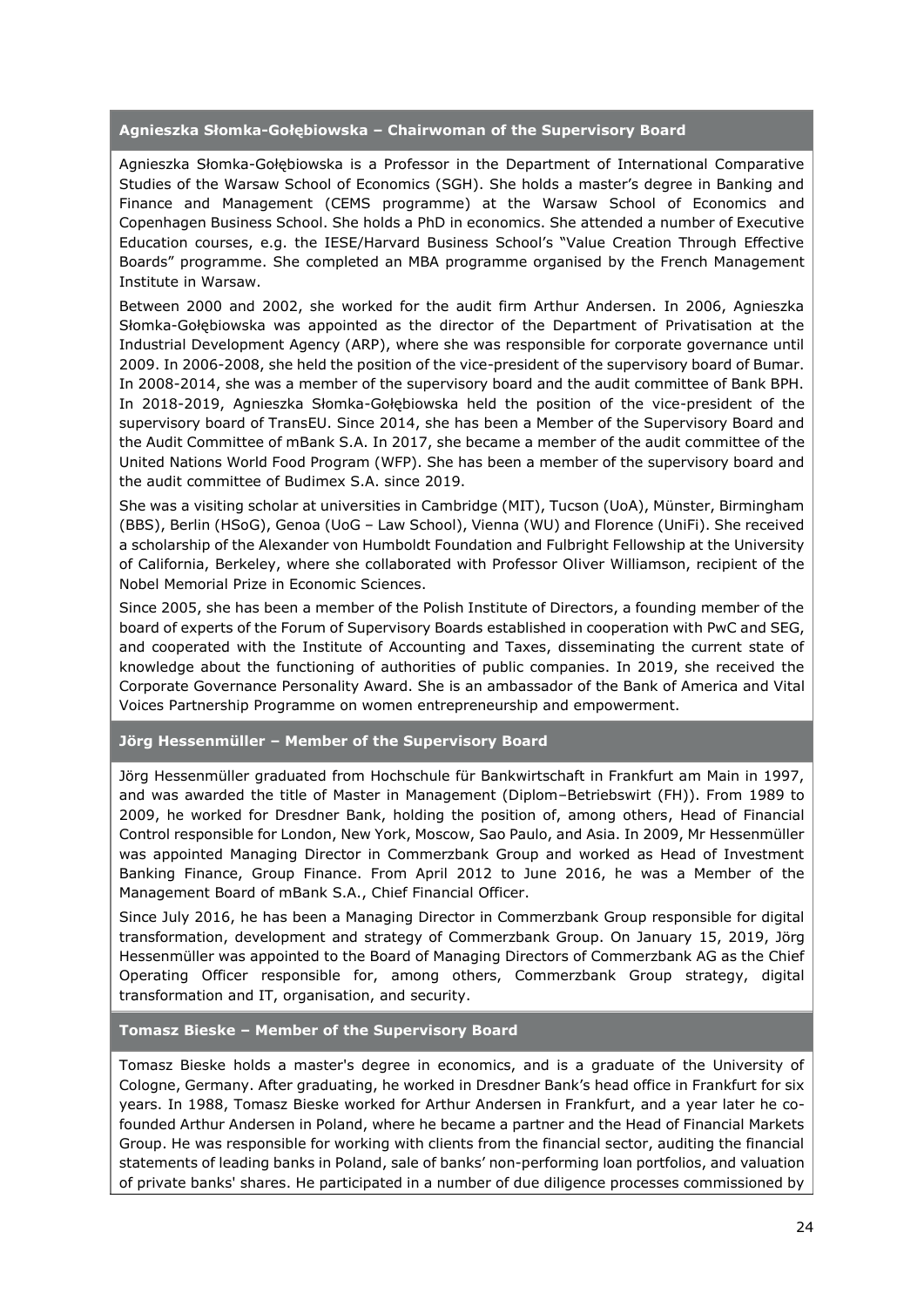foreign investors. From 2001, he continued his career at Ernst & Young as a partner and the Head of the Financial Markets Group. He participated in the majority of key projects in the financial services sector, including the preparation of public offerings of PKO BP S.A. and Kredyt Bank S.A. as well as audits of financial statements of the National Bank of Poland, PKO BP S.A., Pekao S.A., Getin Holding, a number of other banks and the Social Insurance Institution (ZUS). He managed many advisory projects in the banking sector. In 2011, he participated in the work of the committee for legal and business regulatory changes of the cooperative banking sector.

He has been closely cooperating with the Polish Bank Association (Związek Banków Polskich) and the National Association of Cooperative Banks (Krajowy Związek Banków Spółdzielczych). Tomasz Bieske holds a Polish licence of a statutory auditor. In 2011, he received the gold medal of the Polish Bank Association for his contribution to the development of banking in Poland between 1991 and 2011. Since June 2013, he has been a member of the supervisory boards of companies listed on the GPW (currently KRUK S.A. and mBank S.A.). In 2019, he completed the 3-month Oxford Fintech Programme. Since 2019, he has been a member of the Association of Independent Supervisory Board Members.

# **Marcus Chromik – Member of the Supervisory Board**

Marcus Chromik studied physics in Göttingen, Kiel and Munich. He also engaged in scientific research at Michigan State University in the United States. Mr Chromik holds a Ph.D. in nuclear physics.

He started his professional career with McKinsey & Company in 2001. In 2004, he joined Postbank Group, where he held various executive positions, being responsible for, among others, new share issues and syndication, liquidity management and credit treasury. Later he served as the Chief Market Risk Officer in Commerzbank's markets and corporates segment for more than three years, where he was responsible for market and liquidity risk management. In 2012, Marcus Chromik became a Divisional Board Member, Chief Credit Risk Officer at Commerzbank.

On January 1, 2016, he was appointed Member of the Board of Managing Directors at Commerzbank AG, Chief Risk Officer.

**Mirosław Godlewski – Member of the Supervisory Board**

Mirosław Godlewski holds a Master of Science degree awarded by the Faculty of Industry Management of the Warsaw University of Technology. He also holds an MBA degree from Ashridge Management College and AMP Harvard Business School.

Currrently Mr Godlewski is a senior advisor at BCG, a member of the supervisory board of Absolvent.pl, the chairman of the supervisory board of Eubioco Sp. z o.o. and a partner at Hedgehog Fund.

Mirosław Godlewski was a member of the supervisory board of Netia S.A., Celon Pharma S.A., ABC Data S.A., and a member of the Nomination and Remuneration Committee. Between 2007 and 2014, he acted as president and CEO of Netia S.A. He also held executive positions with Opoczno S.A., DEC Sp. z o.o., Pepsi-Cola Polska, and MEMRB Polska.

**Aleksandra Gren – Member of the Supervisory Board**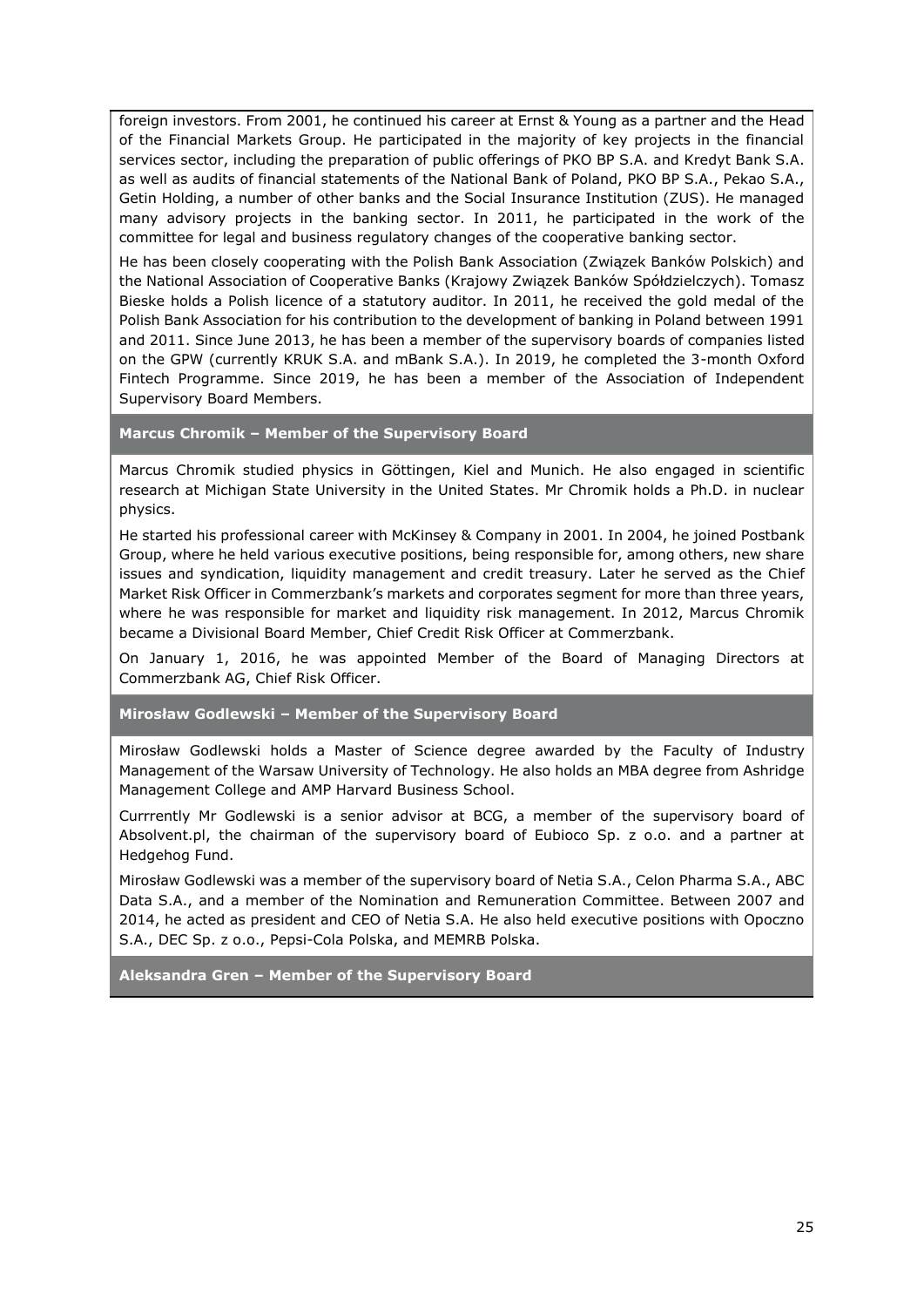Aleksandra Gren graduated from Harvard Business School (Negotiations), London School of Economics (European Policy and Politics), and University of British Columbia (International Relations). She has over 22 years of professional experience in technology and banking. Her career started in Royal Bank of Canada, Vancouver. She worked for American fintech companies in the US, the Middle East, and Europe. Aleksandra Gren has 15 years of managerial experience gained by holding positions of a member of the management board and an advisor.

Aleksandra Gren has a proven track record of successful partnerships and transformational initiatives in the banking sector. She was recognised by the London-based Banking Technology Awards and PayTech Leadership Awards as one of top 10 women in tech in 2016 and 2018.

She was named Global Ambassador and Mentor by Bank of America GAP Global Leadership Development and Mentoring Program for Entrepreneurs in the US in March 2019.

## **Sabine Schmittroth – Member of the Supervisory Board**

Sabine Schmittroth completed an apprenticeship as a bank employee in Dresdner Bank AG in 1986. After passing an instructor test in the Chamber of Trade and Industry (IHK) in Frankfurt am Main in 1989, she obtained additional credit qualifications (1989), training qualifications (1990), and securities qualifications (1996). She completed a coaching course at the European Business School in Oestrich-Winkel in 2001, the High Performance Leadership (HPL) programme in IMD Business School in Lausanne in 2013, and the CAS Compliance Management programme at the University of St. Gallen in 2020.

At the beginning of her career, Sabine Schmittroth held various positions at Dresdner Bank. Between 1999 and 2009, she held a number of managerial positions, being responsible for securities advisory, and later for sales support.

In 2009-2010, Sabine Schmittroth was the spokeswoman for the Board of Managing Directors of Commerz Direktservice GmbH. Later, until 2014, she managed retail banking sales at Commerzbank AG. In 2016-2019, as a Managing Director she was responsible for private and small-sized enterprise banking.

In January 2020, Sabine Schmittroth was appointed a Member of the Board of Managing Directors of Commerzbank responsible for human resources, compliance, process management, and data management. In October 2020, she assumed additional responsibility for private client segment, at the same time leaving the position for compliance supervision.

**Bettina Orlopp – Member of the Supervisory Board**

Bettina Orlopp Bettina Orlopp graduated from the University of Regensburg with Diploma in business and administration (finance and production). She also completed a Ph.D. at the University of Regensburg.

Bettina Orlopp worked for McKinsey from 1995 (from 2002 as a partner). In 2014, she became a Managing Director of the Group Development and Strategy segment at Commerzbank AG. She was responsible for strategy, mergers and acquisitions, corporate finance (strategic balance sheet and capital management), corporate investment, Central and Eastern Europe (CEE) region, and CommerzVentures (corporate unit). In 2016, Bettina Orlopp was appointed a Managing Director responsible for compliance, human resources, and legal issues. From November 2017, she was a Member of the Board of Managing Directors of Commerzbank, supervising the aforementioned areas.

Since 1 March 2020, Bettina Orlopp has been a Member of the Board of Directors of Commerzbank, Chief Financial Officer. Mrs. Orlopp is a Member of the following committees of Commerzbank AG: Asset and Liability Committee (ALCO) responsible for managing capital, liquidity and balance sheet of Commerzbank Group, Strategic Risk Committee, Portfolio Risk Management and Control Committee, and the Group Operational Risk Committee.

Four Members of the Supervisory Board of mBank (Agnieszka Słomka-Gołębiowska, Tomasz Bieske, Aleksandra Gren and Mirosław Godlewski) meet the independence criterion. Marcus Chromik, Jörg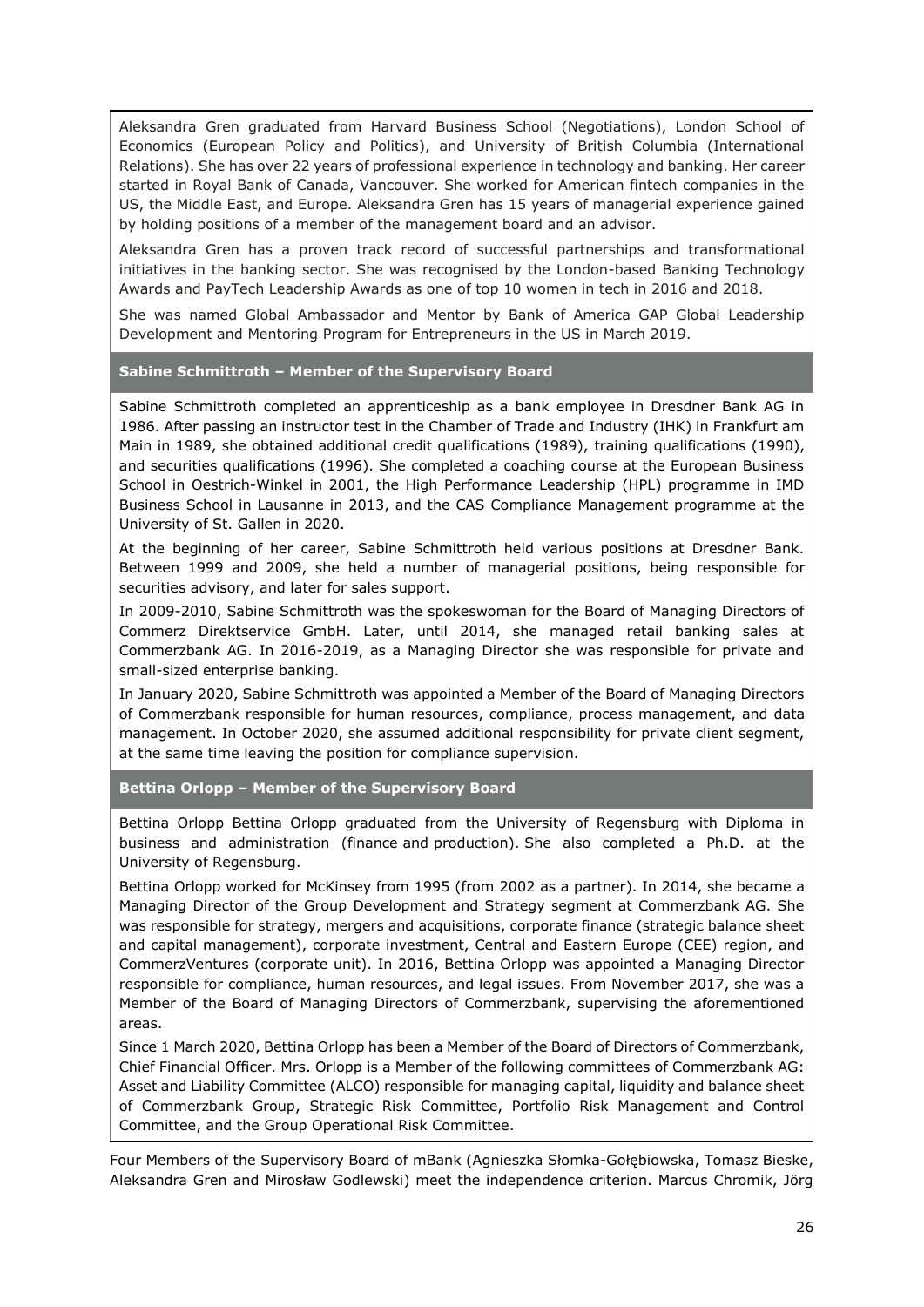Hessenmüller, Sabine Schmittroth and Bettina Orlopp are not independent members due to their relationship with the main shareholder of mBank.

## <span id="page-26-0"></span>**Responsibilities and procedures of the Supervisory Board**

The responsibilities of the Supervisory Board include, in particular, the following matters:

- **EXECT** Exercising supervision over the implementation and operation of an adequate and effective risk management system and internal control system in the bank;
- **A** Advising and supervising the Management Board in defining internal guidelines for the activity of the bank, especially for the areas subject to risks, including the bank's credit policy, investment policy, guarantee policy, compliance policy, and approving the Management Board's proposals concerning the general organisational structure of the bank;
- **I** Supervising compliance of the bank's risk-taking regulations with the strategy and financial plan of the bank;
- **Approving the disclosure policy rules concerning risk management and capital adequacy adopted** by the Management Board;
- **Approving strategies and procedures for the internal control system, the risk management** system, the internal capital assessment process, capital management and capital planning, as proposed by the Management Board;
- **Assessing the adequacy and effectiveness of the risk management system and the internal** control system;
- **Reviewing regular and exhaustive reports presented by the Management Board on all relevant** issues related to the activity of the bank, the risks of its activity, and the methods and effectiveness of risk management;
- **Preparing a concise assessment of the position of the bank to be presented to the Annual General** Meeting and attached to the annual report of the bank for the previous financial year;
- **Approving the bank's annual financial plans, multi-year growth plans, as well as the strategy of** the bank and the rules of prudent and stable management of the bank;
- **Reviewing any motions and matters which are subject to resolutions of the General Meeting,** including draft resolutions of the General Meeting. The Supervisory Board draws up grounds for draft resolutions to be tabled for approval by the General Meeting;
- **I** Issuing and approving rules provided for in the By-laws of mBank;
- **Appointing and dismissing the President of the Management Board, the Vice-Presidents of the** Management Board and other Members of the Management Board subject to the procedures laid down in the Banking Law Act and other generally applicable laws;
- Defining the terms of contracts and remuneration of the Management Board;
- **Authorising the Chairperson of the Supervisory Board to represent mBank in agreements with** the Management Board Members, including the conclusion of management contracts with Management Board Members;
- **Receiving, in advance, information on creating, acquiring, closing and managing branches,** permanent representations and parts of the enterprise, and initiating and terminating undertakings and fields of operations;
- **Approving conclusion or amendment of any significant contract or agreement with the Members** of the Management Board or the Supervisory Board;
- **Approving conclusion, amendment or termination of any significant affiliation or co-operation** agreements;
- Receiving information on the expected deviations from the annual budget;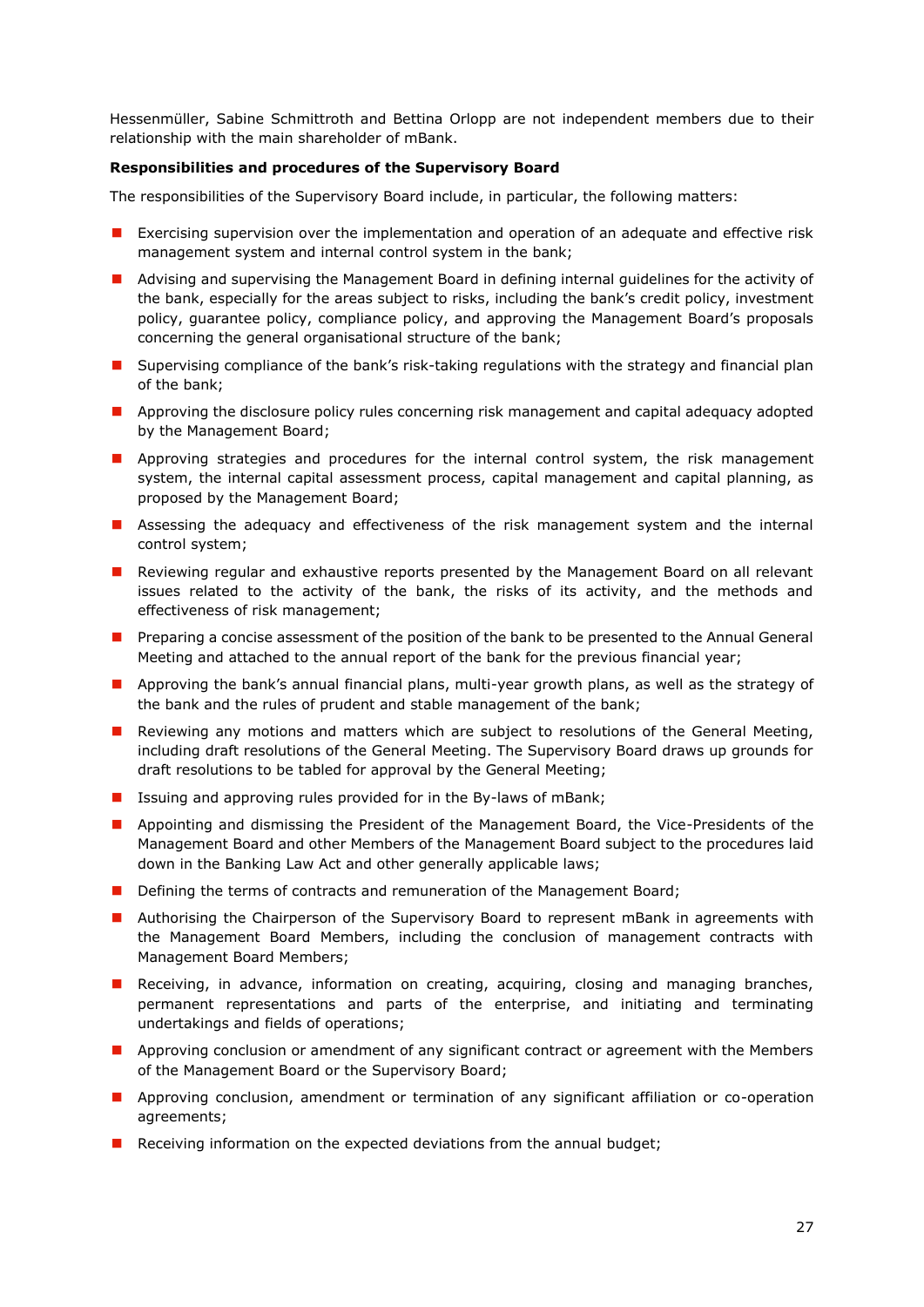- **Analysing reports of the Directors of the Internal Audit Department received at least once per** year;
- **I** Issuing guidelines for the Management Board Members regarding the level and structure of remuneration for the senior management;
- **Approving the policy of variable remuneration components of persons holding managerial** positions in mBank;
- **Approving the operational risk management strategy developed by the Management Board,** assessing implementation of the strategy and, if necessary, commissioning its review;
- **E** Granting the Members of the Management Board of the bank consent to sitting on management or supervisory boards of companies outside mBank Group;
- Granting consent to appointment and dismissal of the directors of the Internal Audit Department and the Compliance Department and approval of their remuneration;
- **Approving the organisational rules of the Internal Audit Department and the Compliance** Department; and
- **P** Presenting a report on the assessment of the functioning of the bank's remuneration policy to the Annual General Meeting to allow the Annual General Meeting to assess this policy.

Meetings of the Supervisory Board are convened by the Chairperson of the Supervisory Board on his or her own initiative, or on request of the Management Board, or on request of a Supervisory Board Member, no less frequently than three times a year. All Management Board Members participate in the meetings of the Supervisory Board except for those agenda items which directly concern the Management Board or its Members.

Resolutions of the Supervisory Board are adopted by a simple majority of votes. In the case of an equal number of votes, the Chairperson of the Supervisory Board has the casting vote.

There are four Supervisory Board Committees: the Executive and Nomination Committee, the Risk Committee, the Audit Committee, and the Remuneration Committee. Additionally, the IT Working Group of the Supervisory Board convenes regularly. The Group supports the Supervisory Board in supervising the IT and ICT security area of mBank.

Members of the Committees as of December 31, 2020 are presented below (in the first place the Chairperson of each Committee).

| <b>Executive and</b><br><b>Nomination Committee</b> | <b>Risk Committee</b>            | <b>Audit Committee</b> | <b>Remuneration</b><br><b>Committee</b> |
|-----------------------------------------------------|----------------------------------|------------------------|-----------------------------------------|
| Agnieszka Słomka-                                   | Marcus Chromik                   | Tomasz Bieske          | Sabine Schmittroth                      |
| Gołebiowska                                         | Mirosław Godlewski               | Aleksandra Gren        | Tomasz Bieske                           |
| Jörg Hessenmüller                                   | Bettina Orlopp                   | Jörg Hessenmüller      | Mirosław Godlewski                      |
| Sabine Schmittroth                                  | Agnieszka Słomka-<br>Gołebiowska |                        | Jörg Hessenmüller                       |

The work of the entire Supervisory Board is made more efficient by delegating selected Members of the Supervisory Board to perform particular supervisory activities at the bank within the Committees. Many resolutions of the Supervisory Board are adopted in line with the recommendations of the Committees which first analyse and discuss various issues from each area of the bank's operations.

## **Executive and Nomination Committee**

The tasks of the Executive and Nomination Committee involve, in particular, exercising ongoing supervision over the bank's activity in the periods between meetings of the Supervisory Board. The Executive Committee authorises the Management Board to acquire, encumber or dispose of real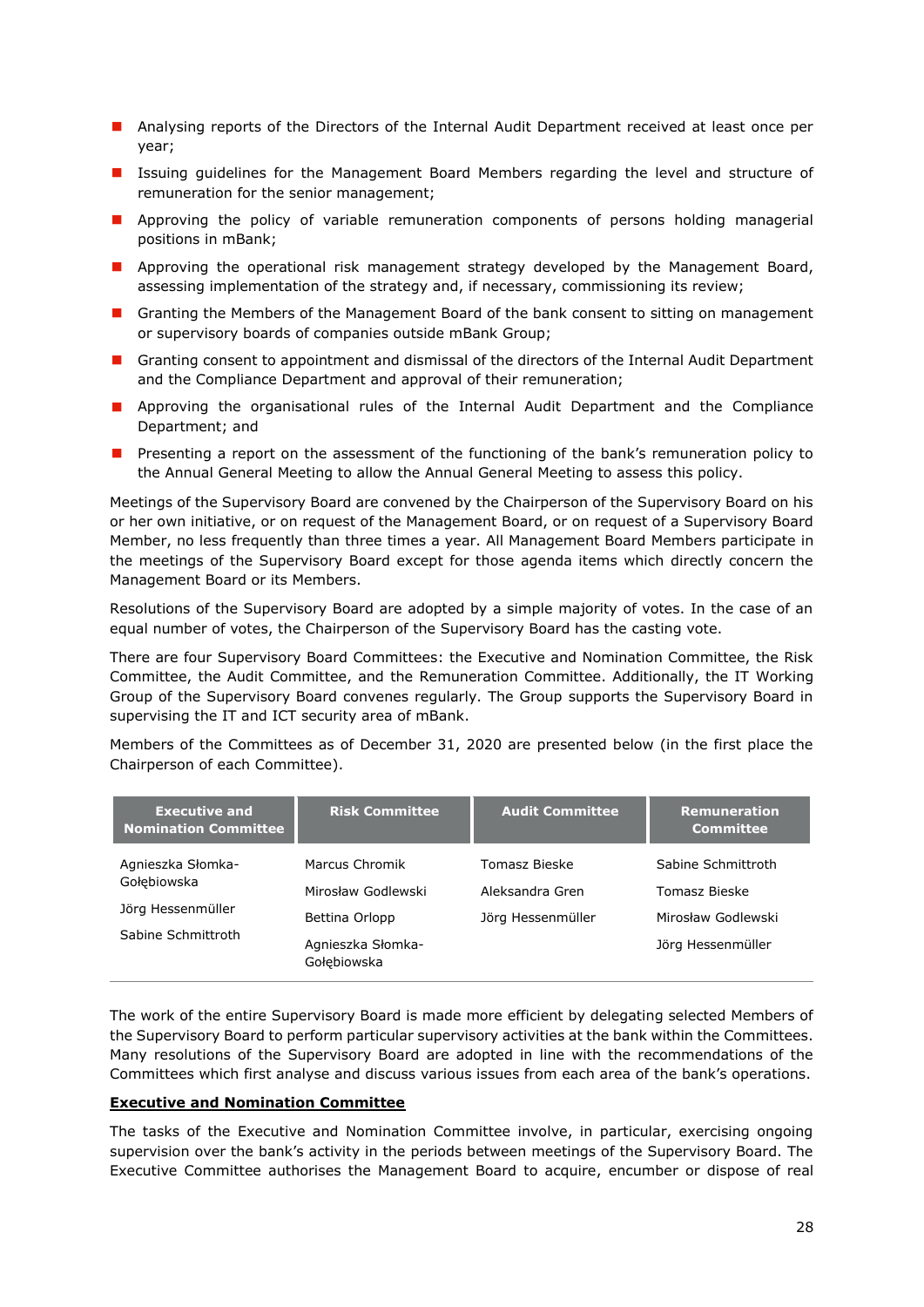estate, perpetual usufruct rights or interests in real estate, shares in companies and partnerships, and other fixed assets if the value of a transaction exceeds 1% of the bank's own funds. Such authorisation is not required if the aforesaid acquisition took place as part of enforcement or bankruptcy proceedings, including bankruptcy proceeding with the possibility to make an arrangement or other settlement with the bank's debtor or in the case of disposal of assets so acquired. The Committee is also responsible for initial recruitment of Management Board and Supervisory Board Members of mBank.

In addition, the Executive and Nomination Committee defines the scope of duties for candidates for Members of the Management Board and the Supervisory Board of the bank as well as the requirements that must be met by the candidates. Moreover, the Committee defines the target gender representation ratio for the Management Board and the Supervisory Board of the bank and develops a diversity policy to facilitate the achievement of the target ratio. The Committee assesses the structure, size, composition, and operational effectiveness of the Management Board at least once a year and can recommend changes in this respect to the Supervisory Board.

The Nomination Committee held four meetings in 2020.

# **Audit Committee**

The Audit Committee issues opinions concerning the selection of a statutory auditor by the General Meeting, recommends the Supervisory Board to approve or reject financial statements, develops the policy and procedures for the selection of an external auditor and provision of other permitted services by the auditor, monitors the financial reporting process as well as the effectiveness of internal control systems, risk management systems and internal audit, and recommends the Supervisory Board to grant or refuse consent to appointment/dismissal of the head of the Internal Audit Department and the head of the Compliance Department. Moreover, the Audit Committee presents the Supervisory Board with its opinion on the annual assessment of adequacy and effectiveness of the control function, the Compliance Department, and the Internal Audit Department, recommends the Supervisory Board to approve or reject the principles of mBank's information policy concerning capital adequacy, and recommends the Supervisory Board to approve or reject mBank's compliance policy and the annual report on compliance risk management at the bank.

Pursuant to the Rules of the Supervisory Board, the Audit Committee is composed of at least three members of whom at least one member has to possess knowledge and skills in the scope of accounting or financial statements audit. The Rules of the Audit Committee of the Supervisory Board stipulate that the majority of the Audit Committee Members, including the Chairperson, are independent.

As at the end of 2020 the Audit Committee was composed of three members.

Tomasz Bieske and Aleksandra Gren meet the independence criteria. The independence criteria are specified in Article 129 of the Act of May 11, 2017 on Statutory Auditors, Audit Firms and Public Oversight.

All members of the Audit Committee have knowledge and skills in the scope of accounting and financial statements audit as well as extensive expertise in banking.

- Tomasz Bieske a certified auditor of financial statements, a long-term employee of Arthur Andersen Polska and Ernst & Young Polska, a participant of many major projects in the banking sector;
- **Jorg Hessenmüller a former Member of mBank's Management Board and Chief Financial Officer,** a Member of the Board of Managing Directors of Commerzbank AG;
- Aleksandra Gren started her professional career in Royal Bank of Canada; has more than 20 years of experience in banking technologies and fintech in EMEA (Europe, Middle East and Africa).

The Audit Committee recommends the external auditor to audit the financial statements of mBank S.A. and the consolidated financial statements of mBank S.A. Group to the Supervisory Board. The external auditor is selected by the General Meeting based on a recommendation of the Supervisory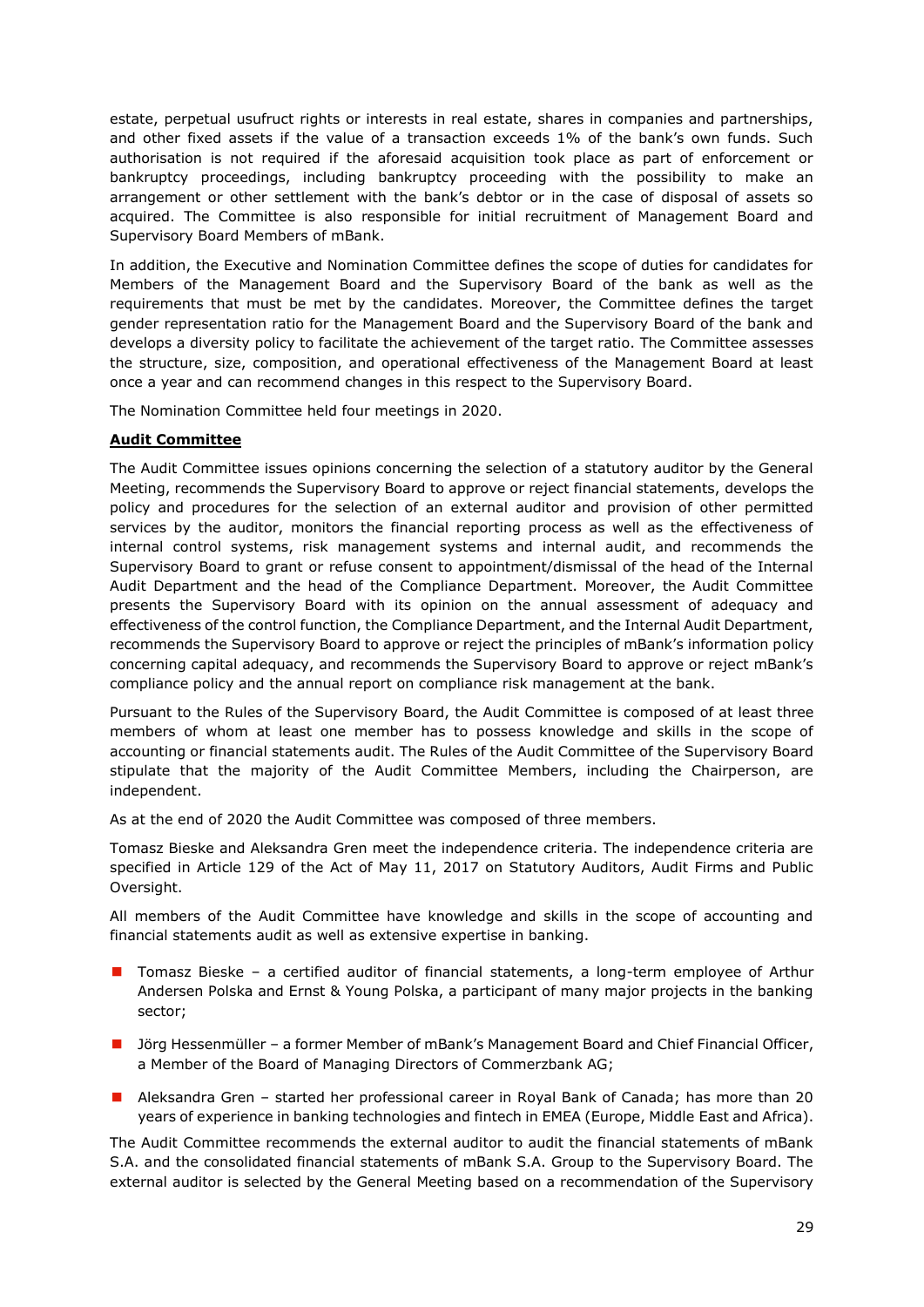Board. The recommendation is prepared in accordance with a selection procedure that meets the requirements set out in the applicable laws. The procedure for selecting an audit firm to audit mBank's financial statements approved by the Audit Committee in 2018 meets the requirements set out in Article 16 (2) of Regulation (EU) No 537/2014 of the European Parliament and of the Council of 16 April 2014 on specific requirements regarding statutory audit of financial statements of publicinterest entities.

The policy for selecting an audit firm at mBank S.A. approved by the Audit Committee meets the requirements set out in the Act of May 11, 2017 on Statutory Auditors, Audit Firms and Public Oversight and Regulation No. 537/2014 of the European Parliament and of the Council of 16 April 2014 (Regulation No. 537/2014). The policy incorporates the principle regarding the rotation of statutory auditors. The maximum duration of uninterrupted statutory audit engagements referred to in Article 17 (1) paragraph 2 of Regulation (EU) No. 537/2014 carried out by one audit firm or an audit firm related to this audit firm, or any member of the network operating within the European Union to which these audit firms belong, must not exceed five years. The key statutory auditor may carry out another statutory audit at the bank after at least three years of the completion of the last statutory audit. In the case of a statutory audit, the first agreement on statutory audit is concluded with an audit firm for a period not shorter than two years with an option to extend it for another period of at least two years.

The policy on the provision of permitted non-audit services to mBank S.A. by the audit firm carrying out the audit, by entities related to the audit firm and by a member of the audit firm's network, approved by the Audit Committee meets the requirements set out in the Act on Statutory Auditors, Audit Firms and Public Oversight and Regulation No. 537/2014.

Pursuant to the policy on the provision of permitted non-audit services to mBank S.A. by the audit firm carrying out the audit, by entities related to the audit firm and by a member of the audit firm's network, a statutory auditor or an audit firm carrying out the statutory audit, or any member of the network to which the statutory auditor or the audit firm belongs, do not directly or indirectly provide to the audited entity, to its parent undertaking or to its controlled undertakings within the Union:

- any prohibited non-audit services in the period between the beginning of the period audited and the issuing of the audit report;
- **a** any services that consist in designing and implementing internal control or risk management procedures related to the preparation and/or control of financial information or designing and implementing financial information technology systems.

Under Article 136 of the Act on Statutory Auditors, prohibited services do not include the following:

- 1. services that consist in:
	- a. conducting due diligence procedures with regard to economic and financial condition,
	- b. issuing comfort letters in connection with prospectuses issued by the audited entity, in accordance with the national standard of related services and by means of agreed procedures,
- 2. assurance services with regard to pro forma financial information, forecasts of results or estimated results, published in the prospectus issued by the audited entity,
- 3. auditing historical financial information to be included in a prospectus,
- 4. verification of consolidation packages,
- 5. confirmation of fulfilment of conditions of the concluded loan contracts on the basis of analysis of financial information coming from financial statements audited by a given audit firm,
- 6. assurance services in reporting concerning corporate governance, risk management and corporate social responsibility,
- 7. services consisting in the assessment of compliance of information disclosed by financial institutions and investment companies with the requirements for disclosing information concerning capital adequacy and variable remuneration components,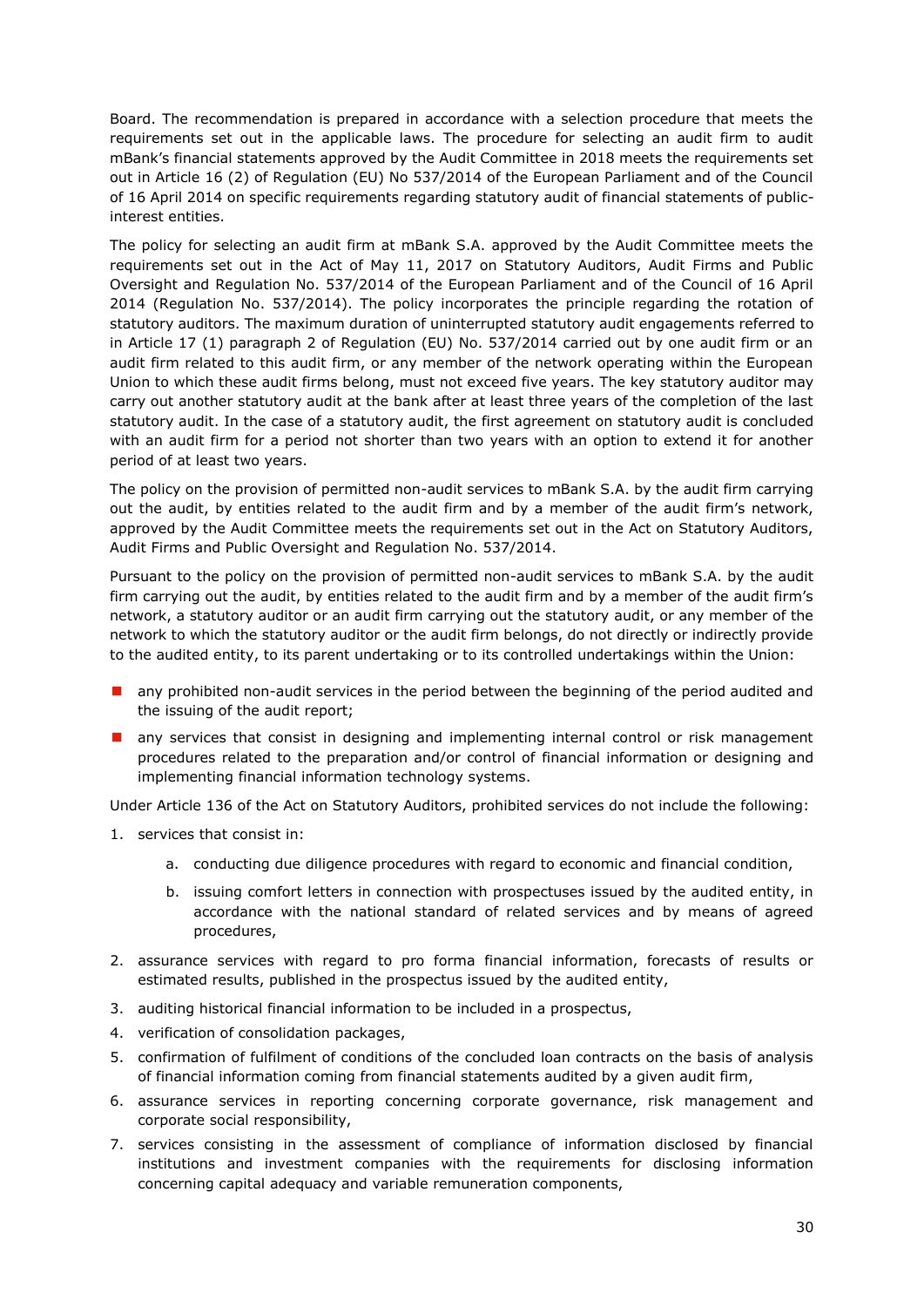8. certification concerning financial statements or other financial information for supervision bodies, the supervisory board or another supervisory authority of the company, or owners, exceeding the scope of the statutory audit, to help these authorities to perform their statutory duties.

Provision of the said services is possible only in the scope not related to the tax policy of the bank, after the Audit Committee evaluates hazards to and safeguards for an audit firm's independence.

The audit firm auditing the financial statements of mBank and mBank Group provided permitted nonaudit services to mBank. Therefore, the Audit Committee each time assessed the independence of the audit firm and granted its consent to the provision of the services.

The Audit Committee held six meetings in 2020.

# **Risk Committee**

The Risk Committee has, among others, the following tasks: exercising permanent supervision over credit risk, market risk, liquidity risk and non-financial risks, including operational risk. Moreover, the Risk Committee issues recommendations for approval or rejection of exposures posing single entity risk, in accordance with the parameters defined by the Supervisory Board. The Committee discusses matters related to corporate, financial markets, and retail portfolio risk. In addition, the Committee discusses non-financial risks, such as cyber risk, reputational risk, and legal issues.

Moreover, the Risk Committee provides the Supervisory Board with recommendations for approval or rejection of transactions, provided for in the Banking Law, concluded between the bank and Members of the bank's authorities, and recommendations for approval or rejection of the bank's disclosure policy regarding risk management. The Risk Committee is also responsible for recommending the Supervisory Board to approve or reject strategies and policies created by the Management Board, issuing opinions on the bank's current and future readiness to take risk and issuing opinions on the strategy of risk management in the bank's operating activity prepared by the bank's Management Board and information on the strategy implementation submitted by the Management Board.

The Risk Committee held five meetings in 2020.

# **Remuneration Committee**

The tasks of the Remuneration Committee include among others: considering matters related to the remuneration principles applicable to Members of the Management Board and the level of their remuneration, setting rates of remuneration, presenting opinions concerning approval for Members of the Management Board of mBank to engage in competing activity and issuing recommendations to the Supervisory Board regarding the general guidelines for the Management Board on the level and structure of remuneration for the bank's senior management. In addition, the Committee monitors the level and structure of remuneration paid to senior management, issues opinions on and monitors the remuneration policy adopted by mBank, and assists the bank's bodies in developing and implementing this policy.

The Remuneration Committee held four meetings in 2020.

All standing committees of the Supervisory Board make reports on their activity in the past reporting year available to the shareholders. The aforesaid reports are appended to the set of materials for the Annual General Meeting and can be found on mBank's website (https://www.mbank.pl/en/investorrelations/general-meeting/).

In accordance with the Remuneration Policy for Members of the Management Board and Members of the Supervisory Board of mBank S.A. adopted by Resolution No. 29 of the 33rd Annual General Meeting of mBank S.A. on March 27, 2020, Members of the Supervisory Board perform their functions on the basis of appointment and are entitled to remuneration only on this account. Remuneration of a Supervisory Board Member is not linked to the company's performance and is not awarded in financial instruments. Remuneration of Supervisory Board Members is adequate to the scope of duties entrusted to them and to the functions they perform, and includes also their functions in committees of the Supervisory Board.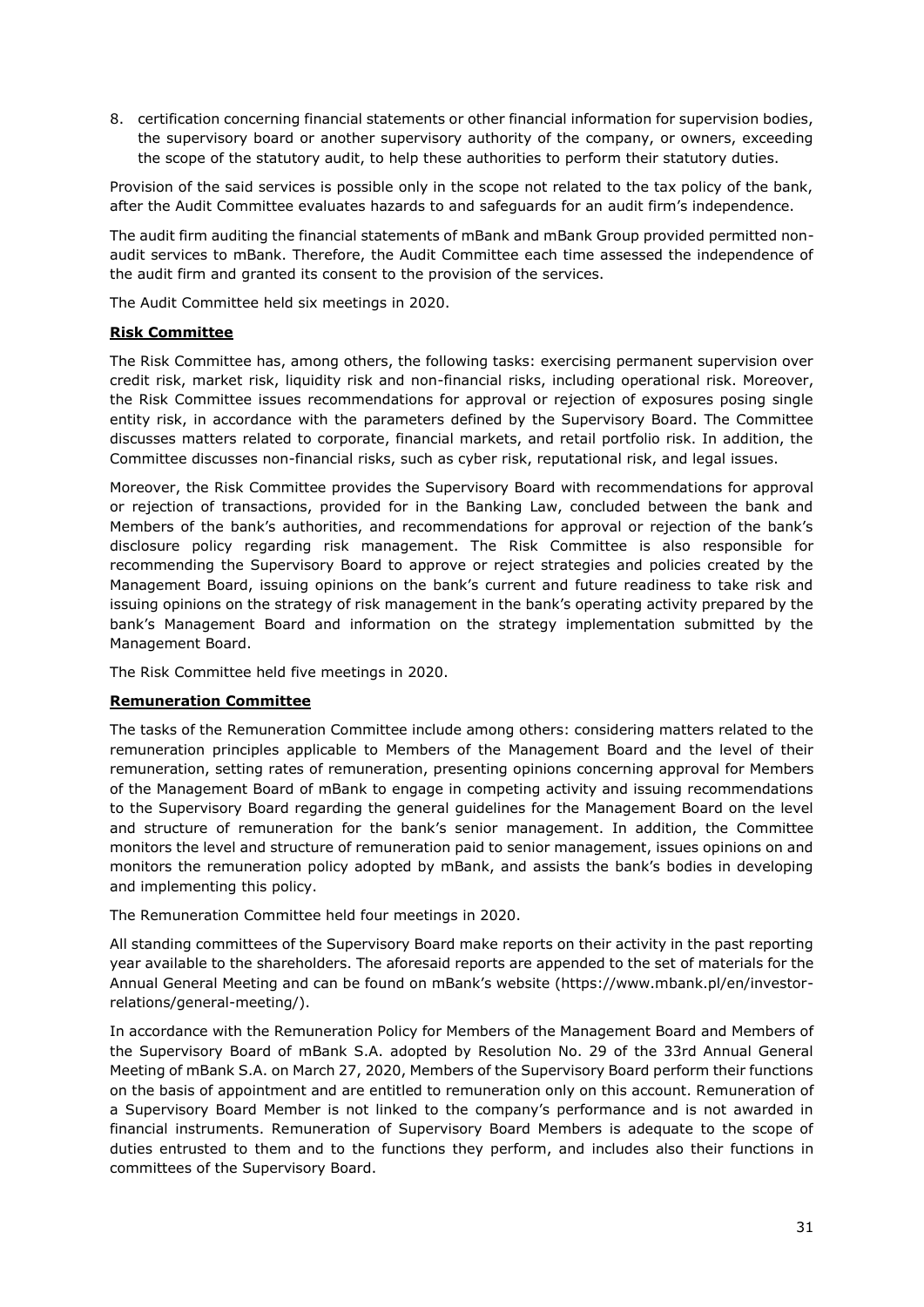The amount of monthly remuneration of the Members of the Supervisory Board was set in Resolution No. 50 regarding the remuneration rules for the Members of the Supervisory Board of mBank S.A. adopted by the 30<sup>th</sup> Annual General Meeting of mBank S.A. held on March 30, 2017. The Chairperson of the Supervisory Board earns PLN 17,000 monthly, the Deputy Chairperson warns PLN 14,500 monthly, while Members of the Supervisory Board earn PLN 12,000 monthly each.

Additional monthly remuneration is granted for the participation in standing committees of the Supervisory Board: 50% of monthly remuneration of a Supervisory Board Member for the first standing committee and 25% for participating in a second committee. No additional remuneration is paid to a Member of the Supervisory Board who sits on three or more standing committees of the Supervisory Board. However, a Supervisory Board Member performing the function of the Chairperson of the Audit Committee of the Supervisory Board of the bank is entitled to additional remuneration equal to 80% of their remuneration.

|    |                              | <b>Remuneration paid in 2020</b><br>(in PLN) | <b>Remuneration paid in 2019</b><br>(in PLN) |
|----|------------------------------|----------------------------------------------|----------------------------------------------|
| 1. | Agnieszka Słomka-Gołębiowska | 341,493                                      | 258,285                                      |
| 2. | Jörg Hessenmüller            |                                              |                                              |
| 3. | <b>Tomasz Bieske</b>         | 429,228                                      | 429,185                                      |
| 4. | <b>Marcus Chromik</b>        |                                              |                                              |
| 5. | Mirosław Godlewski           | 246,645                                      | 216,540                                      |
| 6. | Aleksandra Gren              | 163 620                                      |                                              |
| 7. | Bettina Orlopp               |                                              |                                              |
| 8. | Sabine Schmittroth           |                                              |                                              |
| 1. | Michael Mandel*              |                                              |                                              |
| 2. | Maciej Leśny**               | 91,544                                       | 366,133                                      |
| 3. | Gurjinder Singh Johal**      | 54,000                                       | 216,000                                      |
| 4. | Teresa Mokrysz**             | 55,094                                       | 220,385                                      |
| 5. | Andre Carls***               |                                              | 216,000                                      |
| 6. | Janusz Fiszer****            |                                              | 144,000                                      |
|    | <b>Total amount</b>          | 1,381,624                                    | 2,066,528                                    |

The remuneration of the Supervisory Board for 2019-2020 is presented in the table below.

*\* Michael Mandel resigned from his function on October 23, 2020*

*\*\* Maciej Leśny has retired (on March 27, 2020, during the 33rd Annual General Meeting of mBank, a new composition of the Supervisory Board of mBank S.A. was established)*

*\*\* Gurjinder Singh Johal has not been appointed to the new Supervisory Board*

*\*\* Tersa Mokrysz has not been appointed to the new Supervisory Board*

*\*\* Andre Carls resigned from his function on September 30, 2019*

*\*\*\*\* On September 2, 2019, the Management Board of mBank learned about the death of dr Janusz Fiszer on September 2, 2019.*

#### The bank's shares held by the Members of the Supervisory Board

As at December 31, 2020 and December 31, 2019, mBank shares were held by one Member of the Supervisory Board of mBank, Jörg Hessenmüller, respectively: 7,958 and 7,175 shares. The other members of the Supervisory Board did not hold any shares of the bank.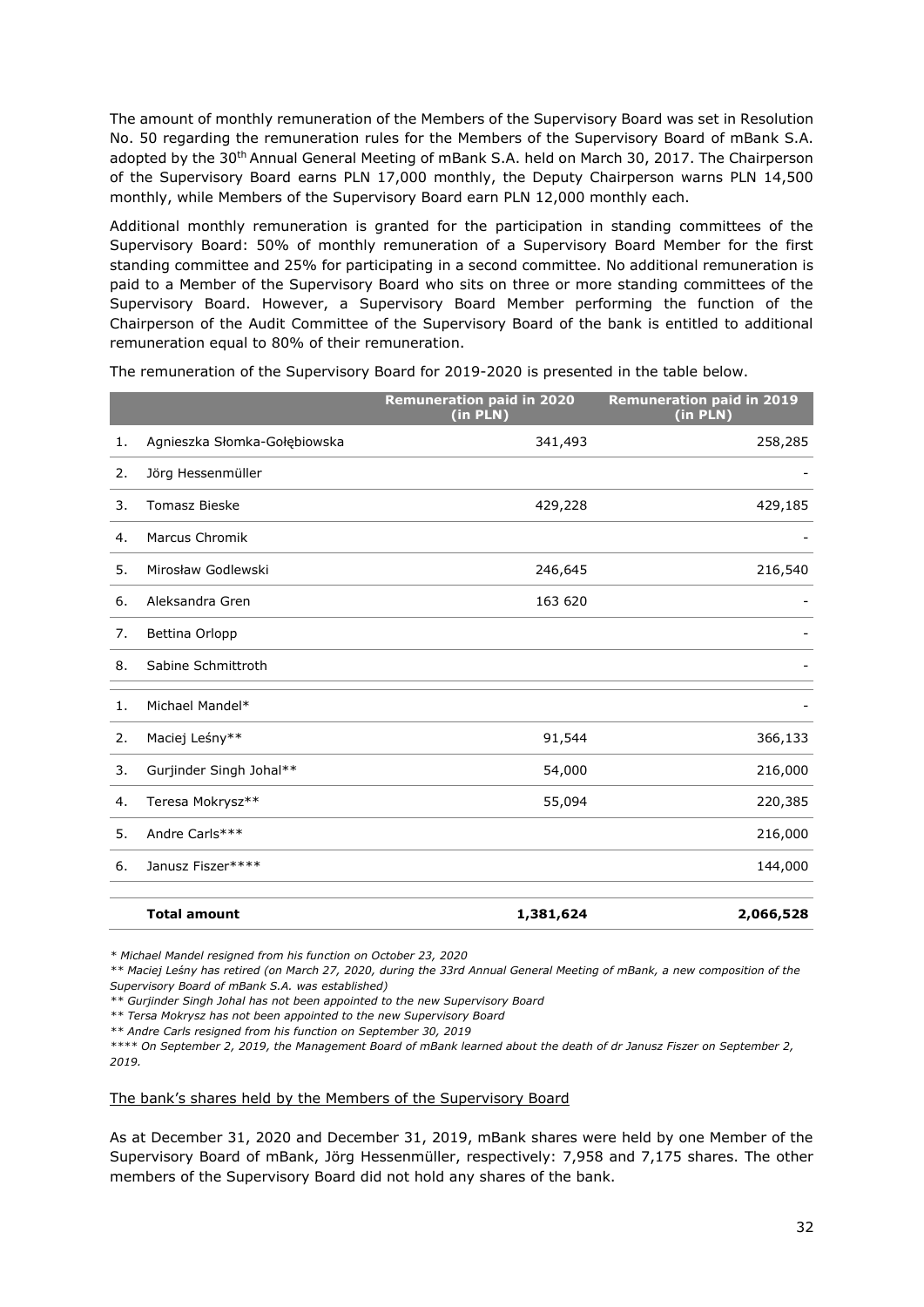## **Activity of the Supervisory Board in 2020**

The Supervisory Board held eight meetings and adopted 91 resolutions in 2020. The resolutions covered all areas of the bank's operation and were consistent with the scope of supervisory functions specified in generally applicable laws, the Banking Law, recommendations of the Polish Financial Supervision Authority (KNF), corporate governance principles, and mBank's By-laws and the Rules of the Supervisory Board.

2020 was a special year due to the outbreak of the COVID-19 pandemic. In addition to regular meetings, the Supervisory Board held video and teleconferences with the Management Board and monitored the bank's situation on an ongoing basis in the context of the pandemic, economic developments and regulatory conditions.

In 2020, the Supervisory Board discussed and assessed the current results of mBank Group and business lines in comparison with the financial plan. The Supervisory Board also discussed and accepted other detailed reports required by the law concerning different areas of the bank's activity, including regular risk, compliance, audit, bancassurance and IT security reports.

During their regular meetings in 2020, the Supervisory Board Committees discussed in detail the key issues concerning individual areas of the bank's activity, which, pursuant to the applicable regulations, must be approved by the Supervisory Board.

Attendance of the Supervisory Board Members at Supervisory Board meetings in 2020 is presented in the table below.

|                                                                       | Attendance <sup>1</sup> |
|-----------------------------------------------------------------------|-------------------------|
| <b>Tomasz Bieske</b>                                                  | 8/8                     |
| Marcus Chromik                                                        | 7/8                     |
| Mirosław Godlewski                                                    | 8/8                     |
| Aleksandra Gren (Supervisory Board Member from March 27, 2020)        | 5/5                     |
| Jörg Hessenmüller                                                     | 7/8                     |
| Maciej Leśny (Supervisory Board Member until March 27, 2020)          | 3/3                     |
| Michael Mandel (Supervisory Board Member until October 23, 2020)      | 4/7                     |
| Teresa Mokrysz (Supervisory Board Member until March 27, 2020)        | 1/3                     |
| Gurjinder Singh Johal (Supervisory Board Member until March 27, 2020) | 1/3                     |
| Sabine Schmittroth (Supervisory Board Member from October 23, 2020)   | 0/1                     |
| Agnieszka Słomka-Gołębiowska                                          | 8/8                     |
| Bettina Orlopp (Supervisory Board Member from March 27, 2020)         | 3/5                     |

*<sup>1</sup> Attendance at meetings/number of meetings during the term of office*

# **1.8. mBank's Diversity Policy**

<span id="page-32-0"></span>The basic elements of the diversity policy have been incorporated in our HR policy for many years. We are guided by the principle that diversity creates value added for the organisation. Elements of the diversity policy are present in various regulations, procedures and processes.

Diversity arising from experience, knowledge, education, interests and a number of other qualities encourages creativity, favours the search for non-standard solutions and optimisations, helps build the company's competitive advantage, and translates into service quality and economic results.

mBank treats people equally regardless of their sex, age, material status, family background, physical abilities, nationality, country of origin, sexual orientation, and political and religious beliefs, that is all the factors that may give rise to direct or indirect discrimination. We offer a workplace that helps the management make use of and develop their unique features, skills and interests, for example, through participation in training activities and clubs that bring together people with similar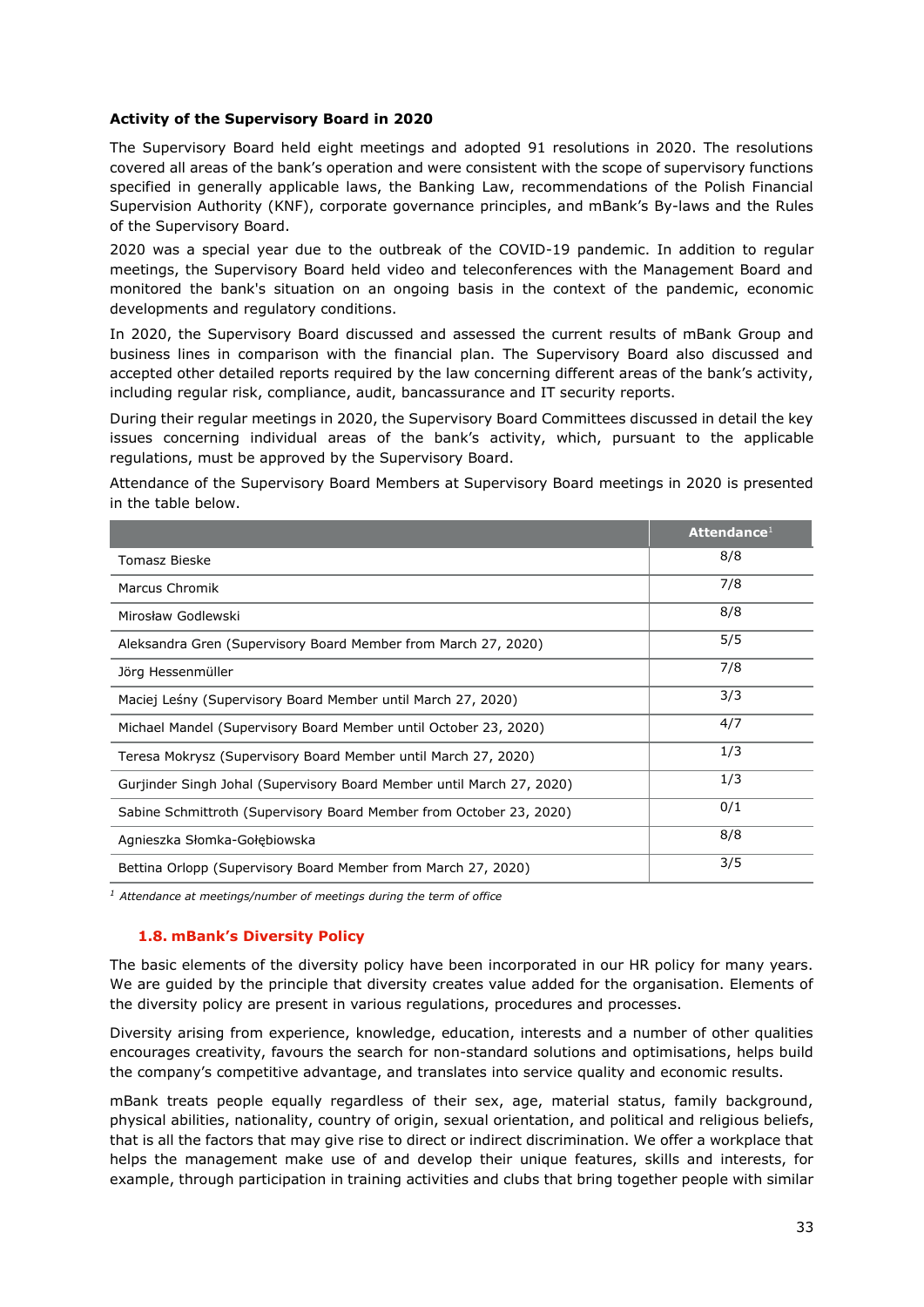interests. Diversity management contributes to creating an organisational culture based on openness and tolerance where everyone feels appreciated and respected, and is offered career development opportunities.

Pursuant to the gender equality policy, we try to ensure that both men and women take part in external and internal recruitment and in the succession planning regarding the key functions at the bank, taking into account the principles of equal treatment in hiring new employees. Our recruitment process involves a selection method that ensures objective assessment of candidates' skills. Each employee of the bank can be promoted to a managerial position, if they have a relevant professional track record. Evaluation of job positions is based on objective criteria, which prevents discrimination.

We apply the Policy for the Assessment of Qualifications (Suitability) of Members of the Supervisory Body, Management Body and Key Function Holders at mBank S.A. to the Management Board and the Supervisory Board. The Suitability Policy aims at introducing principles which must be fulfilled so that key functions at the bank are held by individuals having the requisite qualifications, expert knowledge, skills, professional experience, abilities and aptitudes, and reputation adequate for the performed function. The Suitability Policy includes a separate chapter dedicated to the diversity policy.

mBank takes into account diversity when selecting and appointing Members of the Management Board and proposing candidates for Members of the Supervisory Board.

**u** with respect to the Management Board

When deciding on the composition of the Management Board, the Supervisory Board makes every effort to ensure its diversity, especially in terms of age, education, professional experience and participation of women. The Supervisory Board pays attention to the diversity of educational background and professional experience of the Management Board Members.

**Now with respect to the Supervisory Board** 

The age structure of the Supervisory Board Members should be diverse. Moreover, the Supervisory Board aims at ensuring that its members have diverse educational background and professional experience. The Supervisory Board also lays emphasis on adequate participation of women.

The composition of the Supervisory Board reflects the concepts underlying the diversity policy. The Supervisory Board is composed of representatives of mBank's main shareholder, representatives of science and business, and persons having vast legal knowledge and banking expertise.

At the end of 2020, there were four women among the eight Supervisory Board Members, making up 50% of the total number of Members.

| <b>Supervisory Board of mBank</b> |                                                              |               |                      |                 |                      |               |                      |               |
|-----------------------------------|--------------------------------------------------------------|---------------|----------------------|-----------------|----------------------|---------------|----------------------|---------------|
|                                   | Dec 31, 2018<br>Dec 31, 2020<br>Dec 31, 2017<br>Dec 31, 2019 |               |                      |                 |                      |               |                      |               |
|                                   | number of<br>members                                         | $\frac{0}{0}$ | number of<br>members | $\frac{0}{0}$   | number of<br>members | $\frac{0}{0}$ | number of<br>members | $\frac{0}{0}$ |
| Women                             | 2                                                            | 17%           | 2                    | 17 <sub>%</sub> | 2                    | 20%           | 4                    | 50.0%         |
| Men                               | 10                                                           | 83%           | 10                   | 83%             | 8                    | 80%           | 4                    | 50.0%         |
| <b>Total</b>                      | 12                                                           | 100%          | 12                   | 100%            | 10                   | <b>100%</b>   | 8                    | 100%          |

Until October 22, 2020 there was one woman in the seven-member Management Board of mBank. After this date there have been only men sitting on the Management Board.

| Management Board of mBank |              |              |              |              |  |  |
|---------------------------|--------------|--------------|--------------|--------------|--|--|
|                           | Dec 31, 2017 | Dec 31, 2018 | Dec 31, 2019 | Dec 31, 2020 |  |  |